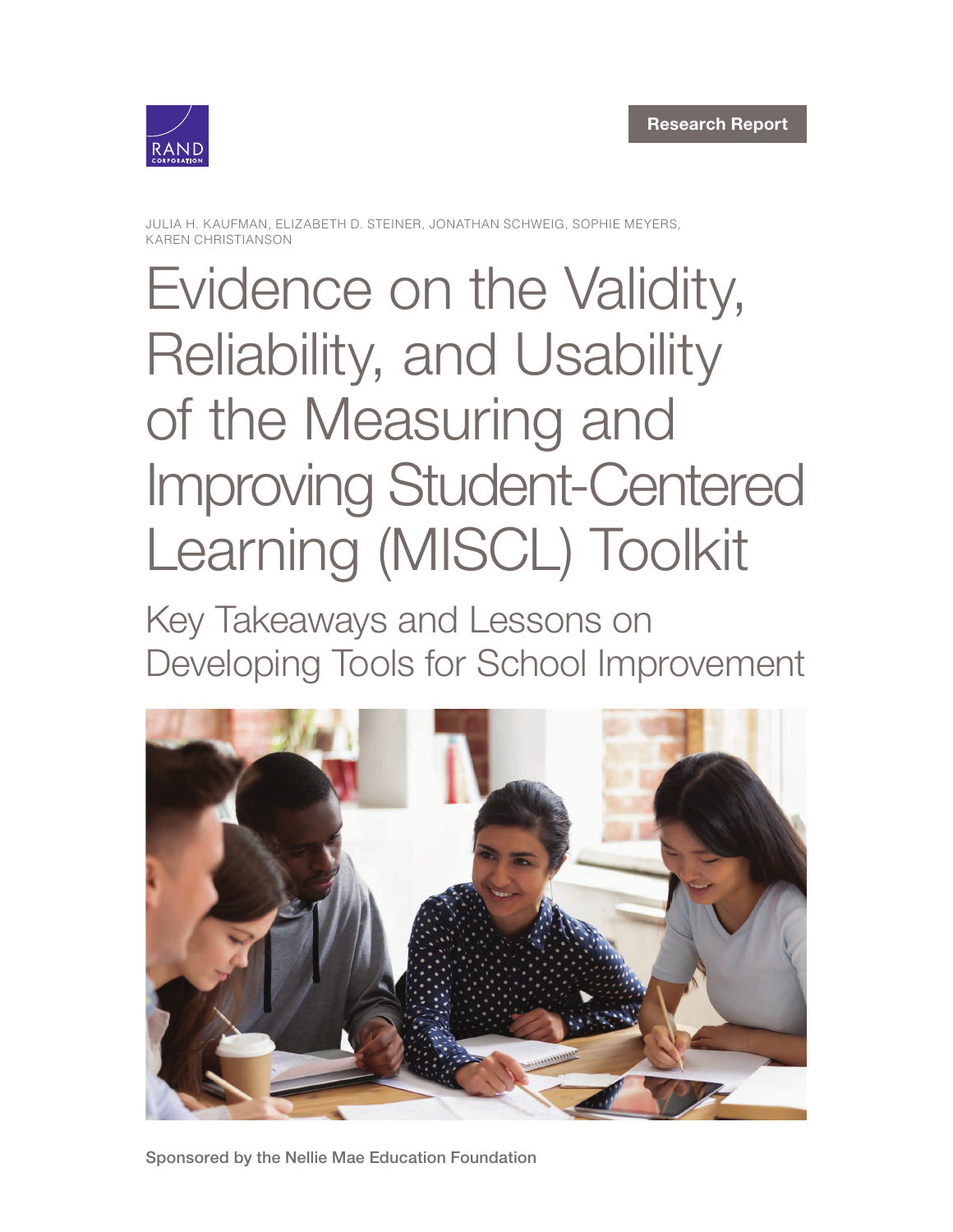### KEY FINDINGS

- Our research suggests that the Measuring and Improving Student-Centered Learning (MISCL) Toolkit instruments measured student-centered learning (SCL) constructs as intended and might differentiate among schools with differing levels of SCL.
- Some but not all of the items in the SCL survey scales appeared to be closely related and measured the same constructs.
- Relationships of SCL with external variables, such as achievement, were not always consistent with theory.
- Users found the MISCL Toolkit process understandable and useful, although concerns about the burden of administering the MISCL Toolkit and its potentially evaluative nature led to further revisions of its content.

or decades, student-centered learning<br>(SCL) has been a buzzword for a variety c<br>approaches that keep students' goals, inte<br>and needs central to the teaching and lea<br>process. The terms associated with SCL include or decades, student-centered learning (SCL) has been a buzzword for a variety of approaches that keep students' goals, interests, and needs central to the teaching and learning *personalization*, *differentiation*, *problem-based learning*, *competency-based learning*, and *inquiry-based learning*, among many others. Despite the proliferation of SCL approaches, or perhaps because of this proliferation, researchers and practitioners are still learning about which SCL strategies are the most supportive of students and what school-level contextual conditions and resources are needed to support high-quality SCL.

#### Abbreviations

| ATP          | American Teacher Panel                      |
|--------------|---------------------------------------------|
| CFA          | <b>Confirmatory Factor Analysis</b>         |
| CFI          | Comparative Fit Index                       |
| FRI          | free or reduced-priced lunch                |
| MISCI        | Measuring and Improving                     |
|              | Student-Centered Learning                   |
| <b>NMFF</b>  | Nellie Mae Education Foundation             |
| PSAT         | <b>Preliminary Scholastic Aptitude Test</b> |
| <b>RMSEA</b> | Root Mean Square Error                      |
|              | of Approximation                            |
| SCL.         | student-centered learning                   |
| SRMR         | Standardized Root Mean Residual             |

To support high schools seeking to measure, understand, and reflect on SCL, the Nellie Mae Education Foundation (NMEF) has focused on four key principles of SCL:

- 1. Learning is personalized.
- 2. Learning is competency-based.
- 3. Learning occurs anytime, anywhere.
- 4. Learning is student-owned.

NMEF provided support for the RAND Corporation to design and test the validity, reliability, and usability of a toolkit to help high schools measure and reflect on SCL, as defined mainly through these four principles. In this report, we share some results from our validity, reliability, and usability testing and some lessons for development of similar toolkits. In particular, such toolkits are intended to help *school practitioners*, and not researchers, examine teaching and learning. Therefore, those developing toolkits may wish to keep in mind a set of design principles that maximize the potential for useful data and minimize burdens and common issues related to collecting, analyzing, and reflecting on the data.

We begin this report by providing an overview of the research on SCL to date that points to the need for user-friendly tools to help schools measure and reflect on SCL. Then, we provide an overview of the Measuring and Improving Student-Centered Learning (MISCL) Toolkit and how we approached its testing. Next, we provide an overview of our methods—the types of evidence we collected and analyses we conducted. We then discuss our results, which include a description of findings for each section of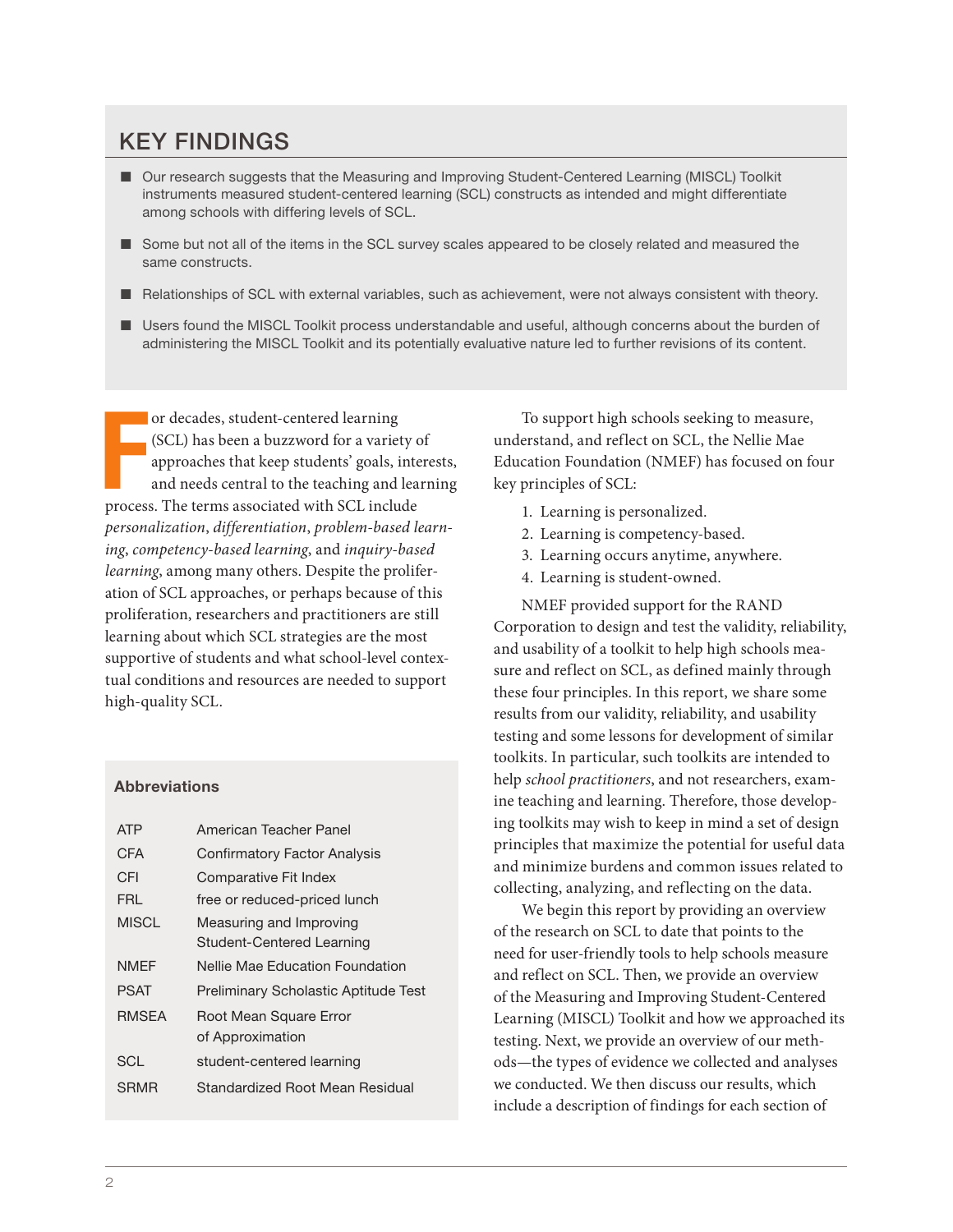our Toolkit and how we revised the Toolkit's content in response to what we learned. We conclude our report with a brief summary of the key findings and implications for researchers seeking to develop and practitioners considering use of similar toolkits. The Toolkit is available, along with some resources to support administration and analysis of the surveys that are part of the Toolkit, at [studentsatthecenterhub.org/](https://studentsatthecenterhub.org/resource/measuring-scl-toolkit/) [resource/measuring-scl-toolkit/.](https://studentsatthecenterhub.org/resource/measuring-scl-toolkit/)

#### What Do We Know About SCL?

Prior to developing the MISCL Toolkit, we conducted a literature review that focused on defining SCL and the relationship between SCL strategies and student outcomes, adhering closely to the principles that NMEF used to define SCL. The literature review is available online at [studentsatthecenterhub.org/](https://studentsatthecenterhub.org/resource/measuring-scl-toolkit/) [resource/measuring-scl-toolkit/.](https://studentsatthecenterhub.org/resource/measuring-scl-toolkit/) We found that the effects of SCL interventions on student engagement and achievement were largely mixed. Research on some SCL interventions has tied particular strategies to improved student outcomes. Such strategies include personalization of content based on student interests (Walkington, 2013; Ku and Sullivan, 2002;

Awofala, 2016); competency-based or mastery-based systems that allow students to work at their own pace (Kulik, Kulik, and Cohen, 1979; Kulik, Kulik, and Bangert-Drowns, 1990; Abakpa and Iji, 2011; Friedlaender et al., 2014); service-learning programs (i.e., programs focused on involving students in experiences that benefit others or their communities) with strong linkages to curriculum (Furco, 1996; Billig, 2000; Billig, 2009; Conway, Amel, and Gerwien, 2009; Celio, Durlak, and Dymnicki, 2011); and teaching students megacognitive strategies (Cross and Paris, 1988; Cardelle-Elawar, 1992; Boulware-Gooden et al., 2007). That said, there are also cases in which use of these interventions and strategies showed no evidence of improved outcomes or less evidence for some of these strategies relative to others (e.g., Steele et al., 2014; Lopez and Sullivan, 1992; Cole, Kemple, and Segeritz, 2012; Cavanaugh et al., 2004). Existing research also suggests that SCL is challenging for educators to implement as intended, given that it requires them to attend closely to the needs of all students in their classrooms (Pane et al., 2017; Steiner et al., undated). Some studies also suggest that allowing students the autonomy to vary the pace and the focus of their individual instruction could increase

#### How Was SCL Defined and Measured Through the MISCL Toolkit?

The MISCL Toolkit defined *SCL* broadly as follows:

*SCL is students' deep engagement in learning opportunities that are designed to address their goals and interests while at the same time providing appropriate supports and challenges according to their learning needs*.

The strategies specifically measured through the MISCL Toolkit drew heavily from NMEF's SCL principles:

- Strategy 1. Learning is personalized to align with students' needs, interests, and pace.
- Strategy 2. Learning is challenging and engaging and meets students at the point where they are in a competency-based system.
- Strategy 3. Learning can happen anytime, anywhere.
- Strategy 4. Learning opportunities promote student agency and ownership.
- Strategy 5. Learning is informed by data.

The MISCL Toolkit instruments also gathered information about the contextual conditions that might support SCL, including systems for continuous improvement; people, policies, and infrastructure that support SCL; and learning environments. The Toolkit is available online at [studentsatthecenterhub.org/resource/](https://studentsatthecenterhub.org/resource/measuring-scl-toolkit/) [measuring-scl-toolkit/.](https://studentsatthecenterhub.org/resource/measuring-scl-toolkit/)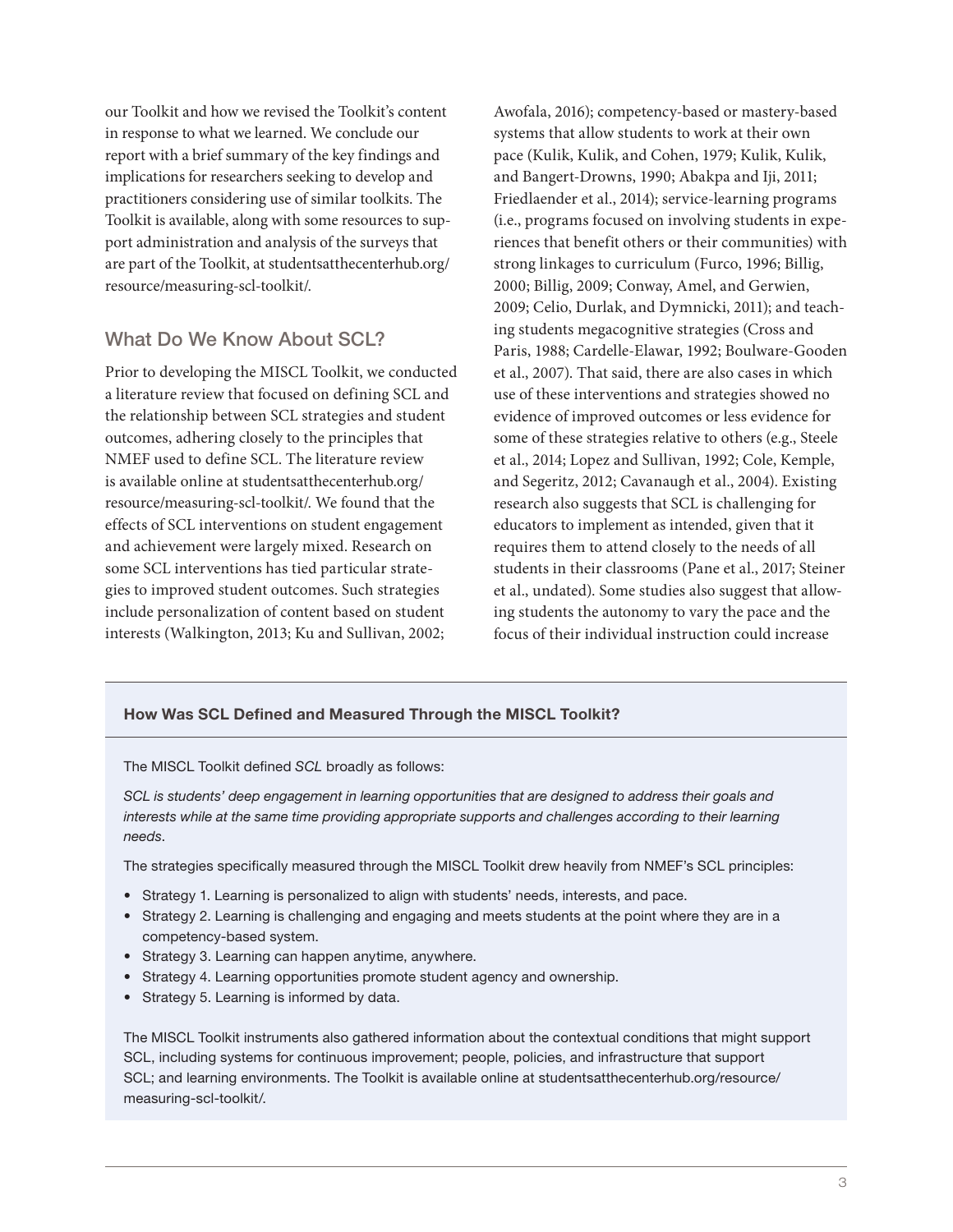Given the rapid growth and embrace of SCL approaches nationwide, there is a demand for clearer definitions of SCL.

achievement gaps and lead to inequitable access to learning opportunities (Steele et al., 2014).

Despite limited research and apparent challenges to the provision of high-quality SCL approaches, increasing numbers of states and school systems are pursuing interventions that include aspects of SCL. Numerous school systems across the United States have been experimenting with personalized and competency-based student learning approaches (Gross and DeArmond, 2018; Pane et al., 2017; Steiner et al., 2017). In addition, as of 2016, ten U.S. states either had policies or played an active role in supporting students to pursue "competency-based pathways through credit flexibility" that allow students to master knowledge and skills at their own pace (Patrick et al., 2016), and the majority of other U.S. states were exploring such policies.

Given the rapid growth and embrace of SCL approaches nationwide, there is a demand for clearer definitions of SCL, including better ways to collect data on the extent of SCL in classrooms, track SCL progress over time, and support improvement of SCL. In our own recent review, we identified nearly 100 existing instruments intended to measure some aspect of SCL, including surveys, interview or focus group protocols, and practice guides for school systems (Steiner et al., undated). These instruments typically define and measure SCL in various ways but often use only one method for data collection and measurement of SCL (e.g., a survey or a practice guide) and typically only collect data from one—or occasionally two—data sources, such as instructional staff or students. In addition, most of these

instruments, with a few exceptions, provide schools with the opportunity to collect data but do not support them to interpret the data or engage in a process to reflect on and improve SCL in their own settings.

#### What Is the MISCL Toolkit?

The MISCL Toolkit was developed to help school practitioners or other stakeholders—such as an external professional development provider who would like to gather baseline data to inform the design of professional learning activities—measure, understand, and reflect on the extent of SCL in high schools. It was designed to enable data collection on SCL and supports for SCL present in high schools through a variety of measures and from those in several roles (from district and school leaders and instructional staff to students).

There are many ways to define and think about SCL. We developed the MISCL Toolkit to gather information on SCL related closely to NMEF's SCL principles: Learning is personalized; competencybased; occurs anytime, anywhere; and is engaging. In addition, drawing on the SCL literature and other related work, we also developed the MISCL Toolkit to measure the extent to which learning was informed by data and to capture elements of contextual conditions that might support SCL.

Overall, the MISCL Toolkit consists of a User Guide, six instruments for collecting data about SCL, and Support Tools for helping users reflect on the data. The instruments themselves are intended to collect evidence on SCL practices within high schools and across multiple individuals in different roles so that users can construct a holistic understanding of SCL implementation in their schools. The User Guide includes instructions on how to administer the instruments, analyze the data collected, discuss next steps, and communicate SCL continuous improvement efforts. Finally, the Support Tools include (1) a Quick Start Guide that includes an overview of the Toolkit and how to start; and (2) a Reflection Conversation Guide to support a conversation about the data collected, and how to use that data to consider the next steps for improving SCL.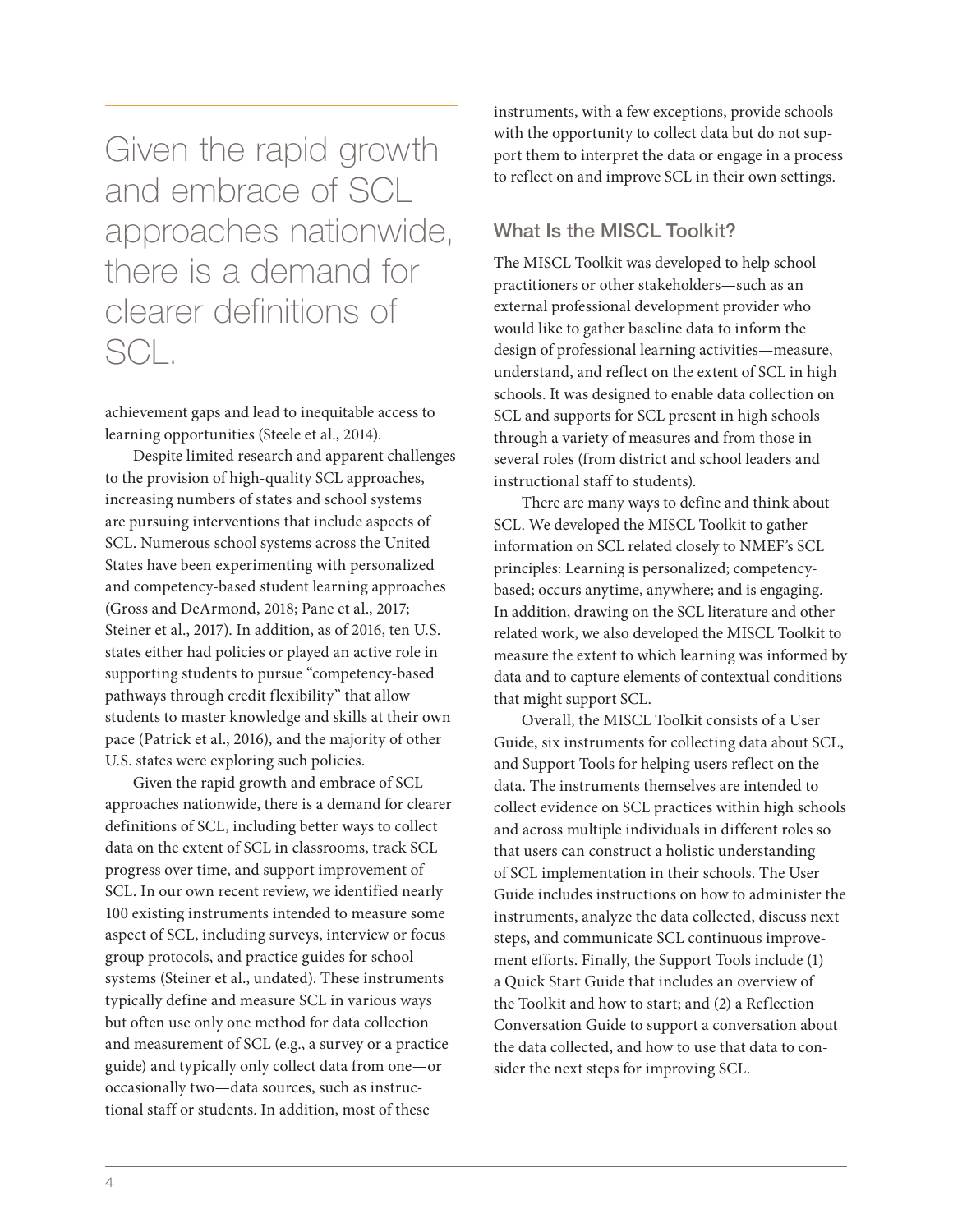#### MISCL User Guide

The User Guide walks users through the process of measuring and improving on SCL in their contexts. The steps of this process, which are outlined in the User Guide, are

- set an SCL improvement focus
- plan administration and collect data (through surveys, a student focus group, and a classroom walkthrough)
- explore the data and plan next steps
- communicate findings for continuous improvement.

The MISCL Toolkit is intended to be "self-serve," so that practitioners can use the User Guide to help guide them through the Toolkit process.

#### MISCL Instruments

The MISCL instruments included surveys of district and high school leaders, instructional staff (i.e., teachers and other educators supporting student learning in schools), and students; a student focus group; and a Classroom Walkthrough Guide.

- **• The MISCL Toolkit surveys** include some parallel items to compare the different perspectives among district/school leaders, instructional staff, and students. As noted in Table 1, each survey includes at least one question on each of the five key SCL strategies measured through the Toolkit, along with items on the contextual conditions that support SCL.
- **• The student focus group** is intended to gather rich examples of aspects of SCL and supports for SCL in the high school, from students' perspectives, as a supplement to what is gathered through the surveys.
- **• The Classroom Walkthrough Guide** is intended to help users collect "snapshots" of how SCL is taking place inside classrooms, related to three SCL strategies that can be readily observed: personalization, competencybased learning, and student ownership and agency over learning. Prior to conducting the walkthrough, participants identify several key aspects of SCL to observe, drawing from

the example "look-fors" provided in the Walkthrough Guide. The participants then rotate to three to four classrooms to note the presence of each look-for they identified.

Table 2 provides additional information about the specific aspects of SCL that are measured through the instruments for each strategy. We developed these aspects of SCL through discussions with NMEF on SCL, our literature review findings, and feedback from our seven-member Advisory Board. The board included practitioners (e.g., teachers, principals, technical support providers) and researchers with expertise in studying, measuring, or implementing SCL. Each aspect is measured through at least one item or a set of items within each instrument, with the exception of the Walkthrough Guide, which only focuses on aspects of SCL that can be observed directly in a classroom.

#### MISCL Support Tools

Support tools for the MISCL Toolkit include the following:

- **Quick-Start Guide.** This tool provides snapshots of the Toolkit process and key considerations for anyone thinking about using the Toolkit. The Quick-Start Guide includes a Planning Worksheet that provides guidance to users on how to administer the Toolkit and document their progress as the different steps in the process are completed, and a suggested timeline for completing all steps in the process.
- **Reflection Conversation Guide.** This tool is designed to help facilitate a conversation between various stakeholders (e.g., school leaders, instructional staff, and students) about the SCL data collected from the MISCL instruments and how to improve SCL practices within a school. In this conversation, participants are encouraged to compare data across all of the instruments and discuss differences they see in SCL practices by different subgroups (e.g., subjects, grade levels).

Users are strongly encouraged to administer the Toolkit in full. However, if a school or district is interested in getting a quick read from a few groups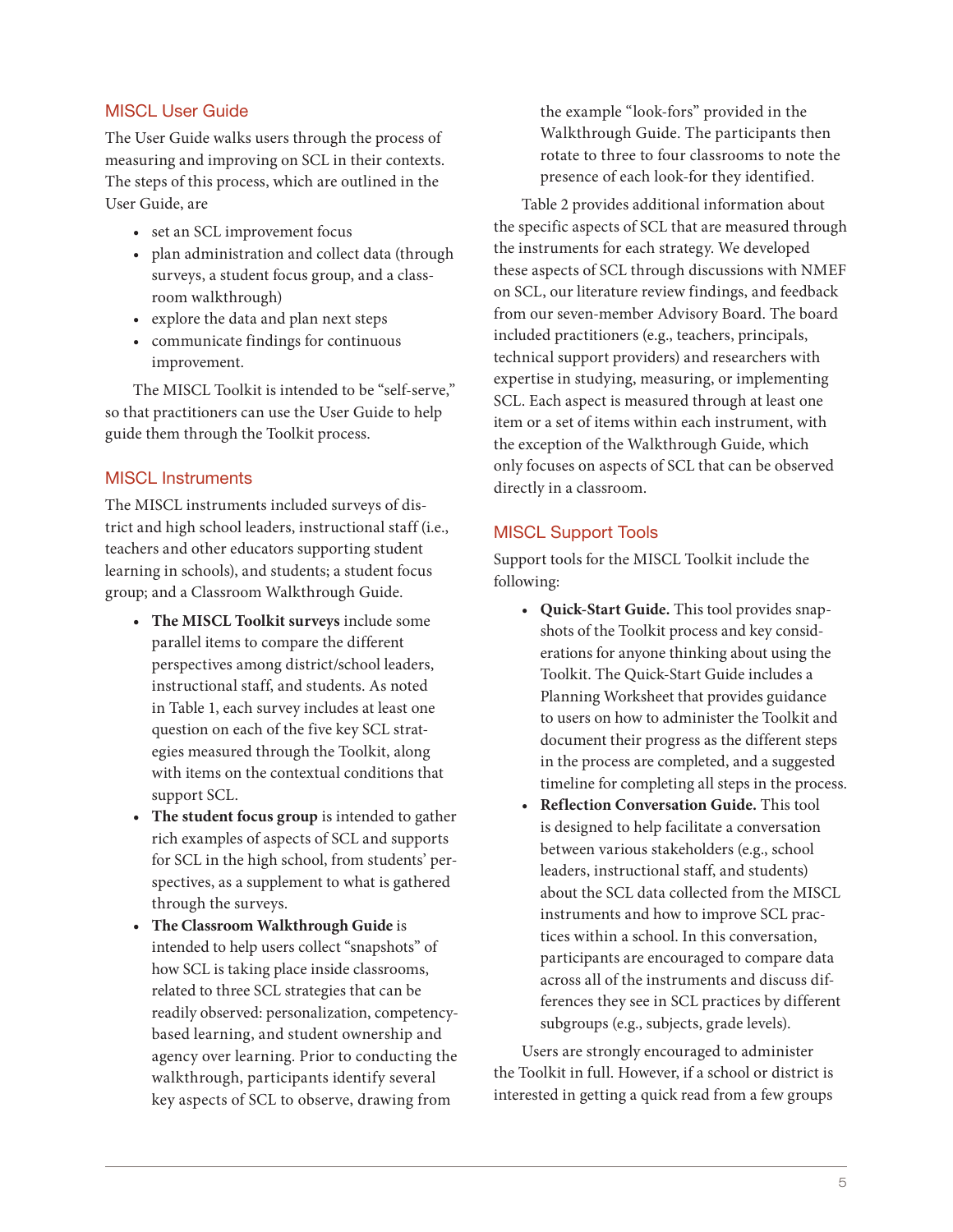#### TABLE 1 MISCL Instruments

|                                                                                             | Area of SCL Emphasized |                              |                                  |                                           |             |                                                   |
|---------------------------------------------------------------------------------------------|------------------------|------------------------------|----------------------------------|-------------------------------------------|-------------|---------------------------------------------------|
| <b>MISCL Instrument</b><br>and Description                                                  | Personalization        | Competency-Based<br>Learning | Anytime/<br>Anywhere<br>Learning | <b>Student</b><br>Agency and<br>Ownership | Data<br>Use | Contextual<br>Conditions<br><b>Supporting SCL</b> |
| District leader survey:<br>20-minute survey to<br>district leaders                          |                        |                              |                                  |                                           |             |                                                   |
| School leader survey:<br>25-minute survey to<br>high school leaders                         |                        |                              |                                  |                                           |             |                                                   |
| Instructional staff<br>survey: 30-minute<br>survey to high school<br>teachers               |                        |                              |                                  |                                           |             |                                                   |
| Student survey:<br>20-minute survey to<br>high school students                              |                        |                              |                                  |                                           |             |                                                   |
| Student focus group:<br>60-minute focus group<br>with six to eight high<br>school students  |                        |                              |                                  |                                           |             |                                                   |
| Walkthrough: Guide for<br>walking through several<br>classrooms to observe<br>SCL in action |                        |                              |                                  |                                           |             |                                                   |

NOTE: Green shading = addressed comprehensively through several measures. Yellow shading = addressed to some degree through one to two measures. Gray shading = not addressed.

#### TABLE 2

#### SCL Strategies and Aspects of Each Strategy Measured Through Toolkit Instruments

| <b>SCL Strategy</b>          | Aspects of Each SCL Strategy Measured Through Toolkit Instruments                                                                                                                                                                                                                                                                                                                                                                                             |
|------------------------------|---------------------------------------------------------------------------------------------------------------------------------------------------------------------------------------------------------------------------------------------------------------------------------------------------------------------------------------------------------------------------------------------------------------------------------------------------------------|
| Personalization              | • Educators and students work together to personalize students' pathways through content and courses<br>Timing and delivery of learning opportunities are varied to support students' learning needs, interests,<br>and pace<br>• Assessments are varied to support students' learning needs, interests, and pace                                                                                                                                             |
| Competency-based<br>learning | • Learning targets and pathways are clear, measurable, and competency-based<br>• Courses, assignments, activities, and assessments are aligned to competencies<br>• Students access assessments when they are ready to demonstrate mastery<br>• Learning opportunities and assessments reflect high expectations and provide appropriate challenge<br>for each student<br>• Students engage in meaningful, cognitively challenging assignments and activities |
| Anytime/anywhere<br>learning | • Students engage in multiple credit-bearing learning activities within and outside the classroom<br>• Students engage in authentic assessments and activities with connections to the real world                                                                                                                                                                                                                                                             |
| Student agency               | • Students participate in activities that promote self-regulation, collaboration, metacognition, and<br>communication strategies<br>• Students develop their own learning pathways and profiles with appropriate support                                                                                                                                                                                                                                      |
| Data use                     | • Educators and students gather data on students' needs, interests, goals, and learning progress<br>• Educators and students use data to inform learning pathways and monitor progress                                                                                                                                                                                                                                                                        |
| Contextual<br>Conditions     | • School systems have systems in place for continuous improvement to support SCL<br>The people, policies, and infrastructure within a school system support SCL<br>• The learning environments within a high school support SCL                                                                                                                                                                                                                               |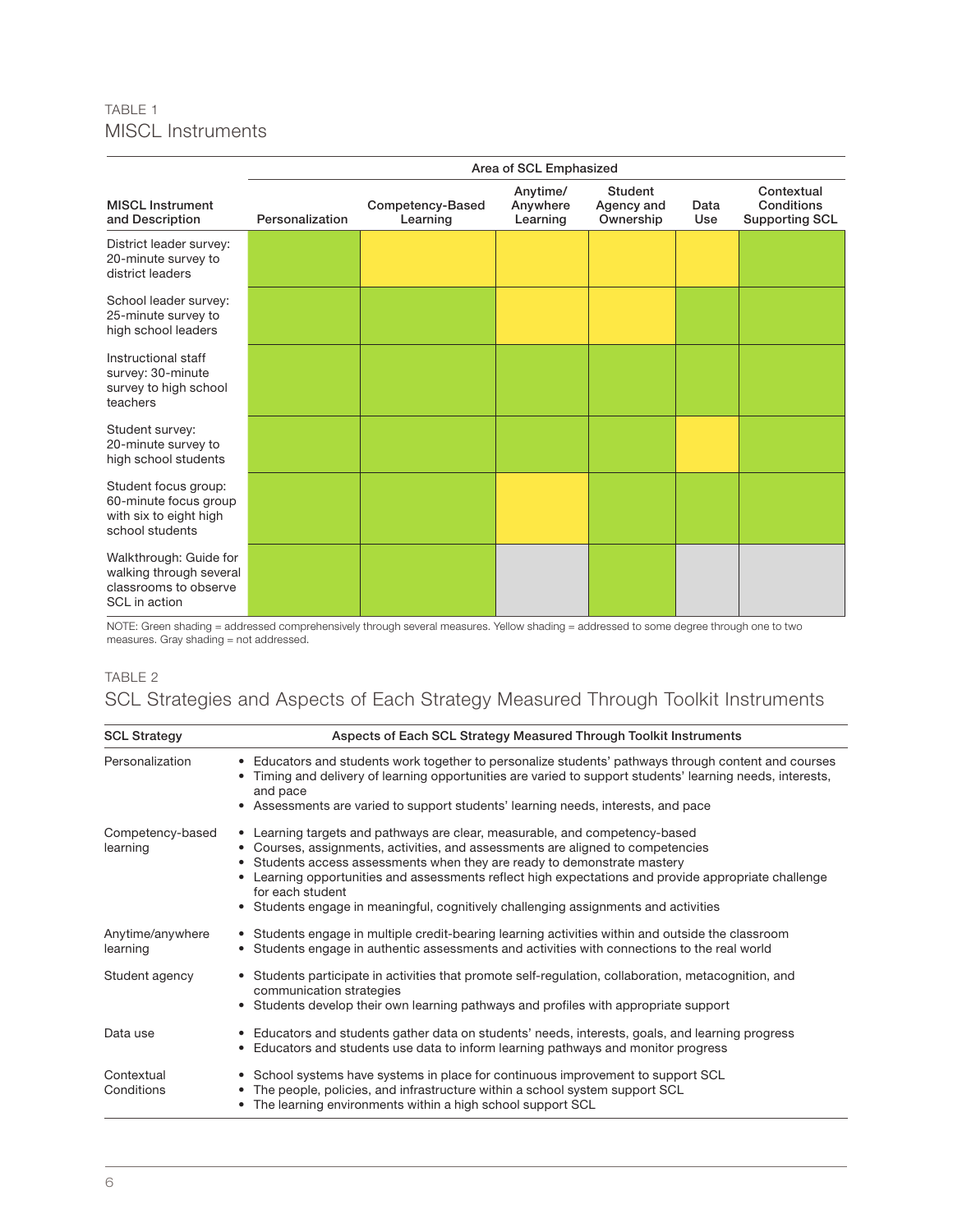of respondents or testing out the Toolkit before committing to full use, the Toolkit is designed for selected instruments to be administered to a more limited group of participants. If possible, at least two instruments should be administered (e.g., the student survey and instructional staff survey) to ensure that perspectives from multiple stakeholders are captured.

#### MISCL Toolkit Development and Testing Overview

The MISCL Toolkit was developed, tested, and revised through an iterative process that included a literature review, advisory board vetting, two pilot tests, and administration of the instructional staff and leader surveys to large survey samples. Table 3 provides an outline of the timeline for our development and testing process.

The first pilot test was conducted in two northeastern United States school districts and focused on testing the survey instruments. After revisions in response to that pilot test, we did a second pilot test

of the entire MISCL Toolkit in two additional northeastern U.S. school systems (including one charter school system and one traditional public school district).

This second pilot test included all of the instruments, Support Tools, and usability testing. To do that testing, we observed the entire MISCL Toolkit process, including how users within each school system examined the collected data and had reflection conversations about the data. We interviewed respondents about their experiences with all of our instruments to understand their response processes and the extent to which the data collected through the MISCL Toolkit process were useful and informative.

We also collected survey data from two additional samples to supplement the smaller number of surveys we were able to collect through our pilot tests. The two additional samples were

• a national sample of high school teachers through the RAND American Teacher Panel (ATP)

#### TABLE 3

#### Timeline for Development and Testing of MISCL Toolkit

| Date                         | Activity                                                                                                                                                              | <b>Type of Evidence Collected</b>                                                                                                                                                   |
|------------------------------|-----------------------------------------------------------------------------------------------------------------------------------------------------------------------|-------------------------------------------------------------------------------------------------------------------------------------------------------------------------------------|
| January-August 2017          | • Conducted literature review<br>Developed framework for measuring and improving SCL<br>and MISCL instruments<br>Vetted framework and instruments with Advisory Board | Validity evidence related to<br>content for SCL framework and<br>survey instruments                                                                                                 |
| November 2017                | Pilot-tested instruments (Pilot Test I)                                                                                                                               | Validity evidence related to<br>response processes for survey<br>instruments                                                                                                        |
| December 2017-<br>April 2018 | • Revised MISCL instruments based on feedback from<br>Pilot Test I<br>• Created MISCL User Guide and Support Tools                                                    |                                                                                                                                                                                     |
| September 2018–March<br>2019 | • Pilot-tested entire MISCL Toolkit (Pilot Test II)<br>Fielded MISCL surveys to supplemental sample of<br>$\bullet$<br>teachers, school leaders, and district leaders | • Validity evidence related to<br>response processes, internal<br>structure, and external variables<br>for instruments<br>Reliability for instruments<br>Usability of MISCL Toolkit |
| April-September 2019         | Analyzed usability, validity, and reliability evidence                                                                                                                |                                                                                                                                                                                     |
| October-December 2019        | • Revised MISCL Toolkit                                                                                                                                               |                                                                                                                                                                                     |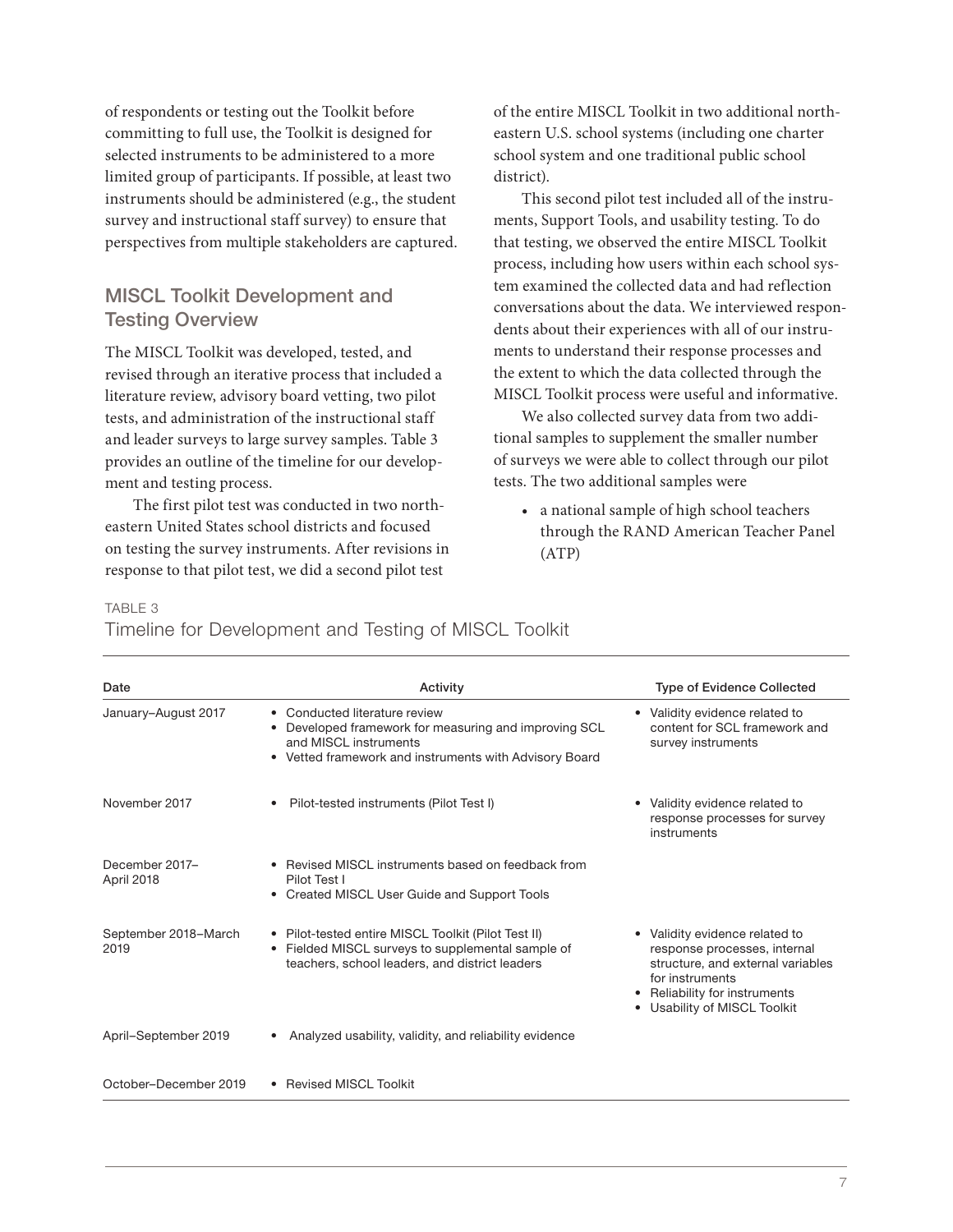In keeping with the intended purpose of the MISCL Toolkit, we collected a range of validity evidence aligned with the purpose of the MISCL as a tool for reflection and continuous improvement.

We did not collect evidence regarding the validity of the MISCL Toolkit for accreditation, evaluation, or other high-stakes uses.

We also collected evidence on the Toolkit's usability—whether school staff were able to use the MISCL User Guide and Support Tools as intended.

• a convenience sample of district leaders and high school principals in five New England states.

The types of evidence collected during the testing of the MISCL Toolkit are described in more detail in the next section.

#### Data and Methods

The intended purpose of the MISCL Toolkit informed the types of validity, reliability, and usability evidence we collected and the contexts in which we collected such information. As we described earlier in this report, the MISCL Toolkit aims to help school practitioners (and other stakeholders) measure, understand, and reflect on the extent of SCL in their high schools with the ultimate goal of improving implementation. It is not intended to be used for accreditation, evaluation, or other high-stakes purposes. Our analyses were designed with two main questions in mind:

1. **Validity and reliability:** To what extent did the MISCL instruments consistently and precisely measure what they were intended to measure, drawing on evidence related to content, response processes, internal structure, relationships with external variables, and reliability?

2. **Usability:** To what extent was the MISCL Toolkit usable and useful to those who undertook the Toolkit process?

To answer these questions, we collected a variety of evidence. In particular, we did the following:

- To collect evidence on the validity and reliability of MISCL instruments, we conducted a literature review of areas to be measured by the instruments; gathered advisory board feedback on the instruments; and collected data through the instruments from samples of school and district leaders, instructional staff, and students. We also conducted cognitive interviews with a small number of users in each sample to better understand how they interpreted survey items (i.e., response processes).
- To collect evidence on the usability of the MISCL User Guide and Support Tools, we observed two school systems engaging in the entire MISCL Toolkit process, including setting goals for administration, fielding instruments, analyzing and reflecting on the data, and planning next steps to improve SCL.

In the remainder of this section, we present an overview of the types of data we collected, how we collected such data, and how we analyzed the data related to these questions. We then describe our data sources and analysis in more detail. Additional details on the data sources and analytic methods can be found in Appendix A.<sup>1</sup>

#### Types of Evidence Collected

To assess whether the MISCL instruments measured what they were intended to measure—the extent of SCL implementation in high schools—we collected the following types of **validity evidence**, consistent with established guidelines provided in the *Standards for Educational and Psychological Testing* (American Educational Research Association, American Psychological Association, and National Council on Measurement in Education, 2014):

• evidence that the content of the instruments faithfully and fully represents the constructs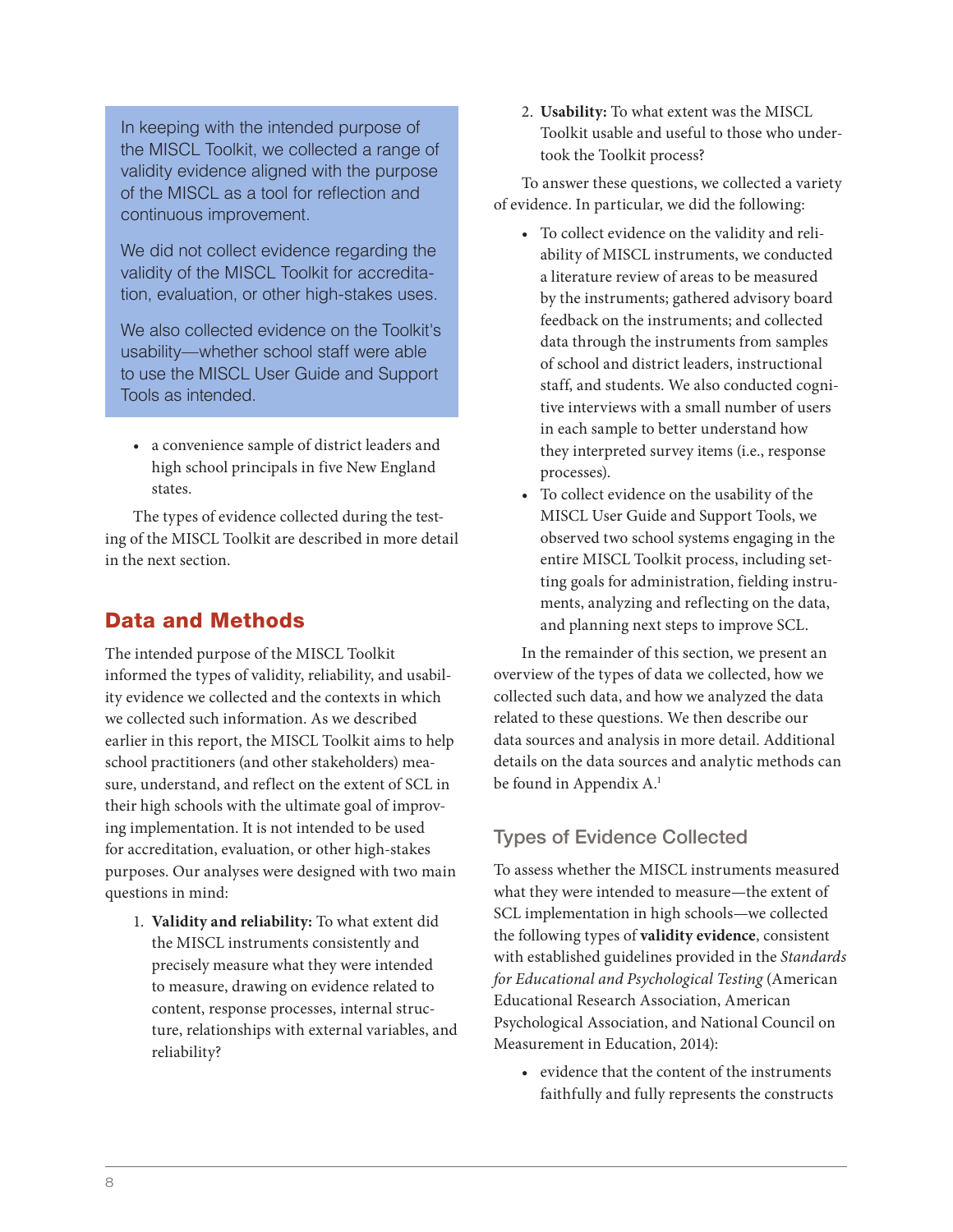they are intended to measure—we refer to this as **evidence based on content**

- evidence that those who complete the instruments are interpreting items in the same way and consistent with developer intentions—we refer to this as **evidence based on response processes**
- evidence that the items in each survey scale measure one underlying SCL construct and that survey scales correlate in anticipated ways (e.g., whether items intended to measure student engagement correlate strongly with one another and whether scale scores for student engagement and personalization are positively correlated)—we refer to this as **evidence based on internal structure**
- evidence that scales in our instruments are associated with external measures (e.g., student achievement, student characteristics, school characteristics) in ways that are supported by research-based evidence or a wellfounded theoretical justification—we refer to this as **evidence based on relationships with external variables.**

We gathered all of the above types of validity evidence for the MISCL survey instruments. For the student focus group, we collected information about response processes only. For the Walkthrough Guide, we gathered some evidence on response processes, but that information was mainly focused on its usability. For this reason, we therefore examined usability of the Walkthrough Guide as part of the entire MISCL Toolkit but did not examine its validity and reliability in the same way that we did for the other instruments.

Following the *Standards for Educational and Psychological Testing*, we examined the **reliability** of the scale scores derived from the survey instruments and the extent to which there was evidence that these scores were consistent, precise, and not unduly influenced by random measurement error (American Educational Research Association, American Psychological Association, and National Council on Measurement in Education, 2014).

In this investigation, we took two approaches to quantifying reliability. First, we examined the extent

to which survey respondents responded similarly across all of the items in a particular scale. This provided information about the extent to which students, instructional staff, school leaders, and district leaders were distinguishable from one another based on their survey responses. Second, we examined the extent to which respondents in the same school who were making judgments about the same phenomena agreed with one another in their appraisals. This provided information about the extent to which survey responses were consistent. Although there are other ways to quantify reliability (e.g., the precision of classroom-level and school-level scores, the extent to which classrooms and schools can be distinguished based on the average scores of respondents), it was not possible to use those approaches with the current data. Nonetheless, the investigations presented here provided important preliminary evidence about reliability.

We assessed whether the MISCL Toolkit was used as intended by observing and gathering data on the **usability** of the entire Toolkit at two high schools in different districts with different levels of SCL implementation. Using principles of user-centered design, we defined *usability* in terms of whether the MISCL Toolkit was regarded as both usable and useful by users (Dumas and Redish, 1993; Gould and Lewis, 1985). Over the course of two-day site visits, we observed district and school leaders, instructional staff, and students using the User Guide, Support Tools, and Walkthrough Guide and conducted debriefing conversations with them about their experience using the different components of the MISCL Toolkit. The goals of our observations and conversations were to determine whether the User Guide, Support Tools, and MISCL instruments were used as intended, to identify any problems participants encountered when using them, and to assess their satisfaction with the User Guide and Support Tools.

#### Data Sources

We relied on various sources of data to investigate the validity, reliability, and usability of the Toolkit. Here, we outline the different samples used in our analysis. Appendix A includes additional information about the roles and numbers of those who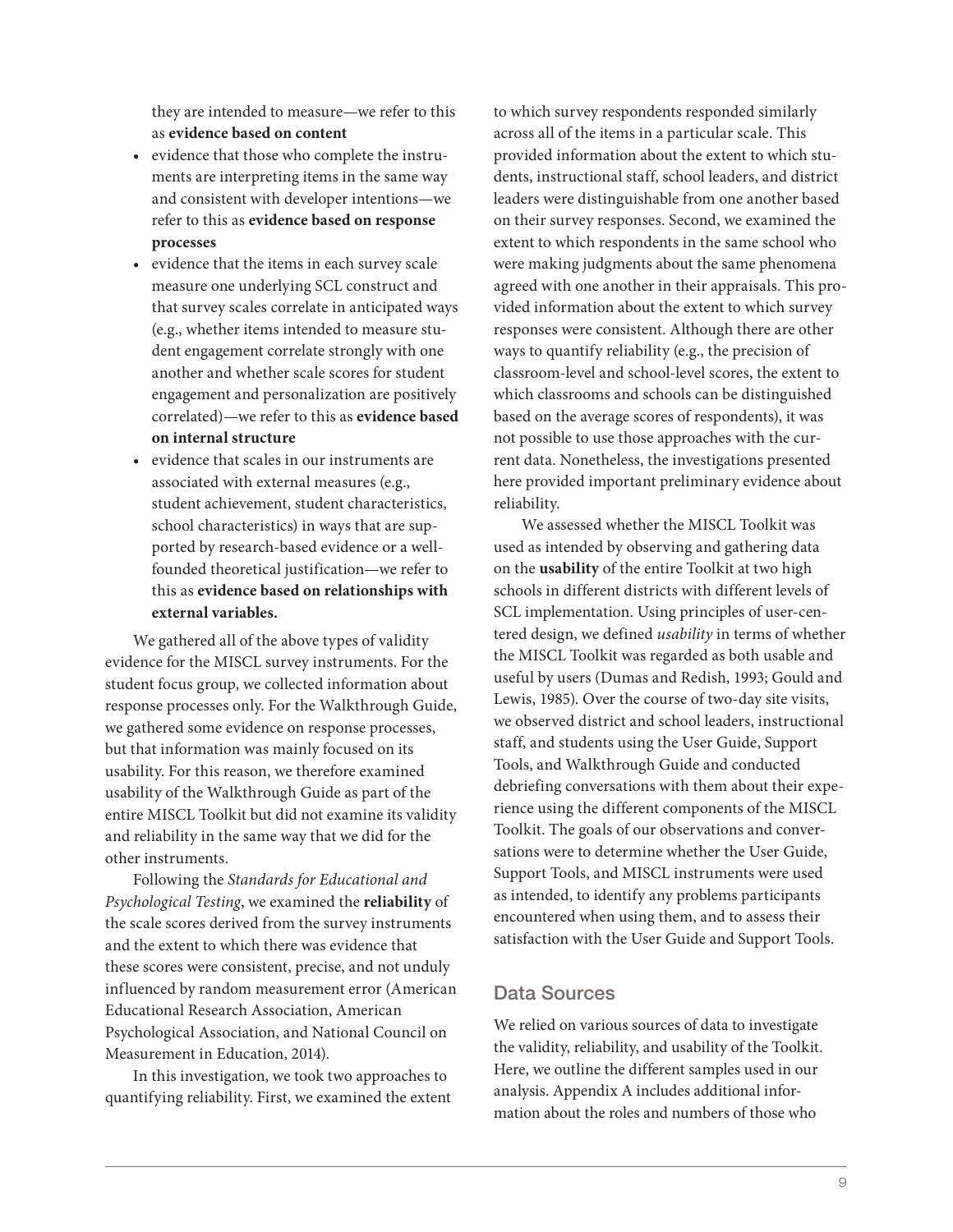participated in interviews and focus groups as part of the pilot tests and details on response rates and survey administration.

In addition to the data sources listed below, we relied on a comprehensive literature review of SCL and expert feedback to inform the development of our SCL framework, instruments we used to measure SCL, and the MISCL Toolkit. Our literature review results are summarized in a separate publication,<sup>2</sup> and an overview of the literature review and advisory board feedback process is included in Appendix A.

**Pilot Test I sample.** We fielded the surveys in two school districts as part of Pilot Test I, and we conducted cognitive interviews with survey respondents to determine how well they understood the survey items and could respond to them. The two schools that participated in Pilot Test I were chosen because of their contrasting contexts and experiences with SCL. See Table 4 for an demographic overview of the two school districts.

**Pilot Test II sample.** After revising the surveys in response to Pilot Test I, we selected two additional school systems to participate in Pilot Test II, which involved fielding all Toolkit instruments and engaging in all steps outlined in the Toolkit User Guide, including setting goals for data collection, analyzing the data after administration of the instruments, and reflecting on the data. We gave these schools limited input on how to use the Toolkit within their contexts,

because the Toolkit is intended to be "self-serve" for those who wish to use it. The two high schools within the two school systems that participated in Pilot Test II were chosen to differ in terms of both their contexts and experiences with SCL (see Table 4). We conducted two-day in-person visits to each Pilot Test II school to observe Toolkit use, including a classroom walkthrough, student focus group, and reflection conversation. Altogether, we conducted 46 cognitive interviews and focus groups with district and school leaders, instructional staff, and students that focused on how participants understood and responded to survey items and student focus group questions, how they felt during the walkthrough, how the reflection conversation went, and whether they had any suggestions for improvement. The results of this analysis were used to inform revisions to the survey instruments, Support Tools, and User Guide.

**District and school leader survey sample.** The district and school leader survey sample included both the small numbers of district and school leaders who completed surveys as part of Pilot Test II (*n* = 10) and a convenience sample of district and school leaders in five New England states—Maine, New Hampshire, Vermont, Connecticut, and Rhode Island—including 47 superintendents and 102 high school principals.

**Instructional staff survey sample.** The instructional staff survey sample included both the

TABLE 4

|                                                                            | Pilot I, School I                                              | Pilot I, School II                                               | Pilot II, School I                                              | Pilot II, School II                                            |
|----------------------------------------------------------------------------|----------------------------------------------------------------|------------------------------------------------------------------|-----------------------------------------------------------------|----------------------------------------------------------------|
| Number of students                                                         | 1,500-1,600                                                    | $100 - 200$                                                      | 400-500                                                         | $200 - 300$                                                    |
| Number of teachers                                                         | $140 - 150$                                                    | $10 - 20$                                                        | $40 - 50$                                                       | $20 - 30$                                                      |
| Urbanicity                                                                 | Suburb                                                         | Rural                                                            | Suburb                                                          | City                                                           |
| Student ethnicity                                                          | 0-10% Asian<br>20-30% black<br>20-30% Hispanic<br>30-40% white | 0-10% Asian<br>$0-10\%$ black<br>0-10% Hispanic<br>90-100% white | 0-10% Asian<br>$0-10\%$ black<br>0-10% Hispanic<br>80-90% white | 0-10% Asian<br>20-30% black<br>50-60% Hispanic<br>10-20% white |
| Title I school?                                                            | No                                                             | Yes                                                              | No                                                              | Yes                                                            |
| Percentage of students<br>receiving free or reduced-<br>priced lunch (FRL) | 70-80%                                                         | $40 - 50%$                                                       | $10 - 20%$                                                      | 90-100%                                                        |
| Experience with SCL <sup>a</sup>                                           | Beginning                                                      | Intermediate                                                     | <b>Beginning</b>                                                | Experienced                                                    |

#### Characteristics of High Schools That Participated in Pilot I and Pilot II

<sup>a</sup> Experience with SCL was determined based on how the school described itself to us.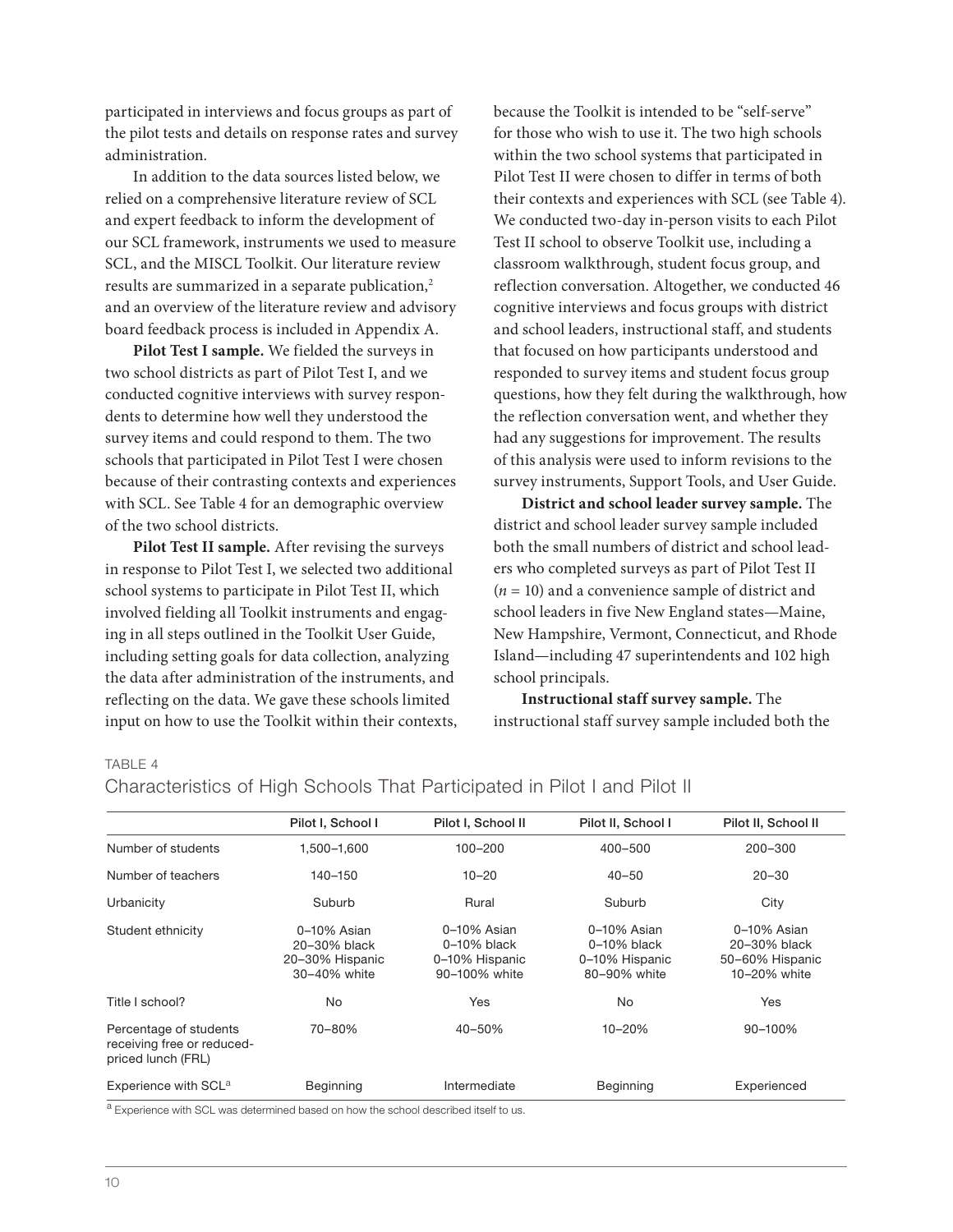instructional staff who completed surveys as part of Pilot Test II *(n* = 37) and the RAND ATP sample (*n* = 553), a geographically diverse panel of teachers from across the United States. The full ATP consists of more than 24,000 teachers across the United States who have agreed to respond periodically to education-related surveys. Our randomly selected ATP subsample consisted of 553 high school teachers in 518 schools.

**Student survey sample.** The student survey sample included students who completed surveys as part of Pilot Test II (*n* = 377).

#### Analysis

In this section, we describe analysis we conducted based on validity, reliability, and usability evidence. Table 5 outlines the data we collected and analyses we conducted.

**Validity evidence based on content.** We developed the instruments and gathered evidence based on content by conducting a literature review and vetting the instruments with our Advisory Board. Our literature review included 156 studies and helped us identify the five key SCL strategies and underlying contextual conditions that we later used to construct the MISCL surveys. Our Advisory Board provided feedback on the wording of the SCL strategies and contextual conditions and the particular SCL practices included within each strategy. Our Advisory Board members also reviewed draft survey instruments and provided feedback on whether they believed survey items would appropriately measure the five SCL strategies and contextual conditions.

**Validity evidence based on response processes.**  We analyzed cognitive interview data from administrators, instructional staff, and students we interviewed in Pilot Test I and Pilot Test II after those groups took our surveys and participated in the student focus groups. The cognitive interviews focused on how participants in each group understood and responded to survey items and focus group questions and also on their suggestions for improvement. The results were used to understand whether respondents were interpreting the questions in the same way and as intended, and to improve and refine the instruments and inform development of the User Guide.

**Validity evidence based on internal structure***.* We analyzed MISCL survey results, using data from all samples, to assess the internal structure of survey items. We specifically merged Pilot Test II data with ATP data to examine item-level data from the instructional staff survey, and we merged Pilot Test II data with New England district and school leader sample data from the district and school leader surveys.

Given that relatively little is known about the specific SCL constructs we measured in our survey, we identified numerous scales across all of the surveys to better understand the extent to which our survey was measuring particular aspects of SCL. For example, to measure aspects of personalization in the student survey, scales on each of the following topics were examined: student choice, tailored learning opportunities, diverse learning opportunities, and personalization supports. Similarly, in the teacher survey, scales on the following topics were examined to measure personalization: student choice and personalized learning opportunities. Scales are described in more detail in Appendix B, which also includes a list of the items in each scale for each survey.<sup>3</sup>

Facilitators and participants in the MISCL Toolkit process might use scales to obtain feedback about key aspects of SCL in their schools. For example, a school with a strategic plan focused on improving data-informed decisionmaking might focus on the Data Use scales. Or, a school focusing on strengthening climate and culture may focus on the Contextual Conditions Supporting SCL scales.

We conducted a confirmatory factor analysis (CFA) on all the student, instructional staff, and school leader survey data we collected to confirm that sets of items could be combined to form scales as intended. We did not conduct a CFA for the district leader survey because the sample was too small to allow for us to do so. Each scale was evaluated separately.

We elected to use a CFA for these investigations because CFA provides a statistical framework that allows us to test whether items in a scale do, indeed, measure a single construct. CFA also provides diagnostic information about items that are not functioning as intended in specific scales. Specifically, we used four sources of diagnostic information to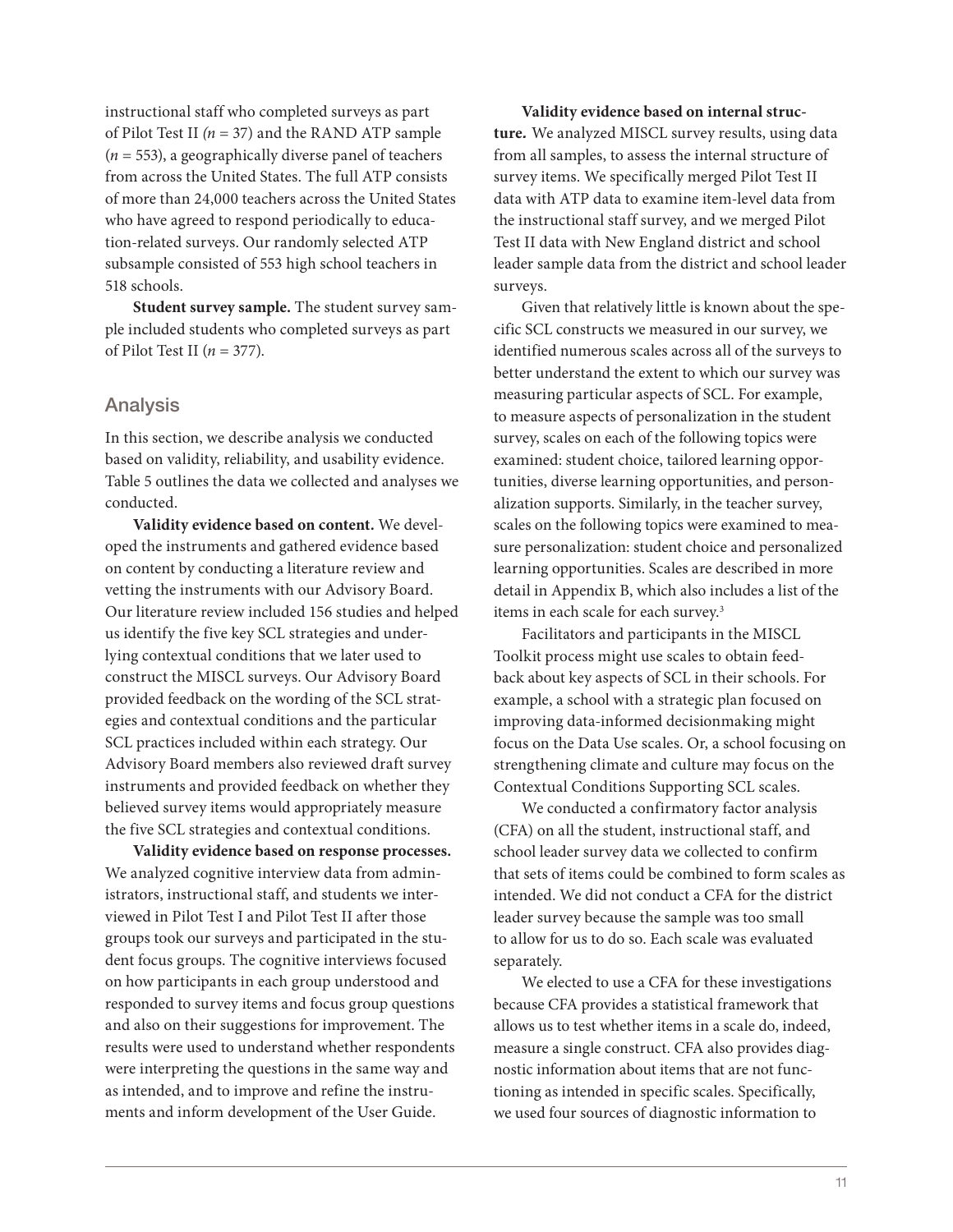#### TABLE 5 Types of Validity, Reliability, and Usability Evidence Collected and Analyses Conducted

| <b>Type of Evidence</b>                                       | <b>Data Collected</b>                                                                                                                                                                                                                                                                                                                 | n's and Response Rates<br>(if Applicable)                                                                                                                                                                                                                          | <b>Analyses Conducted</b>                                                                                                                                      |
|---------------------------------------------------------------|---------------------------------------------------------------------------------------------------------------------------------------------------------------------------------------------------------------------------------------------------------------------------------------------------------------------------------------|--------------------------------------------------------------------------------------------------------------------------------------------------------------------------------------------------------------------------------------------------------------------|----------------------------------------------------------------------------------------------------------------------------------------------------------------|
| Evidence based<br>on content                                  | • Literature review                                                                                                                                                                                                                                                                                                                   | • 156 studies included                                                                                                                                                                                                                                             | • Identify key tenets of<br>SCL and collect evidence<br>on efficacy of SCL<br>approaches                                                                       |
|                                                               | • Feedback from an advisory<br>board of experts                                                                                                                                                                                                                                                                                       | • Seven members                                                                                                                                                                                                                                                    | • Review of instruments by<br>advisory board<br>• Qualitative analysis of<br>advisory board feedback to<br>inform instrument revisions                         |
| Evidence based on<br>response processes                       | • Pilot Test I (fielding of surveys<br>only) in two school systems                                                                                                                                                                                                                                                                    | Interviews with<br>nine students, ten<br>instructional staff, and<br>four school and district<br>leaders                                                                                                                                                           | • Qualitative analysis to<br>inform revisions to the<br>MISCL Toolkit (from<br>Pilot Test I and Pilot Test II)                                                 |
|                                                               | • Pilot Test II (use of the entire<br>MISCL Toolkit, including all<br>instruments and surveys, student<br>focus group, and walkthrough)<br>in two school systems                                                                                                                                                                      | Interviews with 18<br>students, 22 instructional<br>staff, four school leaders,<br>and two district leaders                                                                                                                                                        |                                                                                                                                                                |
| Evidence based<br>on internal structure                       | Pilot Test II survey data<br>Teacher survey; RAND ATP data<br>$\bullet$<br>District and school leader<br>surveys; Northeast sample of<br>superintendents and principals                                                                                                                                                               | • Student survey ( $n = 377$ ;<br>overall response rate: 58%)<br>• Instructional staff survey<br>$(n = 590;$ overall<br>response rate: 52%)<br>• School leader survey<br>$(n = 107;$ overall response<br>rate: 12%)<br>• District leader survey<br>$(n = 52; 7\%)$ | • Confirmatory Factor<br>Analysis (CFA) of student,<br>teacher, and school leader<br>surveys<br>• Correlations of scale<br>scores within survey<br>instruments |
| Evidence based on<br>relationships with<br>external variables | • Pilot Test II student survey data,<br>alongside student achievement<br>and student/school demographic<br>data (see Table 6)<br>· School demographic data<br>examined with ATP data (see<br>Table 6)<br>Pilot Test II student and teacher<br>survey data, compared with<br>self-reported levels of SCL from<br>school administrators | • Student survey (see n's<br>and response rates above)<br>• ATP sample $(n = 553,$<br>response rate: 63%)                                                                                                                                                          | • Regression with<br>concurrently measured<br>variables (student survey<br>only)<br>• Comparison of scale<br>scores by subgroup                                |
| Evidence of reliability/<br>precision                         | Pilot Test II survey data<br>Teacher survey; RAND ATP data<br>$\bullet$<br>District and school leader<br>$\bullet$<br>surveys; Northeast sample of<br>superintendents and principals                                                                                                                                                  | Student survey;<br>٠<br>instructional staff survey;<br>school leader survey;<br>district leader survey<br>(see above for n's and<br>response rates)                                                                                                                | • Internal consistency<br>Within-school consensus<br>$\bullet$<br>(student survey only)                                                                        |
| Evidence of usability                                         | • Pilot Test II observations of<br>MISCL Toolkit use<br>Pilot Test II interviews with<br>respondents and participants in<br>reflection meetings on usability<br>and usefulness of MISCL Toolkit                                                                                                                                       | • Observations of use at<br>two schools<br>Interviews with nine<br>instructional staff and<br>four school leaders                                                                                                                                                  | Qualitative analysis of<br>$\bullet$<br>observational and interview<br>data                                                                                    |

NOTES: Response rates were calculated by dividing the total number of respondents to whom we reached out (sometimes across multiple samples) for each survey by the total number who responded. The samples were from the schools that participated in Pilot Test II, along with the ATP and New England school and district leader sample. Response rates to the New England school and district leader sample were low but in line with other similar past survey efforts across a large number of school leaders (e.g., Kaufman et al., 2015).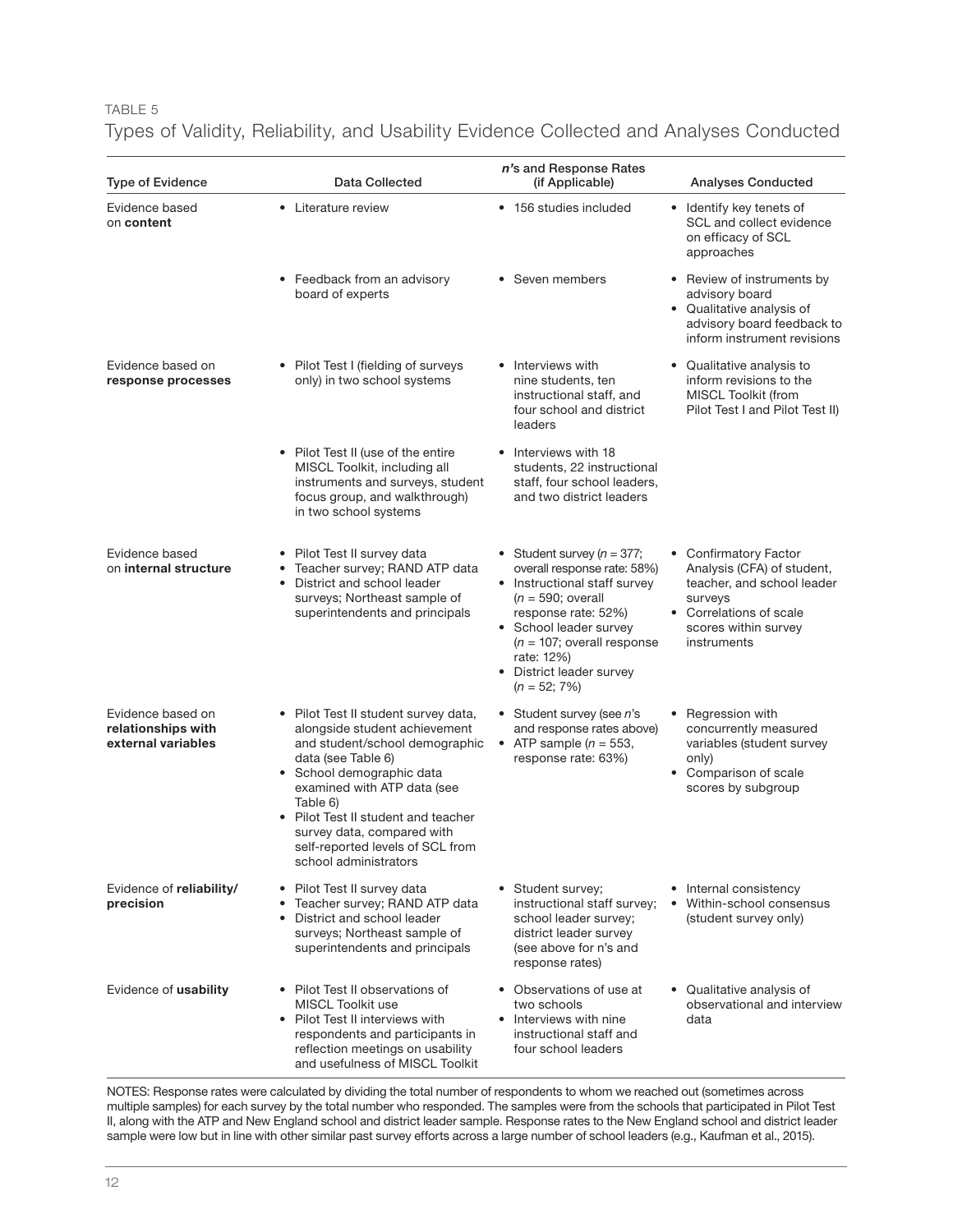evaluate the integrity of the scales: a chi-square based test statistic, a Comparative Fit Index (CFI), the Root Mean Square Error of Approximation (RMSEA), and the Standardized Root Mean Residual (SRMR).4 Following established recommendations in the literature (Hu and Bentler, 1999; Steiger, 1990; Vandenberg and Lance, 2000), a nonsignificant chisquare test statistic, an *RMSEA≤ 0.06*, a *CFI≥ 0.95,*  and an SRMR*≤ 0.05* were taken as suggesting strong evidence supporting our scales. *CFI≥ 0.90*, *RMSEA≤ 0.08,* and SRMR*≤ 0.08* were taken as suggesting adequate evidence supporting our scales. If a scale had weak supporting evidence, we examined the patterns of factor loadings, the model residuals, and the modification indexes to understand as best as possible the specific issues with the scales and to make modifications to the scales where possible to improve their integrity. If these modifications could not improve the quality of the scales, we noted that there was not adequate evidence of the internal structure to support the scales' use.

In almost all cases, we were able to identify specific issues with the scales that compromised their integrity. Often, the diagnostic evidence suggested that some pairs of items were correlated more strongly than could be explained by the fact that the items measured a single construct. In these cases, we identified items that were redundant in content and removed one item. In other cases, it was determined that although subsets of items overlapped considerably, they still captured something important about the construct. In these cases, we left the items in the survey but acknowledged the excess item overlap by allowing specific pairs of items to correlate with one another.

Finally, we created composite scale scores using simple averages representing each of the factors and calculated the correlations among these scale scores to determine the extent to which there was evidence that the scales were measuring distinct constructs that were associated in ways that were consistent with theory. For example, we would expect two scales measuring complementary SCL practices to correlate positively, and we would likewise expect scales measuring SCL practices to correlate negatively with scales about school conditions that inhibit SCL practice adoption.

**Validity evidence based on relationships to external variables.** Using our review of the existing literature, we developed a priori predictions about the strength and direction of the relationships among survey scales and measures of student achievement, student characteristics, and school characteristics. These hypotheses are summarized in Table 6. We hypothesized that student achievement would be positively related to the SCL constructs measured in our surveys. This hypothesis is informed by recent quasiexperimental studies showing that students in schools using personalized learning practices or SCL practices showed greater achievement growth than their peers (Pane et al., 2015; LaBanca et al., 2015). One caveat for this hypothesis is that many studies have not identified a clear positive relationship between SCL and achievement (e.g., Steele et al., 2014; Lopez and Sullivan, 1992; Cole, Kemple, and Segeritz, 2012; Cavanaugh et al., 2004), which suggests that SCL might be related to higher achievement in some settings but not others.

We also hypothesized that student discipline (including suspensions) would be negatively associated with SCL constructs. This hypothesis was informed by prior research demonstrating that student-centered environments play a key role in reducing problem behaviors (Austin, 1979; Doyle, 1990). We hypothesized that lower-income and minority students and those in low-achieving schools would engage in fewer informal learning opportunities outside school and face higher exposure to lecture-based, teacher-centered instruction (Lewis et al., 2014; Oakes et al., 1990). We also thought that younger students might report experiencing less SCL than their older peers, given reports by school administrators who typically expected students in later high school grades to be able to engage in SCL to a greater degree than incoming ninth graders. Finally, we hypothesized that schools that had more experience with SCL—according to their self reports—would have had higher ratings of their SCL practices because their SCL model had been more fully implemented.

We tested these hypotheses using the available data for each group of survey respondents, which were made available to us by the schools participating in Pilot Test II.<sup>5</sup> The only student achievement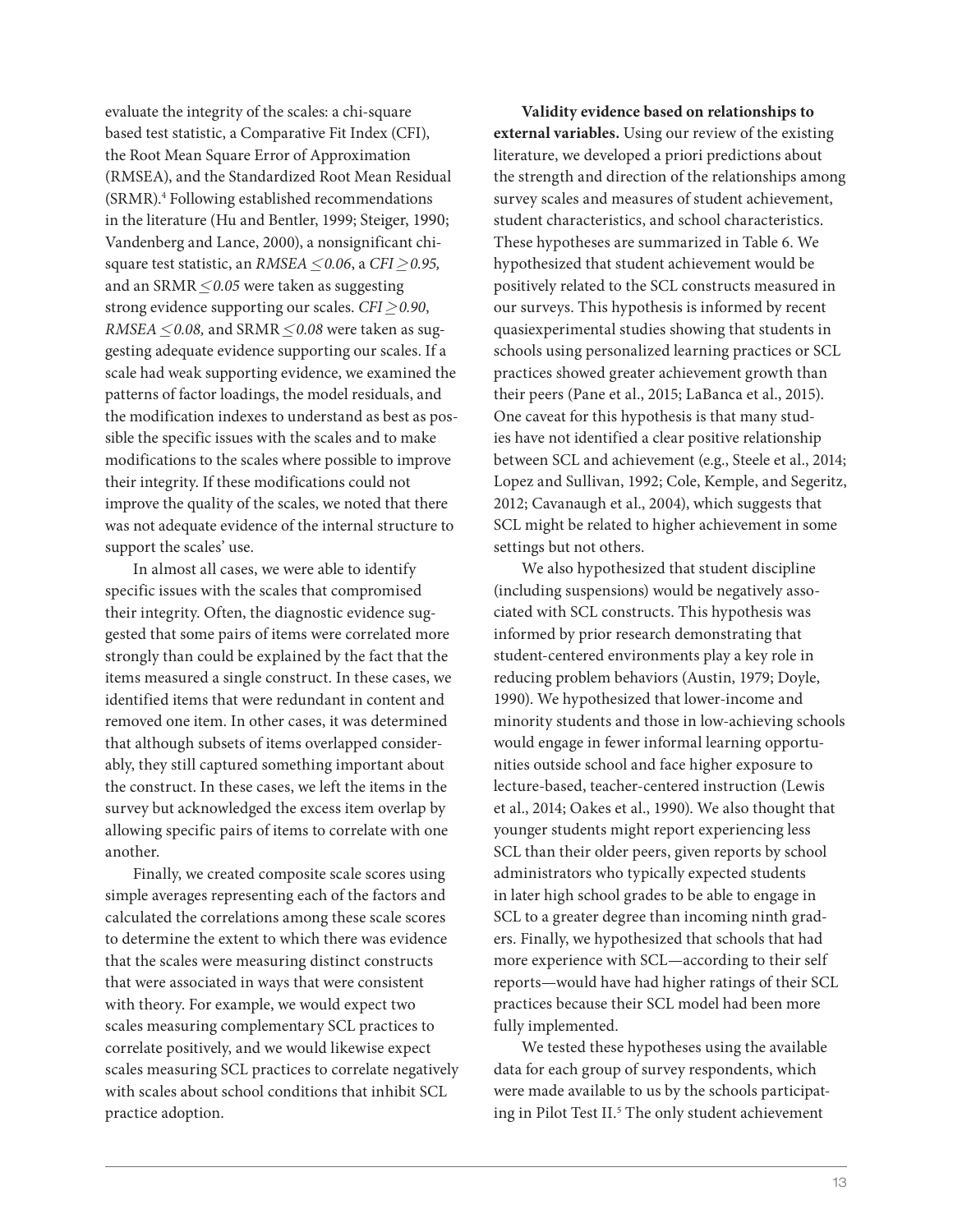| TABLE 6 |                                  |  |
|---------|----------------------------------|--|
|         | A Priori Hypothesis and Evidence |  |

| <b>External Variable</b>  | <b>Hypothesized Relationship</b>                                                                                           | <b>Data Collected</b>                                                                                                                                                                                                                        | <b>Citations</b>                          |
|---------------------------|----------------------------------------------------------------------------------------------------------------------------|----------------------------------------------------------------------------------------------------------------------------------------------------------------------------------------------------------------------------------------------|-------------------------------------------|
| Achievement               | Presence of SCL practices would be<br>associated with higher achievement                                                   | PSAT scores from 11th and<br>12th grade students in<br>Pilot Test II schools                                                                                                                                                                 | Pane et al., 2015<br>LaBanca et al., 2015 |
| <b>Discipline</b>         | Presence of SCL practices<br>would be associated<br>with lower rates of suspension                                         | Suspension data from<br>students in Pilot Test II<br>schools                                                                                                                                                                                 | Austin, 1979<br>Doyle, 1990               |
| Income                    | Lower-income students<br>would experience fewer<br><b>SCL-aligned practices</b>                                            | Title I eligibility, teacher and<br>school leader survey samples<br>(Pilot Test II, ATP survey, and New<br>England school leader survey<br>respondents)                                                                                      | Lewis et al., 2014<br>Oakes et al., 1990  |
| Race/ethnicity            | <b>Black and Hispanic students</b><br>would experience fewer<br>SCL-aligned practices                                      | Race/ethnicity data from students<br>in Pilot Test II schools<br>Racial/ethnic composition of the<br>school; teacher and school leader<br>survey samples (Pilot Test II, ATP<br>survey, and New England school<br>leader survey respondents) | Lewis et al., 2014<br>Oakes et al., 1990  |
| Student age               | Younger students would<br>report experiencing less SCL<br>than their older peers                                           | Grade level                                                                                                                                                                                                                                  | Reports from<br>school administrators     |
| <b>SCL</b> implementation | Schools that self-reported higher<br>levels of experience with SCL<br>implementation would have higher<br>SCL scale scores | School identifier<br>for students in<br>Pilot Test II schools                                                                                                                                                                                | Reports from<br>school administrators     |

NOTE: PSAT = Preliminary Scholastic Aptitude Test.

data available to us across Pilot Test II schools were Preliminary Scholastic Aptitude Test (PSAT) scores, which we used for our achievement analysis, despite the potential drawbacks of using a single achievement measure that might not be sensitive to the types of learning promoted through SCL. PSAT scores were available for the majority of 11th graders in both schools (approximately 95 percent) and for the majority of 12th graders in one school. We also had data on student characteristics (i.e., race/ethnicity, FRL, grade level) and discipline (i.e., in-school and out-of-school suspension) for students in schools that participated in Pilot Test II.

We used linear regression models to explore the extent to which scales on the student survey predicted student PSAT scores, the probability of being

suspended, and the extent to which student responses differed based on race/ethnicity. We also investigated the extent to which student responses differed based on school affiliation. We did not adjust for multiple comparisons, given the exploratory nature of these analyses. In all regressions, we incorporated school fixed effects to absorb the effects that were particular to each school.

For the teacher and school leader survey samples (Pilot Test II, ATP survey, and New England school leader survey respondents), we used linear regression models to investigate the extent to which scale scores differed based on school characteristics (i.e., Title I status and racial/ethnic composition of the student body) as suggested by the aforementioned research that lower-income and minority students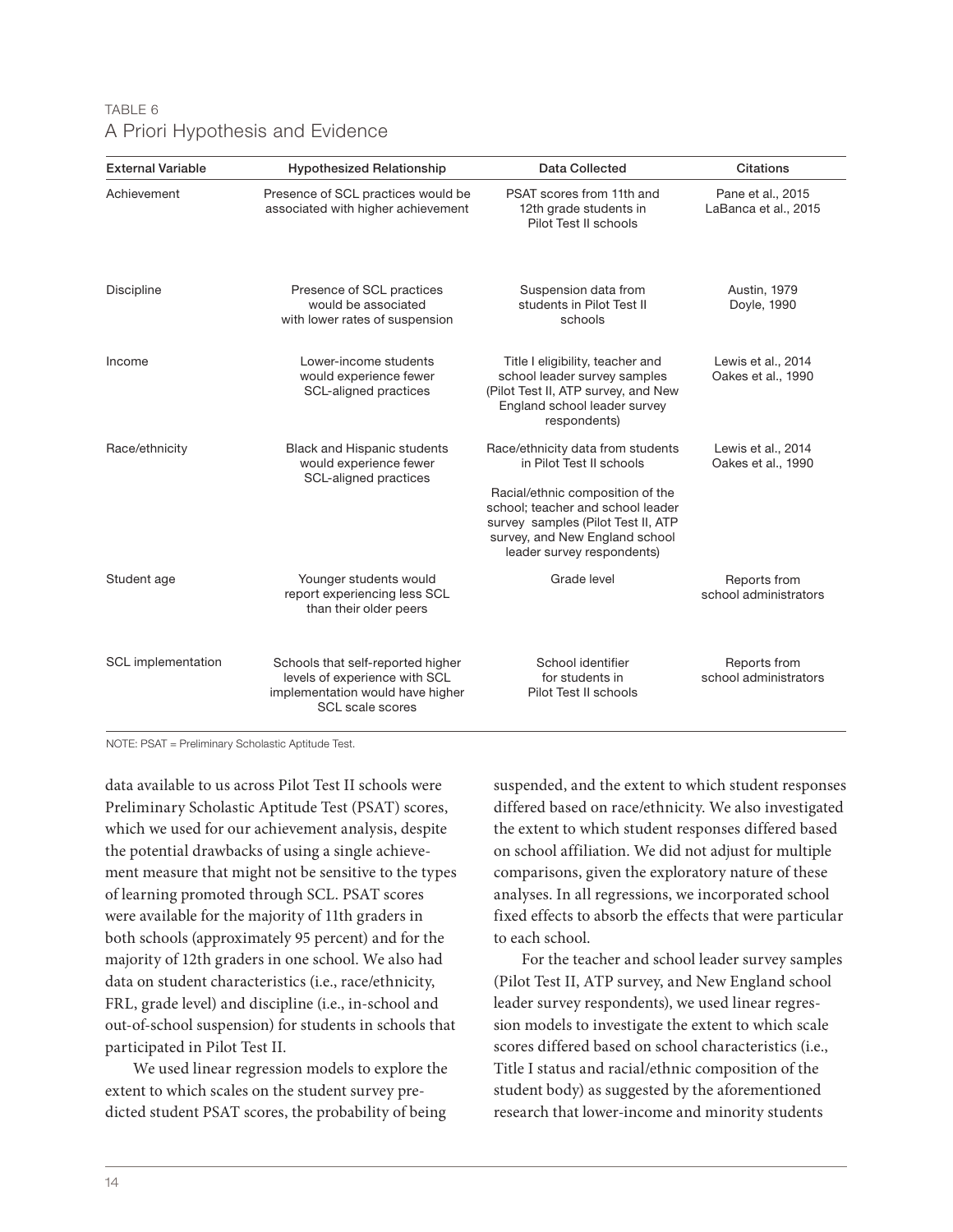in low-achieving schools might have fewer SCL opportunities.

**Reliability/precision evidence**. We used these same analytic files to examine reliability and precision: the extent to which the scales were precise and relatively free from measurement error. For the student survey, for which we had multiple respondents from the same schools, we calculated two types of reliability. First, we examined the extent to which each student responded similarly across items in a given scale. This is called *internal consistency*, and we measured this using Cronbach's alpha. Cronbach's alpha coefficients range between 0 and 1, with values closer to 1 indicating higher reliability and lower measurement error. Researchers often interpret alpha coefficients greater than 0.70 to suggest that survey scores provide relatively consistent and precise scores (Nunnally, 1978). However, this threshold is context dependent, and determinations about whether scores are sufficiently precise depend ultimately on how scores will be used and the associated consequences (Kane, 2011).

Second, we calculated a measure of inter-rater reliability for students within the same school. Interrater reliability describes the extent to which two or more students who are observing the same schoolbased phenomenon agree in their ratings. We measured inter-rater reliability using a coefficient that is known in the literature as *awg*. Like Cronbach's alpha, *awg* ranges between 0 and 1, with values closer to 1 indicating stronger agreement among students. We estimated *awg* for all of the survey items. We hypothesized that *awg* values should be systematically higher for scales measuring school climate and context than for scales that are designed to measure individual student experiences. For the instructional staff and school leader surveys, we did not have sufficient data to estimate inter-rater reliability—therefore, we calculated only internal consistency for those scales.

**Usability evidence.** Finally, to assess whether the MISCL Toolkit was used as intended, we analyzed qualitative data collected through our observations of students and school staff using the User Guide, Support Tools, and Walkthrough Guide, along with cognitive interviews about their experiences examining the collected data and using the Toolkit's Support

Tools and User Guide. The results of this analysis were used to inform revisions to make the Toolkit more user-friendly and useful for school staff. Although the Walkthrough Guide is an instrument for measuring the extent of SCL, we collected only limited information about the validity of the Walkthrough Guide through cognitive interviews and thus focused on usability findings for this instrument.

#### **Results**

This section describes the results of our analyses. We begin by describing our efforts to assess validity of survey content through our literature review and the feedback we received from experts. We then describe the validity, reliability, and usability evidence we collected for each element of the Toolkit. Our findings provide some insight about whether the instruments measured what they were intended to measure: the extent of SCL in high schools. In addition, they provide information about whether the MISCL Toolkit was used as intended—to assess, understand, and reflect on the extent of SCL opportunities in classrooms.

#### Validity Evidence Related to MISCL Toolkit Content

#### How Did We Collect Evidence on Content Validity?

We collected two types of evidence to assess validity of survey content in the tool development phase: a literature review and feedback from our Advisory Board. In this section, we describe the results of those activities and how they influenced development of the MISCL.

#### What Did We Learn?

#### Literature Review

Prior to developing the MISCL surveys, we conducted a literature review to determine the appropriate content to include.<sup>6</sup> The purpose of the literature review was to (1) establish the SCL strategies and contextual conditions on which the survey would focus and (2) review the relevant research on those strategies and conditions, documenting any relationships between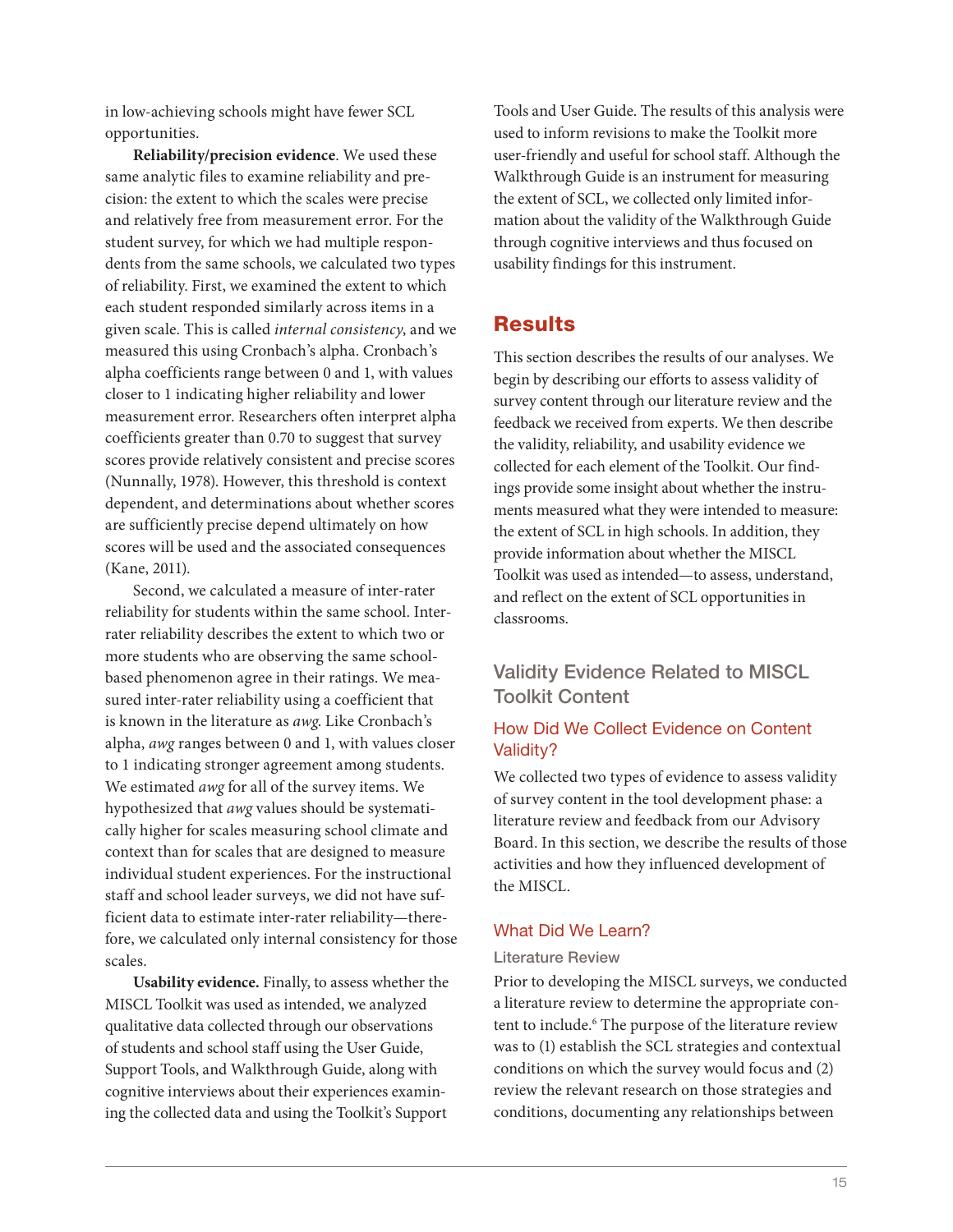## Overall, we found that the effectiveness of SCL in increasing student engagement and academic achievement is mixed.

these strategies and conditions and positive student outcomes (i.e., improved academic performance and student engagement). The literature review was guided by a conceptual framework for measuring SCL informed by NMEF's priorities and experience working with school systems to implement SCL and our experience studying aspects of SCL across many schools. Specifically, the literature review focused on evidence of implementation and outcomes related to comprehensive SCL interventions and those related to our conceptual framework, which focused on SCL as it relates to personalization, competency-based learning, anytime/anywhere learning, data use, and student agency.

We reviewed 225 studies, 156 of which were ultimately included in our review because they provided evidence regarding successes, challenges, and outcomes related to SCL interventions in schools.7 Our review suggested that the contextual conditions for SCL programs are likely to play an important role in successful implementation, given that most SCL strategies involve a considerable shift from traditional approaches to schooling. In particular, the review pointed to the importance of following three contextual conditions—(1) systems for continuous improvement; (2) people, policies, and infrastructure that emphasize and support SCL; and (3) warm, caring learning environments—that enable SCL to take place in schools.

We examined the relationship between SCL strategies and student outcomes to better understand the extent to which validity evidence on the relationship between SCL and external variables

might already exist (and thus make sense to measure as part of the MISCL Toolkit). Overall, we found that the effectiveness of SCL in increasing student engagement and academic achievement is mixed. Some studies found evidence that large-scale SCL interventions can be effective but noted that SCL can be implemented in a wide variety of ways, and not all SCL programs include the five key strategies discussed earlier. We did find some evidence of specific SCL practices that can improve students' academic achievement and engagement, including the following:

- personalization based on student interests (Walkington, 2013; Ku and Sullivan, 2002; Awofala, 2016)
- some competency- and mastery-based systems in which students have unlimited time to master specific learning targets (Kulik, Kulik, and Cohen, 1979; Kulik, Kulik, and Bangert-Drowns, 1990; Abakpa and Iji, 2011; Friedlaender et al., 2014)
- programs linking community service to classroom instruction (Furco, 1996; Billig, 2000; Billig, 2009; Conway, Amel, and Gerwien, 2009; Celio, Durlak and Dymnicki, 2011)
- approaches for teaching metacognitive strategies that help students plan and monitor their own learning (Cross and Paris, 1988; Cardelle-Elawar, 1992; Boulware-Gooden et al., 2007).

That said, the literature is clear that there is high variability in implementation of SCL practices, which may be responsible for the mixed results in some settings. Thus, specific implementation features, choices, and context might matter a great deal for the success of particular SCL approaches.

#### Advisory Board Feedback

Our seven-member Advisory Board included practitioners (e.g., teachers, principals, technical support providers) and researchers with expertise in studying, measuring, or implementing SCL. We also sought feedback from NMEF staff. We convened two meetings of the full Advisory Board as we were developing the conceptual framework and drafting survey instruments to gather information on strategy wording and contextual conditions we identified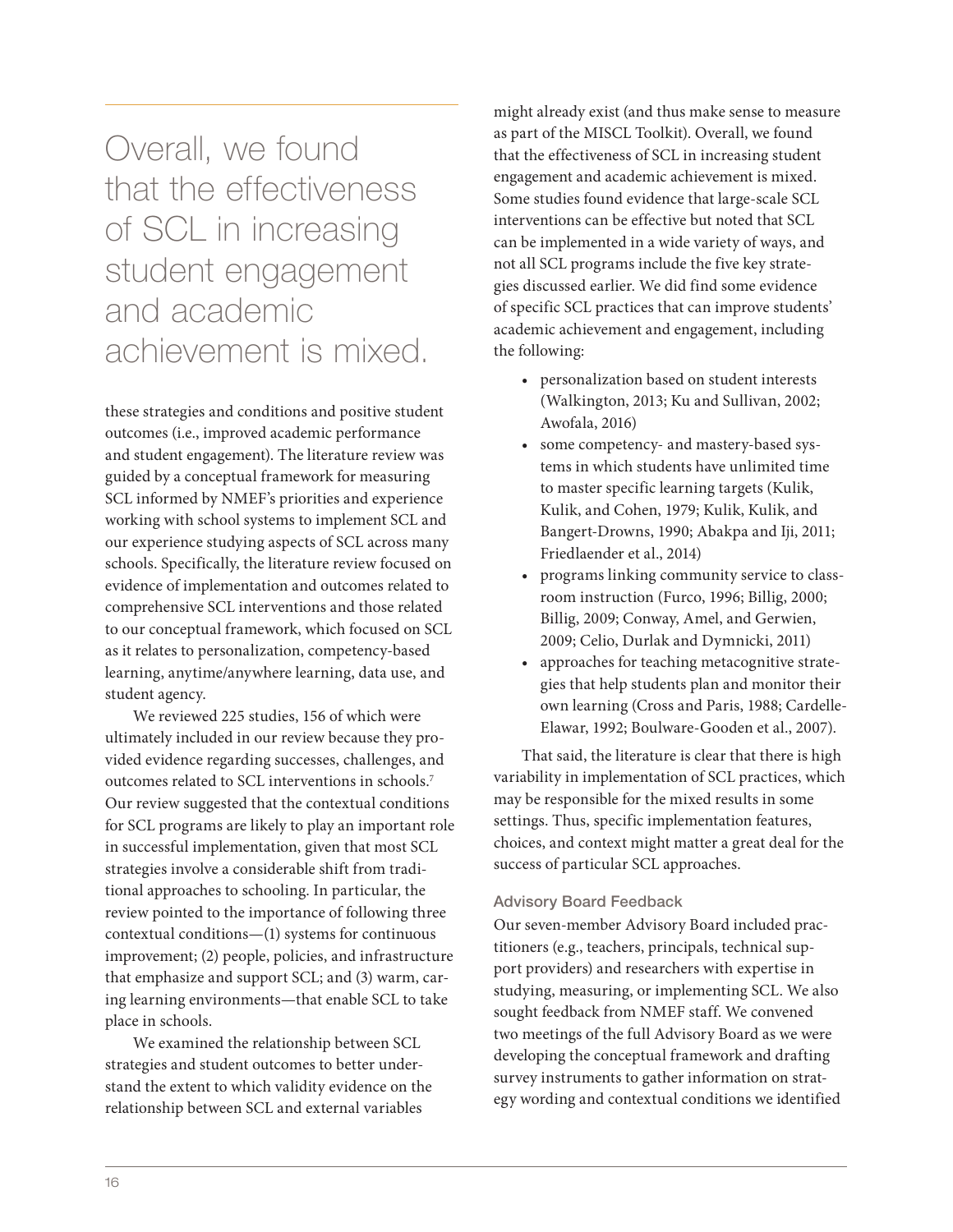and our draft survey instruments. We also sought just-in-time feedback from individual Advisory Board members on elements of the MISCL Toolkit under development, including the User Guide, Walkthrough Guide, and student focus group.

In the course of their review, the Advisory Board members confirmed that they viewed the five strategies and contextual conditions identified in our literature review as part of SCL. They further confirmed that the five strategies and contextual conditions were well represented in the survey instruments and that the questions were worded using language appropriate to the respondent group (e.g., instructional staff, students, school leaders). Key takeaways from their feedback that we incorporated into our framework and instrument revisions are as follows:

- Balance the need to capture adequate detail with burden on tool users, and use clear, concise language for SCL strategies, contextual conditions, and practices that would be understandable to educators not immersed in SCL
- Consider how the Support Tools can measure equity of student learning opportunities and outcomes in an SCL context
- Consider incorporating families and external organizations or partners in student and adult learning
- Gather varied data on SCL from multiple stakeholders within the school system, including students, and take into account nonsurvey sources of evidence, such as classroom walkthroughs
- Ensure that surveys use reference points that are most appropriate for each participant (e.g., that students are asked about the classes they are taking and instructional staff are asked about the classes they teach), taking into account that SCL might vary widely depending on the reference point used (e.g., if the first class of the day is the reference point on which instructional staff are asked to focus, they might give very different responses than if they were asked to respond in regard to all of the classes they teach)

• Include guidance and materials that support practitioners in the use of MISCL Toolkit data to have informed conversations about continuous improvement of SCL in their schools, and ensure that these materials prompt discussions about equity of student learning opportunities.

#### How Did We Develop and Revise the MISCL Toolkit in Response to What We Learned?

As a result of feedback from our Advisory Board and our literature review, we developed and refined the MISCL instruments to measure five SCL strategies (learning [1] is personalized, [2] is competency-based, [3] occurs anytime, anywhere, [4] promotes student agency and ownership, and [5] is informed by data) and three contextual conditions to support SCL (systems for continuous improvement; people, policies, and infrastructure; positive learning environments). We also developed a User Guide and other resources to support users and help them reflect on the distribution and equity of SCL supports.

#### Validity, Reliability, and Usability Evidence for MISCL Toolkit

In this section, we present detailed results for each element of the Toolkit: the User Guide and two Support Tools<sup>8</sup> (i.e., Quick-Start Guide, Reflection Conversation Guide) and the six instruments (i.e., student, instructional staff, district leader, and school leader surveys, the Walkthrough Guide, and the student focus group). First, we discuss our usability evidence regarding the User Guide, Support Tools, and Walkthrough Guide. We then present validity and reliability evidence for the student focus group and each survey instrument that was part of the MISCL Toolkit.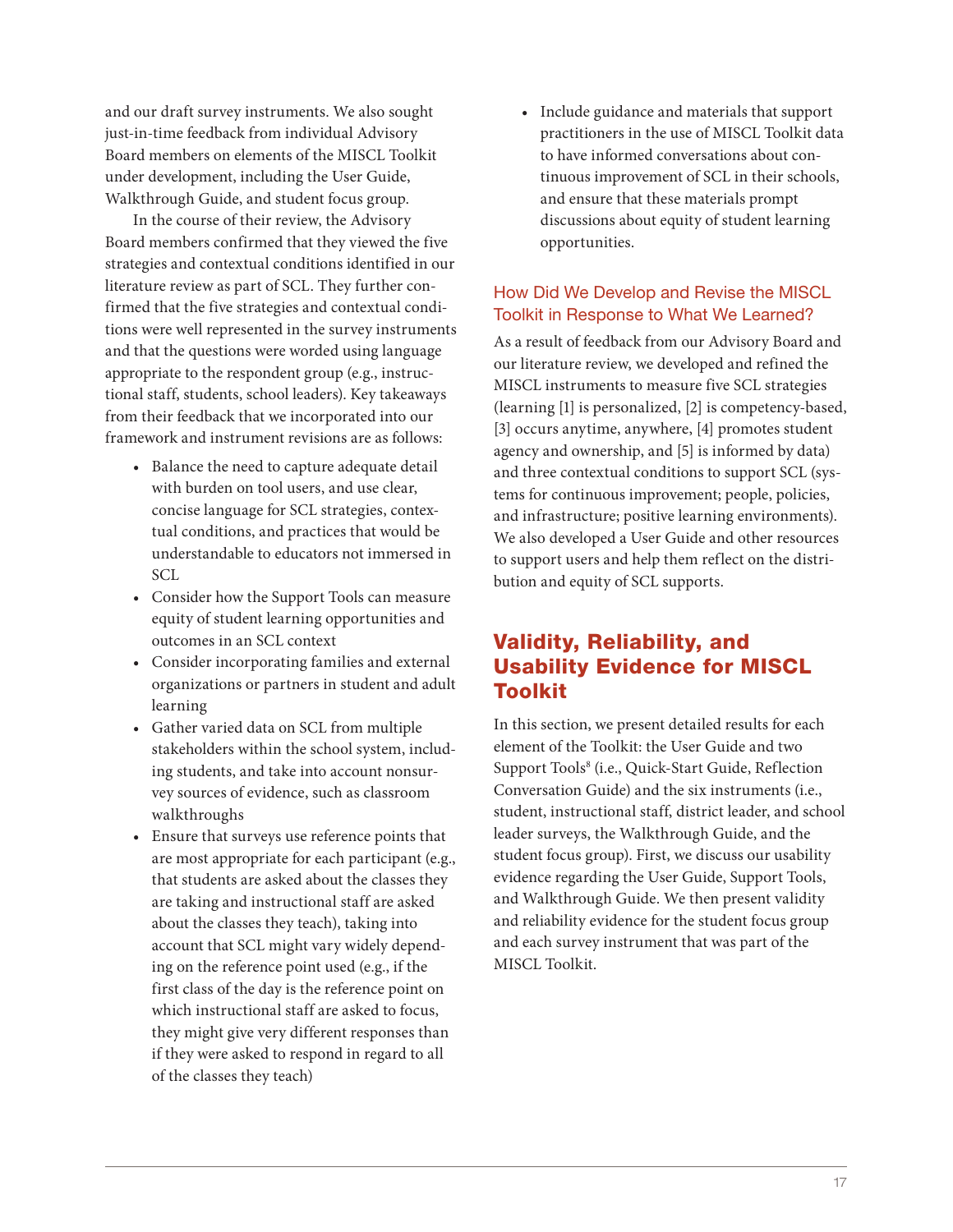#### MISCL Toolkit: Research Question and Data Collected

Usability: To what extent was the Toolkit usable and useful to school systems that undertook the Toolkit process?

Data collected and analyzed:

- Qualitative analysis of nine interviews with instructional staff and four interviews with school administrators in Pilot Test II schools
- Observations of Toolkit use in Pilot Test II schools

#### MISCL Toolkit

#### How Did We Collect Usability Evidence for the Toolkit?

Through Pilot Test II, we gathered evidence of usability for the whole MISCL Toolkit, including administration of the instruments and the clarity of the instructions in the User Guide, Support Tools, and Walkthrough Guide. We specifically interviewed school administrators and instructional staff who facilitated the Toolkit process or had been invited to participate in the data reflection conversations to understand their experiences with the Toolkit and whether they found the Toolkit usable and useful.

#### What Did We Learn?

We analyzed the interview data pertaining to whether MISCL Toolkit users understood and interpreted Toolkit materials as intended and also whether the materials enabled users to (a) collect systematic information about SCL from a variety of stakeholders within the school and (b) help schools collectively analyze and reflect on that information for continuous improvement of student-centered practices. Although we only tested the Toolkit in two school systems, and findings from this pilot test might not be generalizable to all school systems, we distilled five main lessons from this analysis based on responses of multiple interviewees in both school systems.

First, the school administrators who led the Toolkit administration in Pilot Test II schools used

the materials as intended; interpreted the User Guide guidance and suggested steps for goal-setting, data collection, analysis, and reflection consistently; and found the process to be valuable and appreciated the information gathered with the Toolkit. Although school administrators used the Toolkit as intended and found the process valuable, they also reported that the process was complex and time-consuming. School administrators specifically reported that the User Guide was lengthy, and some reported that they did not read all of the materials or use the planning worksheets. In addition, some of the school leaders who led the administration of the Toolkit did not share any written guidance from the Support Tools or User Guide with reflection conversation participants. School administrators reported that they were reluctant to share the Support Tools—particularly the Walkthrough Guide—with instructional staff who were participating in the activity, because they thought it would be too burdensome for instructional staff to take the time to review before participating in the conversations.

Second, instructional staff who participated in the classroom walkthrough reported that they would have preferred clearer communication about the purpose of the walkthrough (i.e., to get a snapshot of SCL practices in different classrooms)—in particular, participants' roles and responsibilities and the walkthrough schedule. For example, some instructional staff whose classrooms were observed reported that they did not know there would be multiple groups of observers rotating through their classrooms. These instructional staff also wondered whether they would receive any feedback from the observations and how it would be delivered. Some instructional staff who observed classrooms reported that they did not know what would happen with the observation notes they compiled and similarly wondered whether the instructional staff of the observed classrooms would receive any feedback. All of that said, participants greatly appreciated the set of 20 example look-fors of SCL strategies that were provided as part of the Walkthrough Guide and thought it was relatively easy to reflect on the presence of those look-fors in the classrooms they observed.

Third, we had originally included an "instructional log" for instructional staff whose classrooms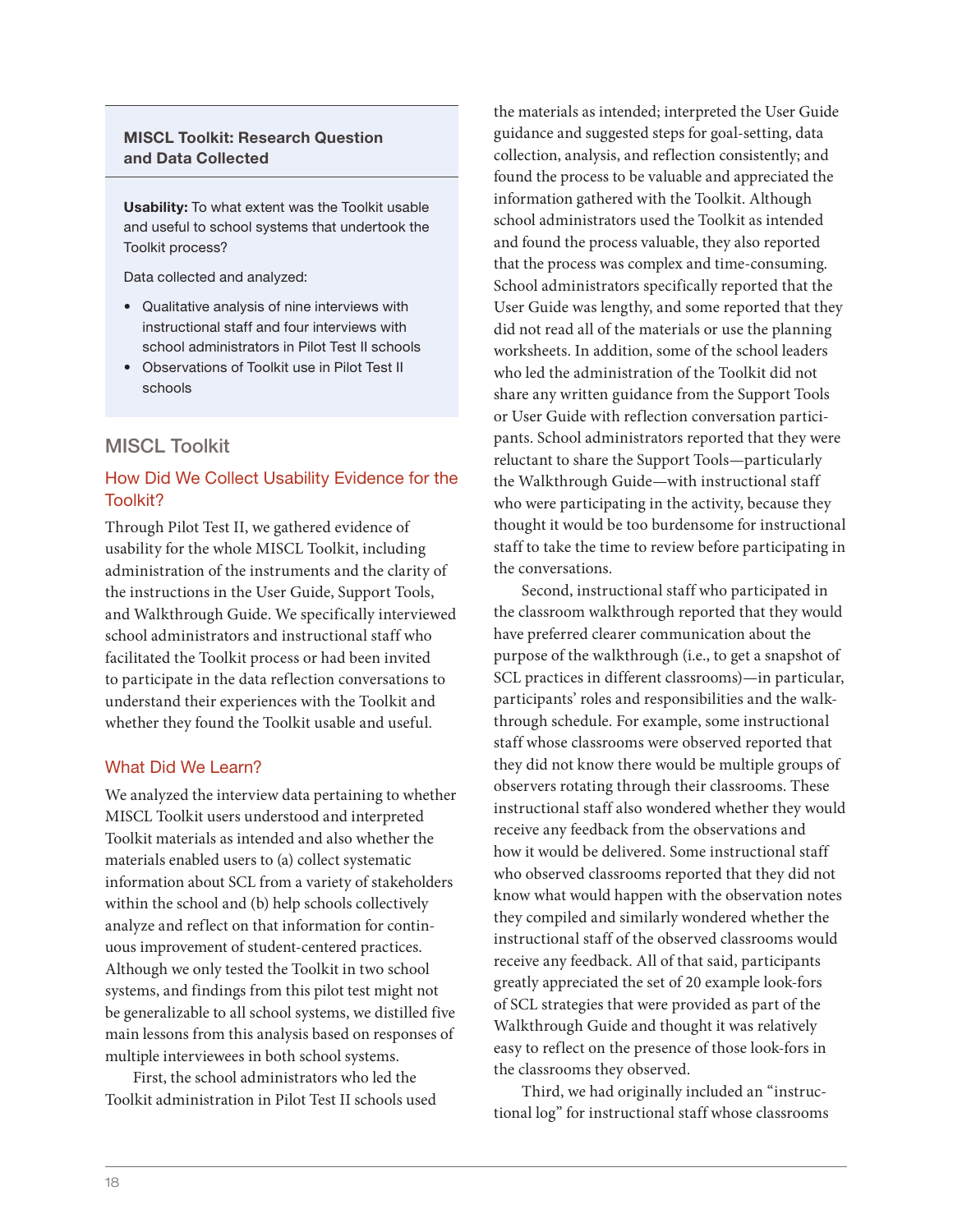were observed in the walkthrough. The instructional logs were intended to be an additional measure that would allow instructional staff to report on their use of SCL strategies every day for a period of three days through a five-minute survey. Although the instructional logs were intended to help instructional staff and school leaders gather a comprehensive picture of SCL, the logs themselves took a fair amount of time, given that they had to be administered every day. Furthermore, in the two schools we observed, instructional staff who completed the logs were not asked to share their logs or participate in the reflection conversations about the walkthrough, although the User Guide did direct facilitators to include them if possible. The User Guide might not have been clear enough about the need to include instructional staff whose classrooms were observed in the reflection conversations. In addition, facilitators might have been concerned that instructional staff might feel put on the spot if they were included in a conversation with other participants about their classroom instruction. Although the few instructional staff who completed the logs found them useful for reflection about their own instruction, we also surmised that log data would have been difficult to use and interpret, given that the same measures were repeated and thus would have to be examined—across several days. Therefore, we decided to remove the logs from the MISCL Toolkit.

Fourth, a majority of MISCL Toolkit facilitators and participants—administrators and instructional staff alike—reported that they would like additional guidance for organizing the reflection conversation and using the Support Tools. In our observations of Toolkit use, we did not see any evidence that the planning materials intended to facilitate the reflection conversation discussion had been used. Interviewees in both Pilot Test II schools confirmed that they did not use these materials, generally because, as they told us, they did not notice them within the User Guide. As a reminder, the Toolkit is intended to be a self-serve set of instruments and guidance that school systems can just use without additional advice or support. Thus, school systems participating in the pilot received very limited direction on how to use the Toolkit in their contexts, so that we could observe the process as it might be used in any school that accesses the Toolkit

Although school administrators used the Toolkit as intended and found the process valuable, they also reported that the process was complex and time-consuming.

in the future. Our data specifically pointed to the following areas where more guidance within the Toolkit materials could be useful:

- **Comparing data.** The interviews and our observations indicated that participants would have liked to compare data across surveys but were not sure how to do so efficiently. In particular, although several items across surveys were similar, they were not necessarily directly comparable given slight differences in response scales. Furthermore, although the User Guide aimed to emphasize the importance of looking at the student survey results to see whether there were differences across student groups (e.g., students in different grade levels or of different races/ethnicities), participants in our two schools did not examine the data in this way.
- **Incorporating student voices.** Students were included in the reflection conversations in both schools, and administrators reported that students' perspectives were important for gaining a complete picture of SCL in the schools. However, in one school, the few students who participated in the reflection conversations generally did not feel comfortable speaking up without being asked, even though including students' perspectives was intended to be a key aspect of the discussion.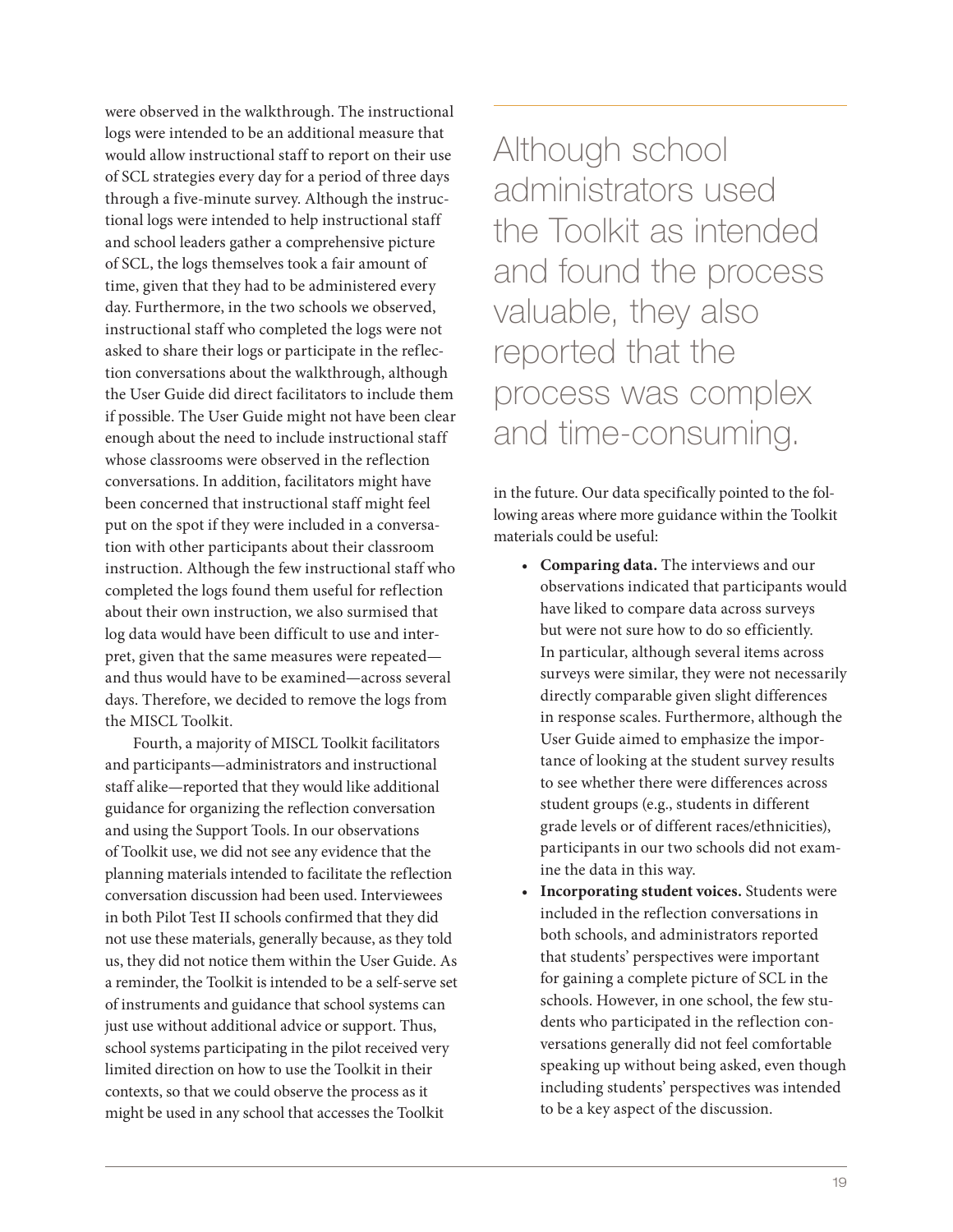Fifth, our analysis of the interviews and observations of Toolkit use suggested the need for the Toolkit Administration Team—including anyone coordinating the use of the Toolkit and facilitating any conversations or aspects of the Toolkit process—to strive as much as possible to set a positive, low-stakes tone for their staff and students when explaining the purpose of the Toolkit. For example, many instructional staff reported that the Toolkit activities—in particular, the survey and the walkthrough—felt evaluative, and they worried about whether their instruction and survey responses would be consistent with administrators' expectations. Some students who participated in the focus group and reflection conversation similarly felt that their comments needed to be consistent with administrators' expectations about the SCL in their schools rather than their actual experiences.

#### How Did We Revise the MISCL Toolkit in Response to What We Learned?

We made the following key revisions to the User Guide, Support Tools, and Walkthrough Guide based on our analysis of response processes:

- We streamlined the instructions and eliminated redundancies to reduce the length and burden of the User Guide and reflection materials. We also developed a Quick-Start Guide to offer users an overview of the Toolkit.
- We removed the instructional staff logs because they did not seem broadly useful for

informing a schoolwide understanding of SCL implementation and were burdensome for instructional staff to complete.

- We amended our Walkthrough Guide to address instructional staffs' desire for clear communication about the purpose, roles, and responsibilities for the walkthrough. This change was made to encourage the lead facilitator to interact with all participants including those whose classrooms were being observed—prior to the walkthrough to discuss the walkthrough process and how feedback will be shared and to share a schedule and plan for the walkthrough in advance. In addition, the Walkthrough Guide had previously been characterized as a Support Tool instead of an instrument. To incorporate observations from the walkthrough into the reflection conversation, we recharacterized the Walkthrough Guide as an MISCL instrument that should be completed prior to the reflection conversation and discussed alongside findings from the other instruments.
- We put together a Reflection Conversation Guide that is a more-integrated part of the Toolkit to address the need for more guidance about how to organize and facilitate the reflection conversation and support participants to compare data. (Previous guidelines were in an appendix to the Toolkit and not explicitly emphasized as a Reflection Conversation

"I wanted a voice for the students; it's not the same hearing from the teachers, as hearing from the students. [Students] have a different perspective of what we believe we're doing, so that's what I wanted to show the leadership: the student voice."

—School administrator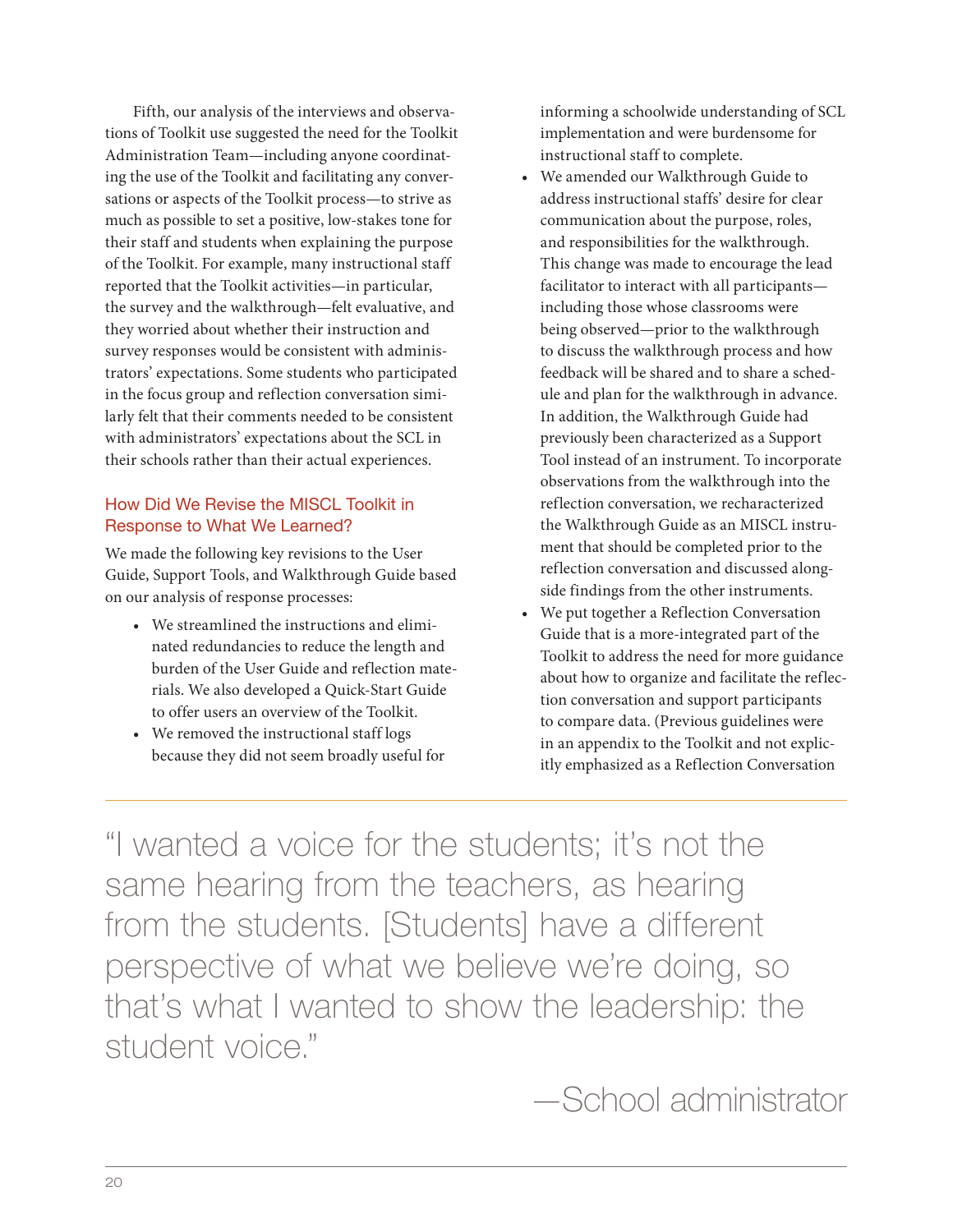Guide.) Also, we added some additional information to the Quick-Start Guide and User Guide on how facilitators might best lead those conversations.

- We provided guidance on setting a positive, nonevaluative tone in the Quick-Start Guide. We also added tips to the User Guide about transparency, tone, and communication.
- We reviewed the instructional staff and student surveys side by side and made small line edits for consistency in wording to address the difficulty that MISCL Toolkit users had with comparing student and instructional staff survey responses. In addition, given that each section of each of the surveys was intended to measure a particular SCL strategy, we added a question to the end of each section of the student survey and the instructional staff survey asking respondents to provide a holistic rating of their agreement about the extent to which their classes reflected that SCL strategy. For example, at the end of the section on personalization, we asked students to indicate their agreement with the statement, "Instruction in my classes is personalized," taking into account the responses they had given on questions in that section of the survey. Similarly, at the end of the personalization section of the instructional staff survey, we asked instructional staff about their agreement with the statement, "My instruction is personalized," given how personalization was measured in that section of the survey. We added a similar item to the end of some sections of the school and district survey to allow for more comparisons among items from different surveys.

#### Student Focus Group

#### How Did We Collect Validity Evidence for the Student Focus Group?

The student focus group consisted of a series of questions about the SCL strategies that were part of our framework. The questions addressed, for example, whether and how instructional staff address students' individual learning needs, and the extent of student

decisionmaking in the school. These questions were intended to provide rich examples of students' SCL experiences to supplement survey data. Following an observation of the student focus group in action with a school facilitator, we conducted another focus group with the students—and an interview with the facilitator—to gather information about whether the focus group questions were easy to understand and interpreted as intended.

#### What Did We Learn?

We came away with two main lessons from this analysis and identified some misunderstandings about particular focus group questions, which we addressed with minor edits to the focus group protocol. First, students and facilitators in both schools understood most of the questions and reported that the language was relevant to their school contexts. Facilitators found the instructions for facilitating the group to be helpful and thought they worked well, and students agreed. Students felt comfortable answering the questions honestly and thought the discussion, which took about an hour, was an appropriate length.

Second, the need for MISCL Toolkit facilitators to clearly communicate the purpose of the student focus group to students was highlighted by the differences in how students in each of the two schools perceived the information would be used. At one school,

#### Student Focus Group: Research Question and Data Collected

Response processes: To what extent did the students and the MISCL facilitator find the student focus group questions easy to understand and interpret them as intended?

Data collected and analyzed:

- Qualitative analysis of two focus groups with ten students who participated in the focus groups and two interviews with the adults who facilitated the groups across the two Pilot Test II schools
- Observations of student focus groups as they were conducted in the two Pilot Test II schools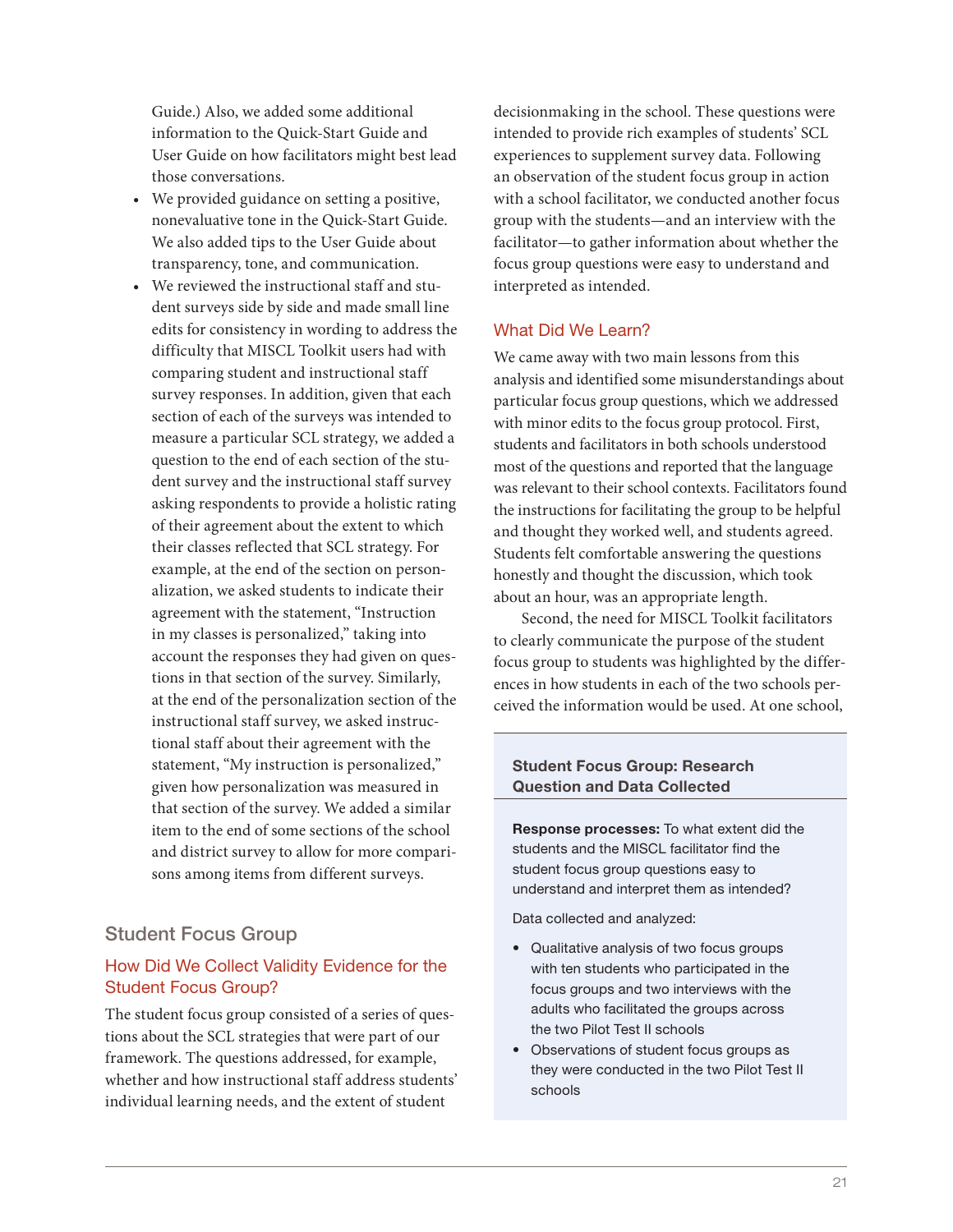students reported that the facilitator was trying to use the focus group to better understand students' experiences; at the other school, students felt that the facilitator was using the group to explain the school's SCL model to the RAND research team. These differences in students' perceptions of the purpose of the focus group might have had an impact on how students responded to question prompts. Specifically, if students feel that the focus group is less about understanding students' experiences and more about confirming a school's SCL approach, they might not give candid responses to focus group questions.

Nonetheless, students in both schools emphasized their belief that their perspectives are important, because they felt that their experiences of SCL might be very different from those of instructional staff and administrators at their schools. Instructional staff and administrators in both schools agreed that incorporating students' perspectives in the MISCL Toolkit was important.

#### How Did We Revise the Student Focus Group in Response to What We Learned?

We revised the student focus group protocol slightly to correct a few misunderstandings that were raised by students in the focus group. In addition, the Toolkit now includes some additional guidance to users about how to communicate the purpose of the student focus group, and we underscore that facilitators should be clear to students about the desire to learn from their honest responses to focus group questions. Because students might not participate in the reflection conversation, student feedback from the focus group could help explain differences in students' and instructors' survey responses. In the Reflection Conversation Guide, we now instruct the lead facilitators to distribute notes from the student focus group to reflection conversation participants and to incorporate student comments into discussion of survey results.

#### Student Survey

#### How Did We Collect Validity Evidence for the Student Survey?

Beyond our process to collect expert feedback, we gathered validity evidence related to students' response processes through focus groups with students who had completed the survey. We also examined evidence on the internal structure and reliability of the survey, and any relationships between what we measured in the student survey and other variables, through quantitative analyses of the survey responses from students as part of our Pilot Test II.

#### What Did We Learn?

**Response processes.** Using focus group data from students who completed the survey, we came away with two main takeaways, which we addressed through some revisions to survey content. First, students stated that they understood the questions, that the language was relevant to their school contexts, and that response scales were understandable and appropriate across the two Pilot Test II schools. Students' reported interpretation of most questions was consistent with the intended interpretation, and points of confusion were easily resolved with minor edits to selected survey items. However, several students said they would have answered the questions differently for their elective classes than they would for their academic classes. Second, most students opined that the survey was too long, and that several of the questions were redundant.

**Internal structure.** The student survey contained a total of 27 scales: five for personalization, three for competency-based learning, four for anytime/anywhere learning, seven for student agency and ownership, two for learning informed by data, and six measuring school contextual conditions. Complete lists of scale names, descriptive statistics, and items can be found in Tables B.1 through B.4 in Appendix B.

Because the items in a particular scale are all assumed to be associated with the same construct, we expected that responses to these items would have similar patterns. For example, the student survey was intended to measure multiple key constructs within the categories of personalization, competency-based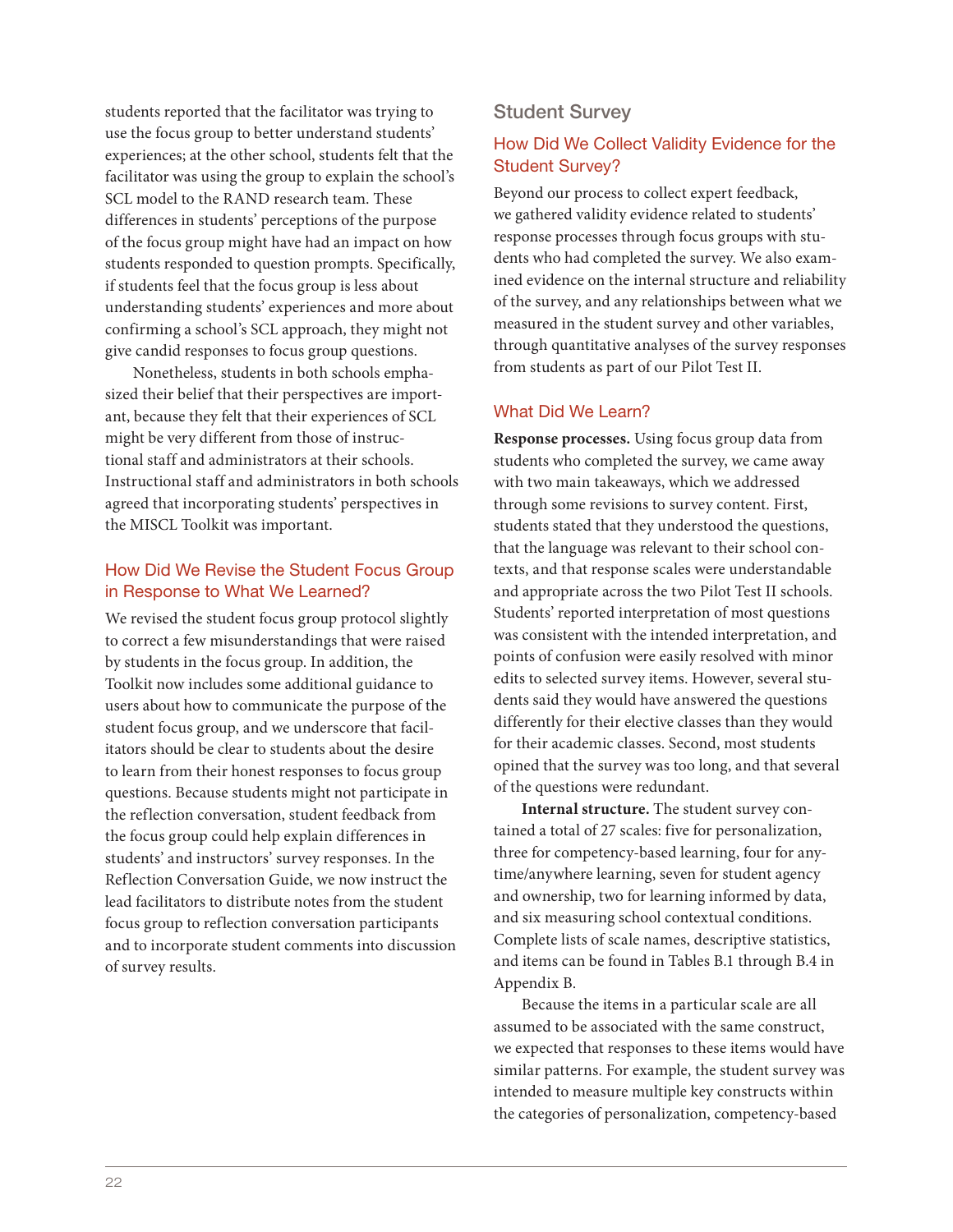learning, anytime/anywhere learning, student agency and ownership, and data use. We expected students to respond similarly to the items about personalization because the items probed about aspects of the same construct. We used CFA to test whether there was empirical evidence that supported the hypothesis that items intended to measure the same construct were related in anticipated ways.

Based on the diagnostic information described earlier in this report, CFAs suggested that some scales had more integrity than others. Of the 27 scales, the following details emerged:

- Seven provided strong or adequate evidence that students responded similarly to items and/or that the items were closely related.
- Seven scales contained three or fewer items and were thus untestable.
- Thirteen yielded empirical evidence that raised questions about whether the items were closely related and measuring a common construct. In these cases, following the procedures described earlier in this report, we used the CFA results diagnostically to revise seven of these scales, which improved their integrity. Of the 13 scales, there were five scales that we did not revise, despite the fact that some information suggested that the scales were not functioning as intended. However, the diagnostic information about these scales was mixed, with some information suggesting adequate fit (CFI and SRMR) and other information suggesting poor fit (RMSEA). Some research suggests that RMSEA may sometimes be inflated if sample sizes are small (Kenny, Kaniskan, and McCoach, 2015), and so we interpret the evidence holistically to suggest that there is adequate evidence supporting these scales.

Future survey administrations will offer additional opportunities to explore the integrity of these scales further. The CFA results for the revised scales are presented Tables B.1 through B.4 in Appendix B.

Following these CFAs, we computed scale scores for each of the 27 scales and then estimated the correlations among these scale scores to inspect the extent to which the scales were related in anticipated ways. Scales that measured aspects of schools that were

#### Student Survey: Research Questions and Data Collected

Response processes: To what extent did students find the survey questions easy to understand and interpret them as intended?

• Qualitative analysis of two student focus groups, with eight students total in the two Pilot Test II schools

Internal structure: To what extent did responses to survey items measuring the same topics relate? To what extent did scales correlate in ways that were consistent with theory?

- Factor analyses of students' responses
- Correlations of scale scores

Relationships with external variables: To what extent were students' responses related to external variables in ways that were consistent with theory?

• Relationships with demographic and achievement variables

Reliability: To what extent were items and scale scores consistent and free of measurement error?

- Internal consistency
- Inter-rater reliability

hypothesized to support SCL practices were positively associated, and the correlations tended to be moderate in magnitude. Most scales correlated between 0.19 and 0.51, which provides evidence that the scales are measuring distinct but interrelated aspects of SCL practices and school culture. Correlations are reported in Table B.12 in Appendix B.

**Relationships with external variables.** We used linear regressions to test the a priori hypotheses that SCL practices would be (1) positively associated with student achievement; (2) negatively associated with discipline incidents; and (3) negatively associated with student characteristics; and that (4) the school with more SCL experience would have comparatively higher scale scores and (5) students in higher grades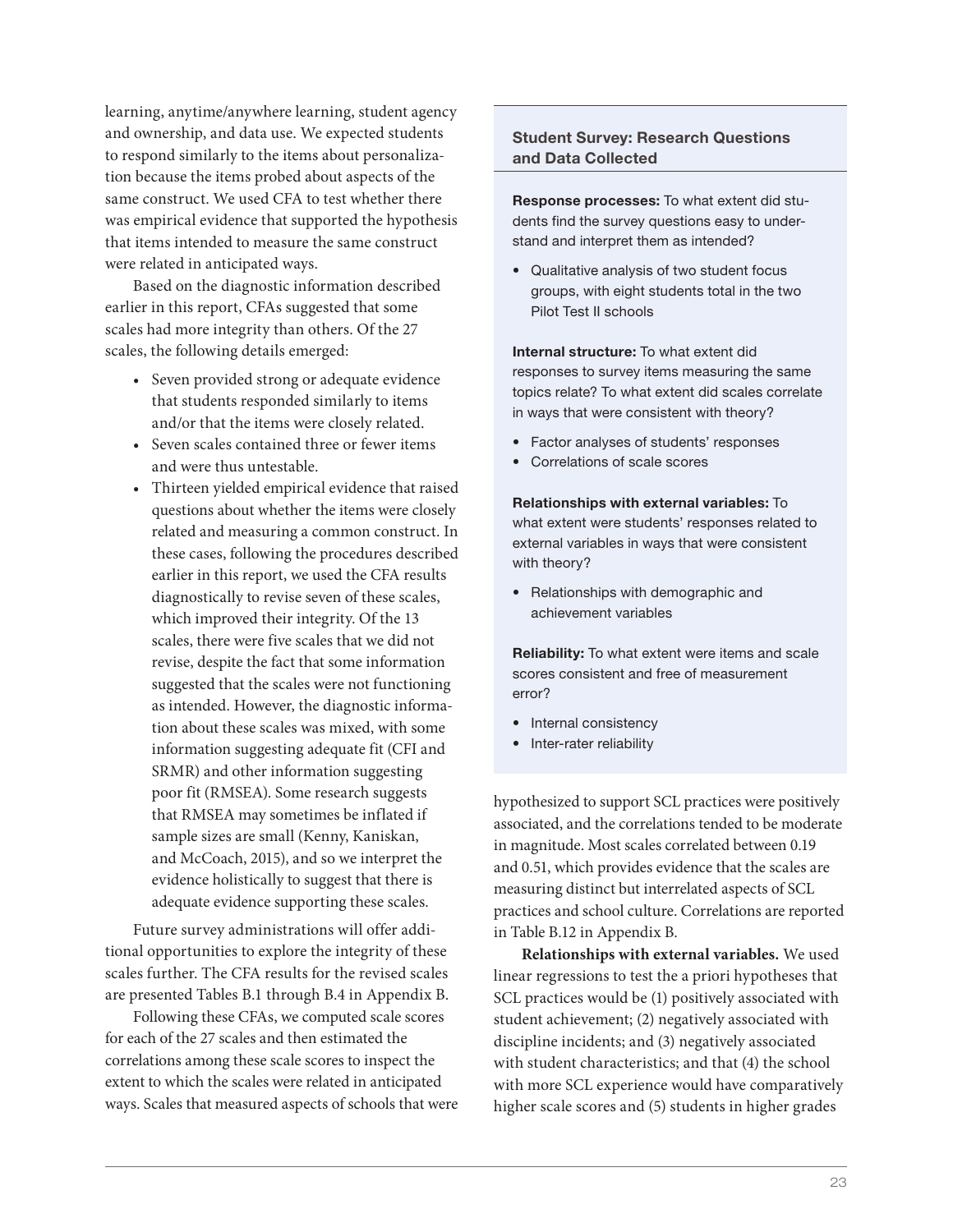Our analysis of student suspensions found that students who reported more student-centered practices and contextual supports were generally less likely to be suspended, a result that was consistent with our expectations.

would report greater engagement with SCL practices. We conducted these linear regressions with each of the 27 survey scales. We used PSAT scores as our measure of student achievement and student suspensions as our measure of discipline.

In our analysis of PSAT scores, we found that, in general, most results were not statistically significant, but the direction of the coefficients suggests that students who reported more student-centered practices and supports had lower PSAT scores. This was not consistent with our hypothesis. It is important to note that the PSAT has many limitations as a measure of student achievement and might not be sensitive to student learning or to SCL-based practices, and, therefore, these findings should be interpreted with caution. Future data collection should include other measures of student achievement to provide richer evidence to support or reject the research-based hypothesis that SCL practices should be associated with higher student achievement.

Our analysis of student suspensions found that students who reported more student-centered practices and contextual supports were generally less likely to be suspended, a result that was consistent with our expectations. In general, the regression coefficients were negative, and nearly half of these coefficients were statistically significant at the .05 level. However, there were very few students who responded to the survey who had also been suspended; this is consistent with the small size of both schools and the schools' likely adoption of progressive discipline policies that limit use of suspension.

In general, we found no significant differences in students' responses to survey items in regard to SCL based on race/ethnicity or FRL eligibility. There were

largely no significant differences based on grade level, although students in grade 12 did perceive that they had fewer opportunities to engage in mastery-based learning or to receive course credit based on mastery, a finding that was also not consistent with our expectations.

In terms of comparisons between the two schools, we did find significant differences, consistent with our expectations. In general, students at the school that school leaders described as an experienced SCL school had higher ratings of their school's SCL practices, compared with the school that school leaders stated was newer to SCL. Full regression results are presented in Tables B.8 and B.9 in Appendix B.

In sum, although the SCL surveys likely reflect something about the extent of SCL in schools, as we have defined it, the relationships between SCL and external variables did not always align with our hypotheses or expectations, which raises questions about whether SCL should always be expected to support improvements to student achievement or may be meeting other goals beyond those associated with achievement. On the other hand, our findings are limited by the small survey samples in just two school contexts. These results are considered further in the conclusion to this report.

**Reliability**. As described earlier in this report, we used two measures of reliability for the student survey. Cronbach's alpha, our measure of internal consistency, measures the extent to which each student responded similarly across items in a given scale. The alpha reliability coefficients were above 0.70 for all 27 scales on the student survey, suggesting that there was strong internal consistency of items within the scales. Table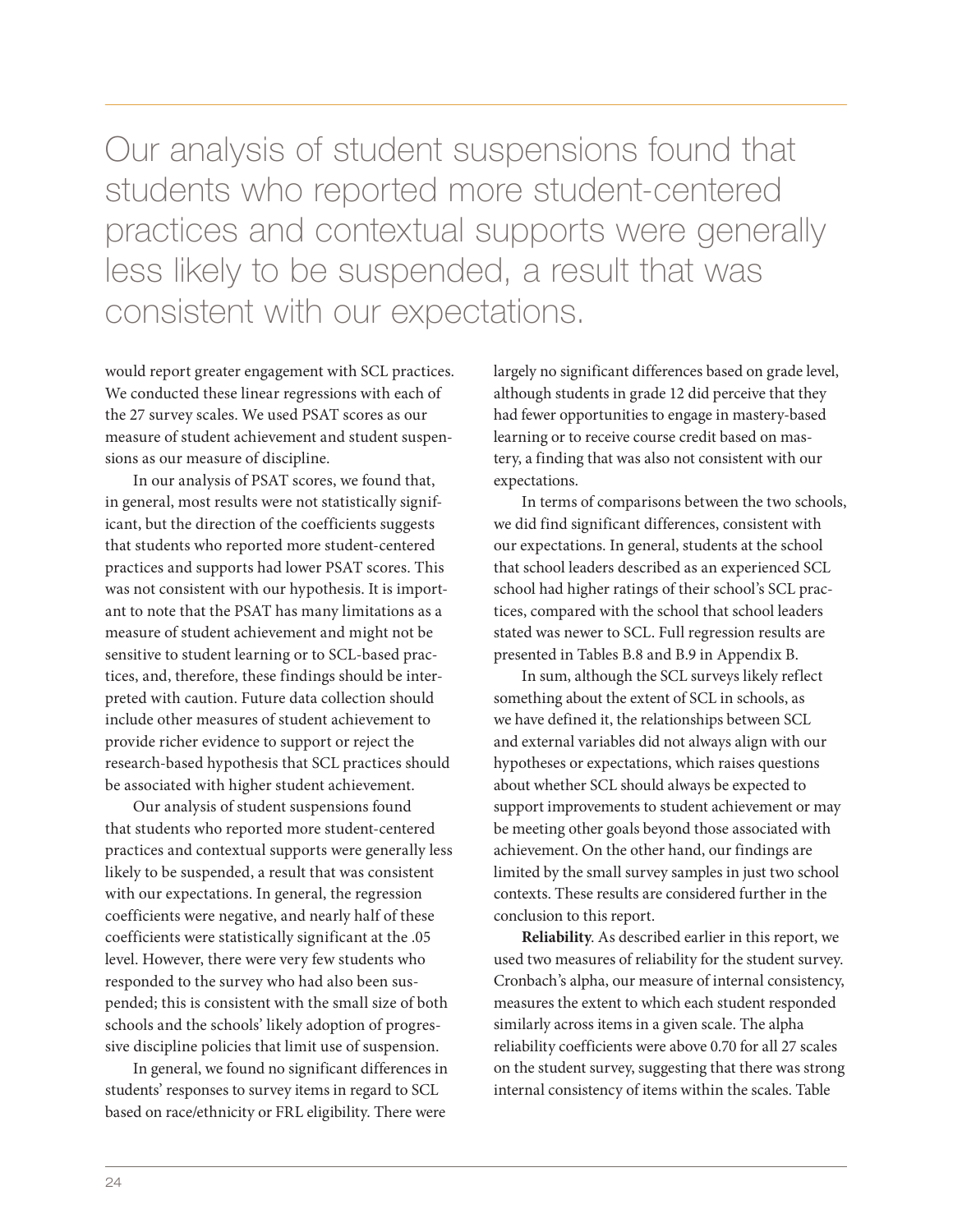B.1 in Appendix B presents alpha reliability coefficients for each of the scales.

In terms of inter-rater reliability, we found that, consistent with our expectations, students had morestrongly shared perceptions of school-level phenomena than phenomena that describe individual experiences. For example, the average *awg* for the items in the contextual conditions supporting SCL area was the highest of the six measured areas on the student survey (*awg* = 0.58), suggesting relatively strong agreement and shared perceptions. This is consistent with the fact that the contextual conditions supporting SCL items focus on school-level or collective phenomena (e.g., "All students are encouraged to go to college.") On the other hand, the average *awg* for the Data Use items was 0.17, suggesting that students tended not to agree with one another on these items. This is unsurprising, given that many of the items in the Data Use area focus on individual student experiences and actions (e.g., "I check on my progress at least a few times a year"). Detailed inter-rater reliability results can be found in Appendix Table B.1.

#### How Did We Revise the Student Survey in Response to What We Learned?

Using our analysis of response processes, we made the following key revisions to the student survey:

- We revised the survey to clarify that students should keep their academic classes in mind when responding to survey questions to address the comment that students would have answered the questions differently for their elective classes than they would for their academic classes.
- We reviewed the survey closely for redundancies and omitted items that overlapped or were similar to others to address students' concern about the length of the survey and the similarities between some items. We also used the factor analyses (see discussion of internal structure and reliability for more detail) to supplement our review for content and identify redundant items for deletion.
- Diagnostic evidence from the factor analyses suggested that some pairs of items were correlated more strongly than could be explained by the fact that the items measured

We found no significant differences in students' responses to survey items in regard to SCL based on race/ethnicity or FRL eligibility.

> a single construct. In these cases, we reviewed the survey items and flagged items that were redundant in content. These items were subsequently removed from the survey instruments. In other cases, it was determined that although subsets of items overlapped considerably, they still captured something important about the construct. In these cases, we left the items in the survey, but acknowledged the excess item overlap by allowing specific pairs of items to correlate with one another.

As a final step, we reviewed the student and instructional staff surveys for alignment and consistency in item content and wording and made further minor revisions as needed.

#### Instructional Staff Survey

#### How Did We Collect Validity Evidence for the Instructional Staff Survey?

We gathered validity evidence related to teachers' response processes through interviews with instructional staff who completed the survey. We also examined evidence on internal structure and reliability of the instructional staff survey, and any relationships between survey measures and external variables, through various quantitative analyses of the survey responses from teachers who participated in the second pilot, along with responses from a fielding of the instructional staff survey to the RAND ATP.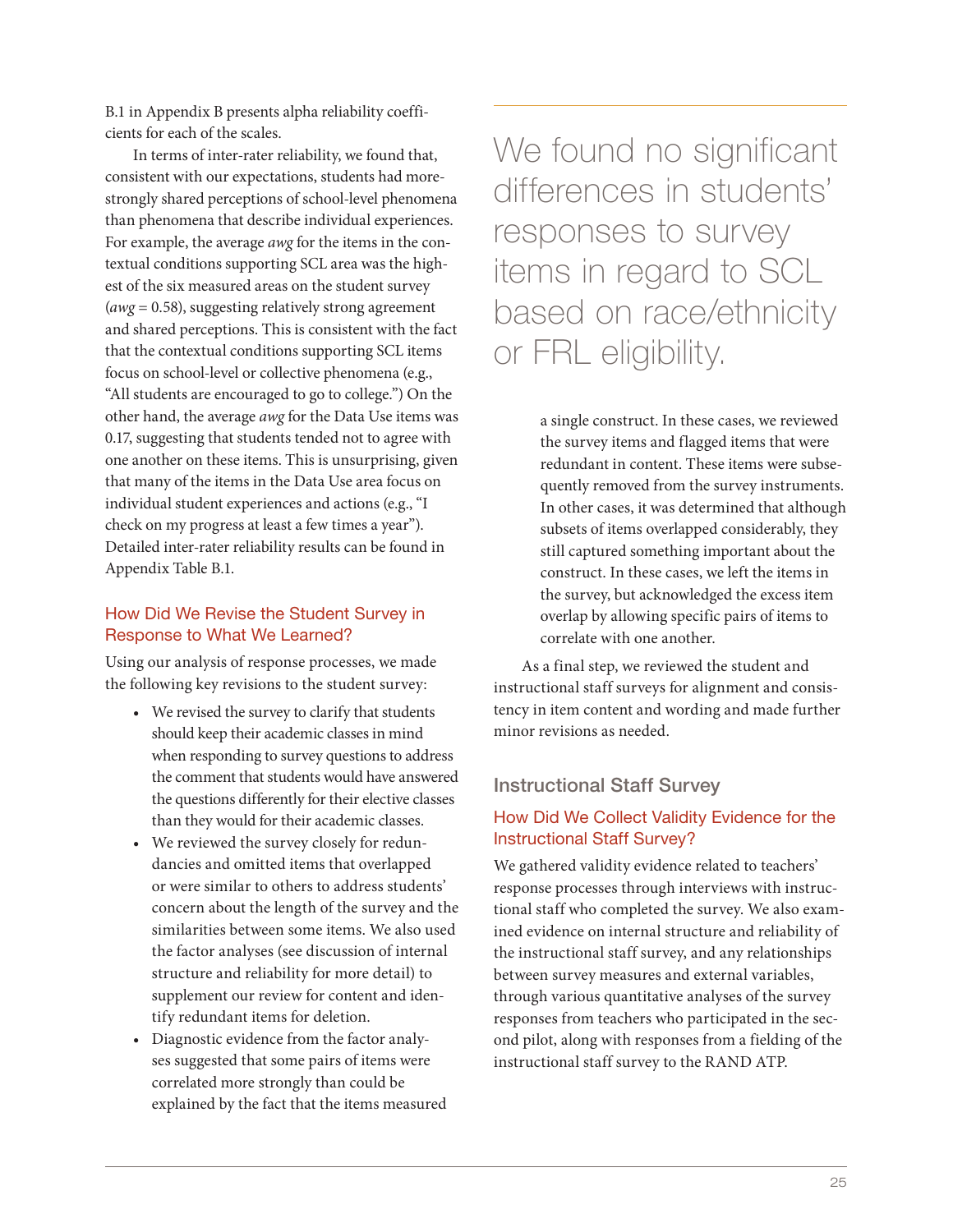#### Instructional Staff Survey: Research Questions and Data Collected

Response processes: To what extent did instructional staff find the survey questions easy to understand and interpret them as intended?

• Qualitative analysis of 13 instructional staff interviews

Internal structure: To what extent did responses to survey items measuring the same topics relate? To what extent did scales correlate in ways that were consistent with theory?

- Factor analyses of responses of instructional staff from Pilot Test II schools and ATP
- Correlations of scale scores

Relationships with external variables: To what extent were instructional staff responses related to other external variables in ways that were consistent with theory?

• Relationships with school characteristics for Pilot Test II instructional staff and ATP teachers

Reliability: To what extent were items and scale scores consistent and free of measurement error?

• Internal consistency of responses of instructional staff from Pilot Test II schools and ATP

#### What Did We Learn?

**Response processes.** Using interview data from teachers who completed the instructional staff survey, we derived three main takeaways, which we addressed through revisions to the survey. First, several instructional staff reported feeling intimidated by the survey content. The surveys included several SCL practices that some instructional staff had never heard of or never engaged in. In the cognitive interviews, instructional staff questioned the need to ask about those practices and stated that they felt uncomfortable responding to those

items because they felt they could not give an honest response about the extent to which they had engaged in those practices. Instructional staff may have been concerned about judgment or evaluation from their leaders. Instructional staff responses to some survey items could also be driven by the social desirability of more-positive answers, which could potentially inflate reports of SCL.

Second, some of the more-complex survey items intended to help instructional staff and school leaders gather a comprehensive picture of all aspects of instructional staff perceptions and practices related to SCL did not appear to be useful to school staff. The more-complex survey items asked instructional staff to rate the extent of SCL in a series of hypothetical vignettes and then rate their own instruction, and took some time to answer. Furthermore, neither of the schools that tested the Toolkit used the data from the vignette survey questions in their reflection conversations. We surmised that the complexity of analyzing and interpreting these items was the main barrier to school staff using them for analysis and that the value added by the precision of these items was not justified because they proved to be so difficult for school staff to use.

Third, some instructional staff survey questions referenced the "first academic class of the day." Many instructional staff had trouble answering those questions because their first academic class was reportedly atypical of their regular instruction.

**Internal structure.** The instructional staff survey contained a total of 30 scales: four for personalization, three for competency-based learning, three for anytime/anywhere learning, five for student agency and ownership, five for learning informed by data, and ten measuring school contextual conditions. Complete lists of scale names, descriptive statistics, and items can be found in Table B.2 in Appendix B.

As with the student survey, we conducted CFA separately for each of these scales to find evidence that instructional staff responded similarly to items designed to measure a common construct. Of the 30 scales: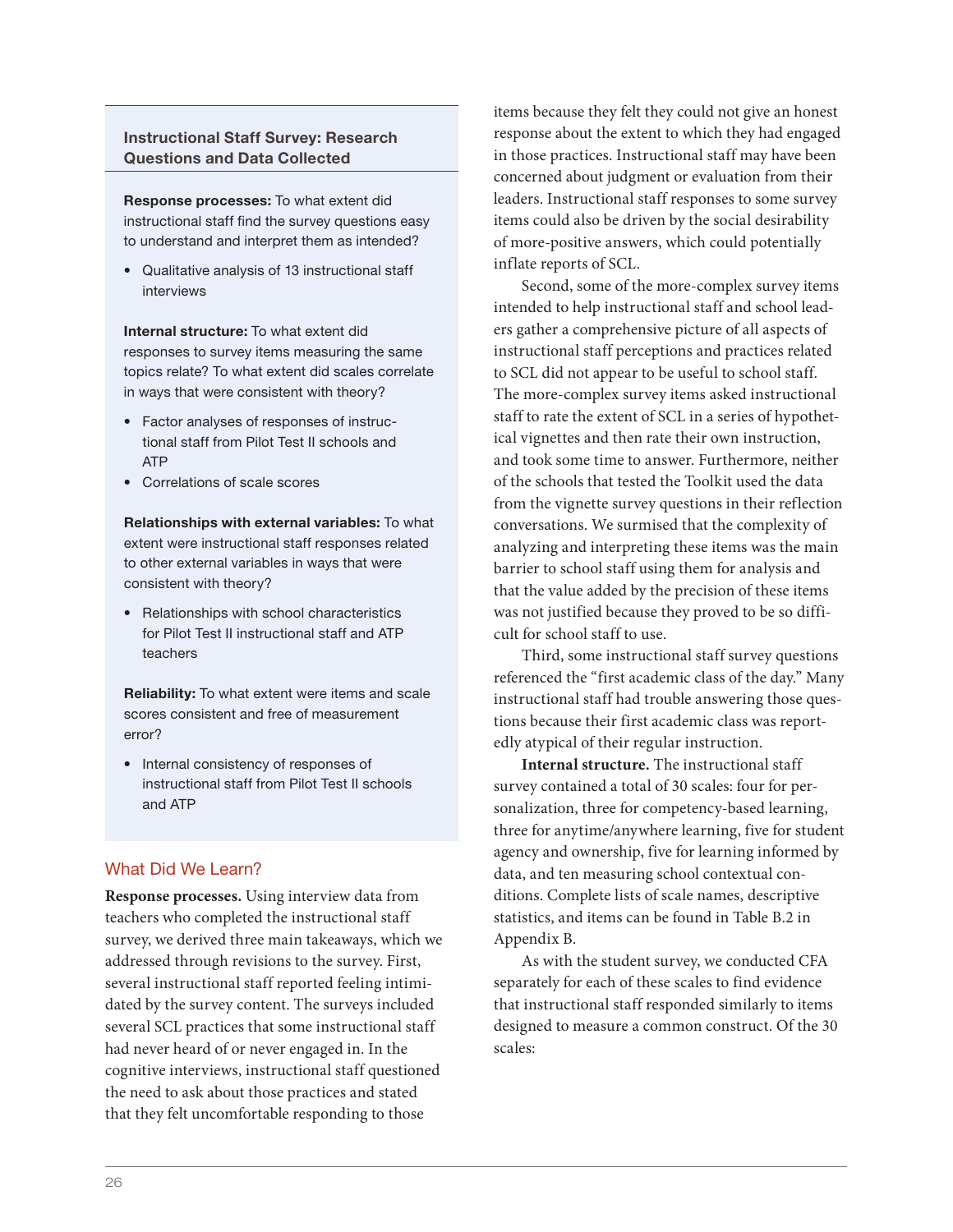- Ten provided strong or adequate evidence that instructional staff responded similarly to items or that the items were closely related.
- Seven scales contained three or fewer items and thus were not testable.
- Thirteen provided some empirical evidence that raised questions about whether the items were closely related and measured a common construct. In these cases, following the procedures described earlier in this report, we used the CFA results diagnostically to revise the scales. Again, we reviewed the survey items and flagged items that were redundant in content. These items were subsequently removed from the survey instruments. Four survey scales were subsequently revised, either by revising the CFA models or by removing redundant items, which improved the integrity of the scales. Detailed CFA results for each of the revised scales can be found in Table B.6 in Appendix B. There were ten scales that we did not revise, despite the fact that some information suggested the scales were not functioning as intended. However, as with the student survey, the diagnostic information about these scales was mixed, with some information suggesting adequate fit (CFI and SRMR) and other information suggesting poor fit (RMSEA). Some research suggests that RMSEA may sometimes be inflated if sample sizes are small (Kenny, Kaniskan, and McCoach, 2015), and so we interpreted the evidence holistically to suggest that there is adequate evidence supporting these scales.

Future survey administrations will offer additional opportunities to explore the integrity of these scales. Detailed CFA results for each of the revised scales can be found in Table B.6 in Appendix B.

Following these CFAs, we computed scale scores for each of the 30 scales and then estimated the correlations among these scale scores to inspect the extent to which the scales were related in anticipated ways. Consistent with our expectations, scales that measured aspects of schools that were hypothesized to support SCL practices were moderately and positively associated; the average correlation was

Several instructional staff reported feeling intimidated by the survey content. . . . Instructional staff may have been concerned about judgment or evaluation from their leaders.

approximately 0.24, which provided evidence that the scales measured distinct but related aspects of SCL. Also consistent with our expectations, the three scales that addressed the inadequacy of resources showed systematically negative correlations with other scales in the survey.

**Relationships with external variables.** We used linear regressions to test the a priori hypotheses that SCL practices would be (1) negatively associated with the proportion of students from racial minorities and (2) negatively associated with socioeconomic status (lower–socioeconomic status schools would have less use of SCL practices) and that (3) the school with more SCL experience would have comparatively higher scale scores. We conducted these linear regressions with each of the 31 survey scales. We used the proportion of black and Hispanic students as our measure of school racial composition and Title I status as our measure of socioeconomic status.

For the instructional staff survey scales, we did not explore associations with student outcomes, because the majority of instructional staff in these analyses came from the ATP. This created an analytic issue, in that we did not have access to achievement data for ATP teachers. In addition, although we did have achievement data for the subset of teachers who participated in our pilots, those data were only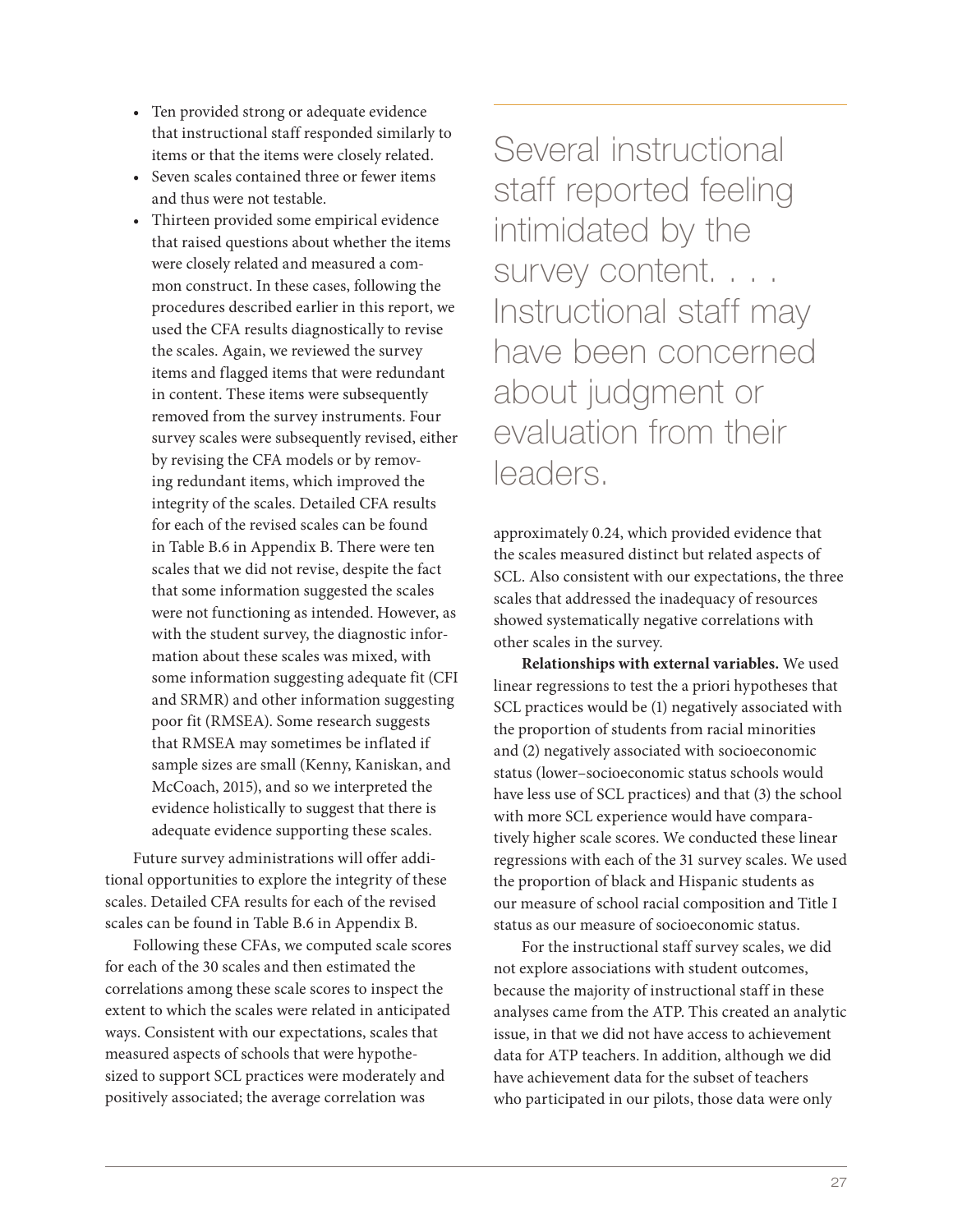In general, instructional staff at the school that had described itself as an SCL school reported higher ratings of their school's SCL practices compared with the school that had described itself as newer to SCL.

available at the school level. Given that high school students take courses from multiple instructional staff, and that instructional staff were prompted to answer survey questions with a specific class in mind, we determined that it was not appropriate to make inferences regarding the relationship between instructional staff survey reports and student achievement based on school-level student achievement data.

Using data collected from our two Pilot Test II schools and the ATP, we found only a very small number of statistically significant differences in responses based on Title I eligibility, some of which were positive (Title I–eligible schools had higher average survey responses) and some of which were negative (Title I–eligible schools had lower average survey responses). Taken together, the regression results suggest that there were no discernible differences based on Title I eligibility. One possible explanation for this finding is that Title I status, which is a schoolwide indicator, is only weakly related to the experiences of one specific instructional staff member. Finer-grained information about socioeconomic status, or, alternatively, data from a representative sample of teachers within each school, may shed important additional light on these relationships.

In terms of racial composition of the student body, we also found few statistically significant differences. Noticeably, all of the scales about the inadequacy of resources to support the implementation of SCL practices showed positive associations with the proportion of students in racial minority groups, meaning that schools with higher shares of minority students typically reported having fewer resources

to support SCL. This is consistent with our a priori hypotheses and prior research.

Finally, in terms of comparisons between the two Pilot Test II schools, we did find significant differences, consistent with our expectations and with the student survey results. In general, instructional staff at the school that had described itself as an SCL school reported higher ratings of their school's SCL practices, compared with the school that had described itself as newer to SCL. Full regression results are presented in Table B.10 in Appendix B.

**Reliability**. As described earlier in this report, we calculated the internal consistency of each of the scales in the instructional staff survey. Overall, the calculated Cronbach alphas for those scales ranged from 0.42 to 0.93, and all but three of the scales had estimated reliability coefficients that were above 0.70. Notably, two of the scales with lower reliability had three or fewer items. Internal consistency is a function of the number of items in a scale (Brennan, 2001), so this is not unexpected. One scale with six items had lower internal consistency (alpha = 0.60); however, on further inspection, this seemed to be driven largely by the fact that there was little variance across teachers rather than a larger-than-anticipated amount of measurement error. Taken together, among these results, there was strong internal consistency of items within the scales. Detailed results can be found in Table B.6 in Appendix B.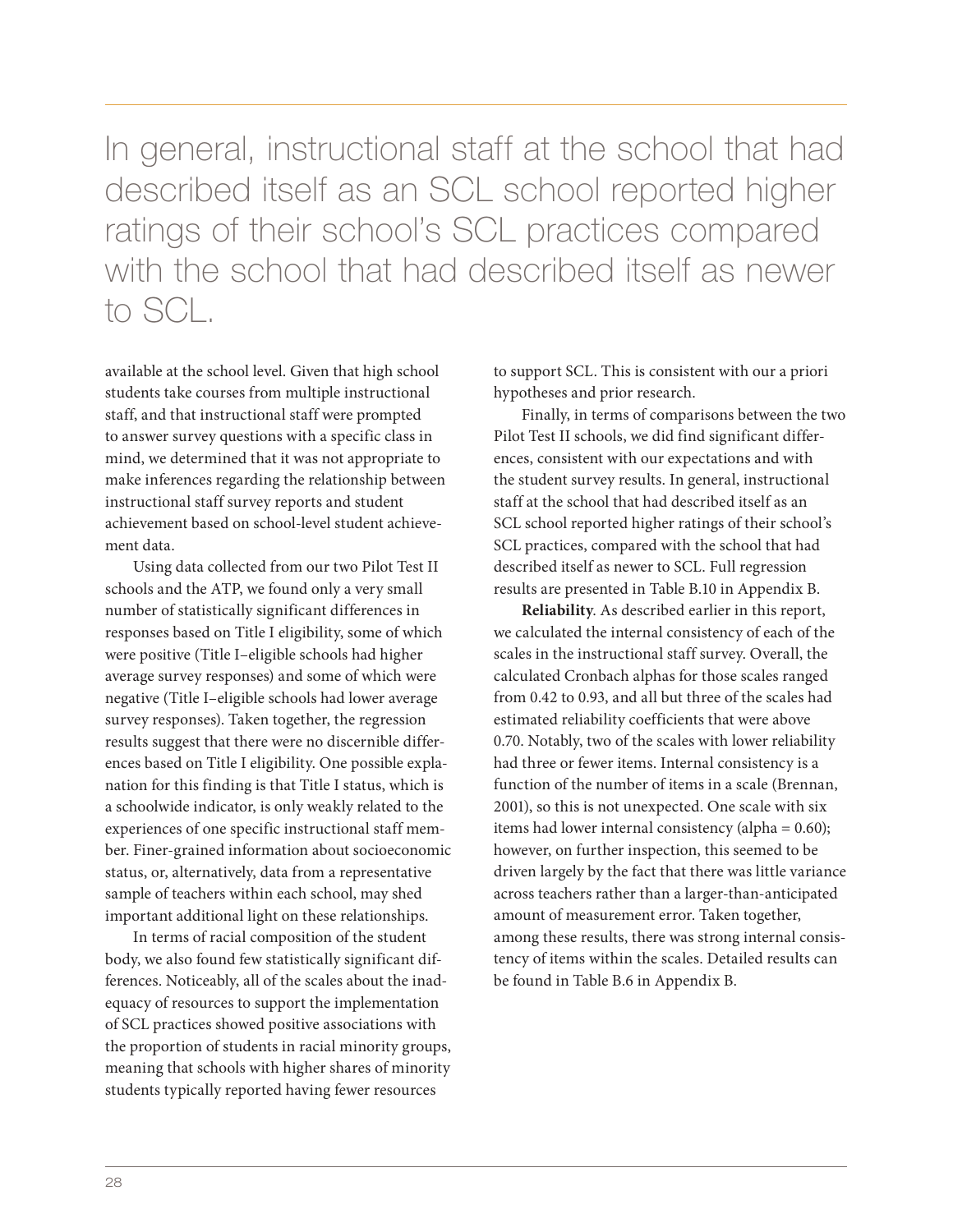#### How Did We Revise the Instructional Staff Survey in Response to What We Learned?

Using our analysis of response processes, we made the following revisions to the instructional staff survey:

- To make the survey feel less intimidating and evaluative to instructional staff, we revised the introductory survey language to stress that staff should not feel that they need to be familiar with all of the practices in the survey and that the survey is not intended to be evaluative. We also revised response choices with the word "never," replacing it with "not yet" or "not at all," in case instructional staff felt self-conscious about indicating that they "never" engaged in certain SCL activities.
- We removed the vignettes from the surveys because they were too complex for school staff to analyze.
- We asked instructional staff to respond about a typical class they teach to address their concerns that the first academic class of the day varied and was not always representative of most of the classes they teach. In the revised instructional staff survey, a *typical class* is defined as the class that an instructional staff member believes best exemplifies the instruction they provide most often or for the most students they teach.
- Diagnostic evidence from the factor analyses suggested that some pairs of items were correlated more strongly than could be explained by the fact that the items measured a single construct. In these cases, we reviewed the survey items and flagged items that were redundant in content. These items were subsequently removed from the survey instruments. In other cases, it was determined that although subsets of items overlapped considerably, they still captured something important about the construct. In these cases, we left the items in the survey, but acknowledged the excess item overlap by allowing specific pairs of items to correlate with one another.

Schools with higher shares of minority students typically reported having fewer resources to support SCL.

#### District and School Leader Surveys

#### How Did We Collect Validity Evidence for the District and School Leader Surveys?

We gathered validity evidence related to districts' or school leaders' response processes through interviews with leaders who completed the survey. We also examined evidence about internal structure and reliability of the survey, and any relationships between survey measures and external variables, through various quantitative analyses of the survey responses from leaders who participated in Pilot Test II, and from a sample of New England district or school leaders.

#### What Did We Learn?

**Response processes.** Given that we did not have as many interviews with school and district leaders as we did with instructional staff, we discuss the themes that emerged across school and district leader interviews together. We conducted cognitive interviews with leaders who had completed the leader surveys to examine the extent to which they understood and interpreted the survey items as intended. Some misunderstandings about particular survey items were addressed with minor edits to survey content. We found that most school and district leaders felt that the surveys were straightforward and easy to complete. Unlike instructional staff, leaders—on the whole—did not share concerns that the survey felt evaluative or was intimidating in its content, although leaders noted that respondents might not be able to answer all items easily, depending on their progress on and understanding of SCL.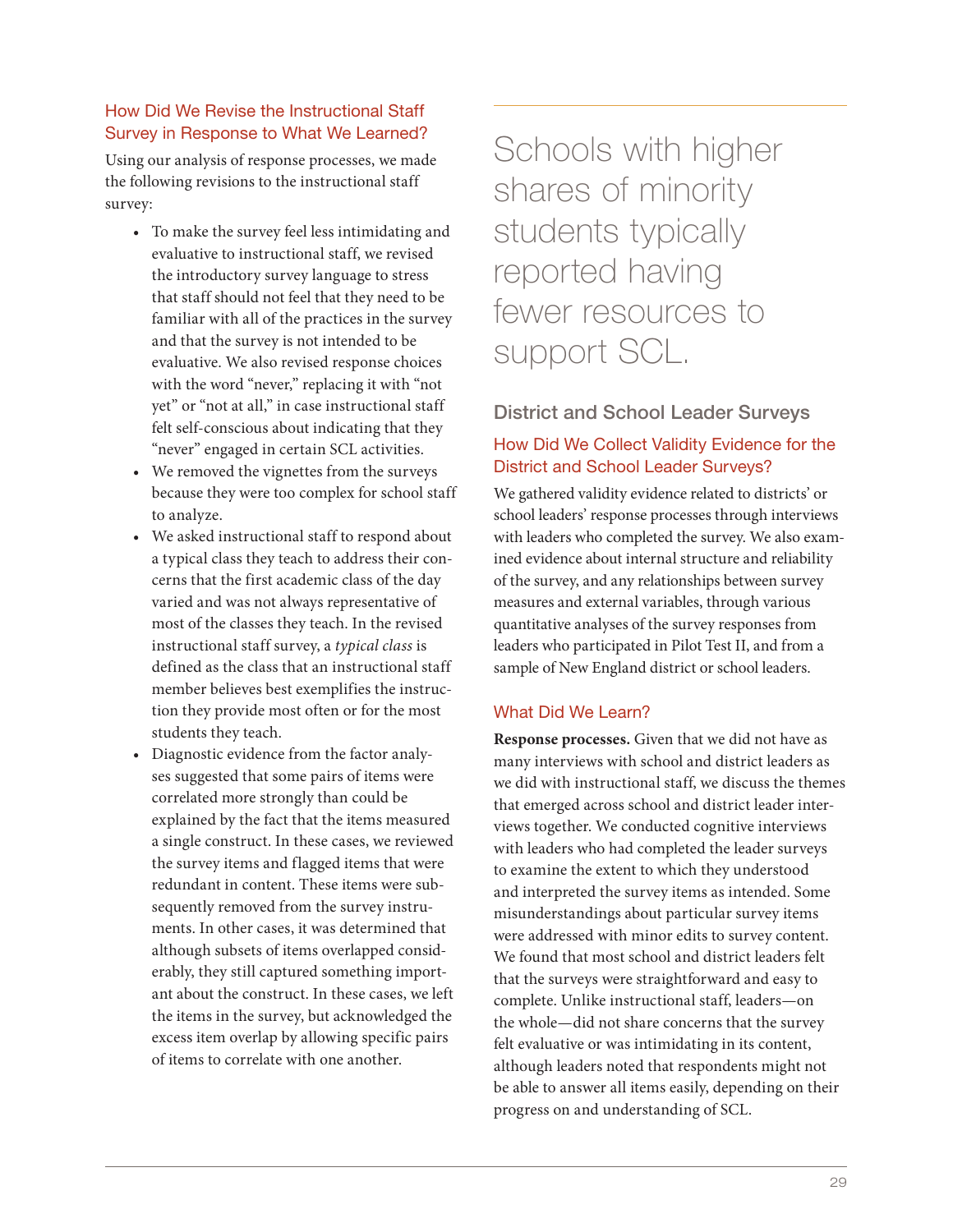#### District and School Leader Surveys: Research Questions and Data Collected

Response processes: To what extent did school and district leaders find the survey questions easy to understand and interpret them as intended?

• Qualitative analysis of seven school and district leader interviews

Internal structure: To what extent did responses to survey items on the school leader survey measuring the same topics relate? To what extent did scales correlate in ways that were consistent with theory?

- Factor analyses of responses from New England school leaders
- Correlations of scale scores for New England district and school leaders

Relationships with external variables: To what extent were school leader responses related to other external variables in ways that were consistent with theory?

• Relationships with school characteristics for New England school leaders

Reliability: To what extent were items and scale scores consistent and free of measurement error?

• Internal consistency for New England district and school leaders

**Internal structure.** We identified 28 scales consisting of multiple items measuring key constructs associated with the five SCL strategies within the school leader survey. There were three personalization scales, four competency-based learning scales, three anytime/anywhere learning scales, one student agency and ownership scale, six learning informed by data scales, and 11 scales measuring school and contextual conditions. We conducted all of our school leader and district leader analyses using data collected from our two Pilot Test II schools, merged together with data

from administration of the survey to school and district leaders in the New England region.

Of the 28 scales:

- Seven provided strong evidence that school leaders responded similarly to items and that the items were closely related.
- Four contained three or fewer items and were thus untestable.
- Seventeen provided some empirical evidence that raised questions about whether the items were closely related and measured a common construct. In these cases, following the procedures described earlier in this report, we used the CFA results diagnostically to revise the scales. Again, we reviewed the survey items and flagged items that were redundant. Fifteen survey scales were subsequently revised by revising the CFA models. In some cases, overlapping items were allowed to correlate. Detailed CFA results for each of the revised scales can be found in Appendix B, Table B.7.

Even after model revisions, two scales did not function well and did not show evidence that the items were closely related, leaving 26 scales that had evidence supporting their structure. We do not recommend using the two scales that did not function well; however, the items from these scales may be informative, and so they can be used in single item analyses. Detailed CFA results can be found in Table B.7 in Appendix B.

Following these CFAs, we computed scale scores for each of the 26 scales and then estimated the correlations among these scale scores to inspect the extent to which the scales were related in anticipated ways. Consistent with our expectations, scales that measured aspects of schools that were hypothesized to support SCL practices were positively associated, which provides evidence that the scales are measuring distinct but related aspects of SCL. Also consistent with our expectations, the nonmastery-based learning scale was systematically negatively associated with other scales in the survey. Contrary to our expectations, questions in the school leader survey about inadequate resources to implement SCL were not negatively correlated with scales that described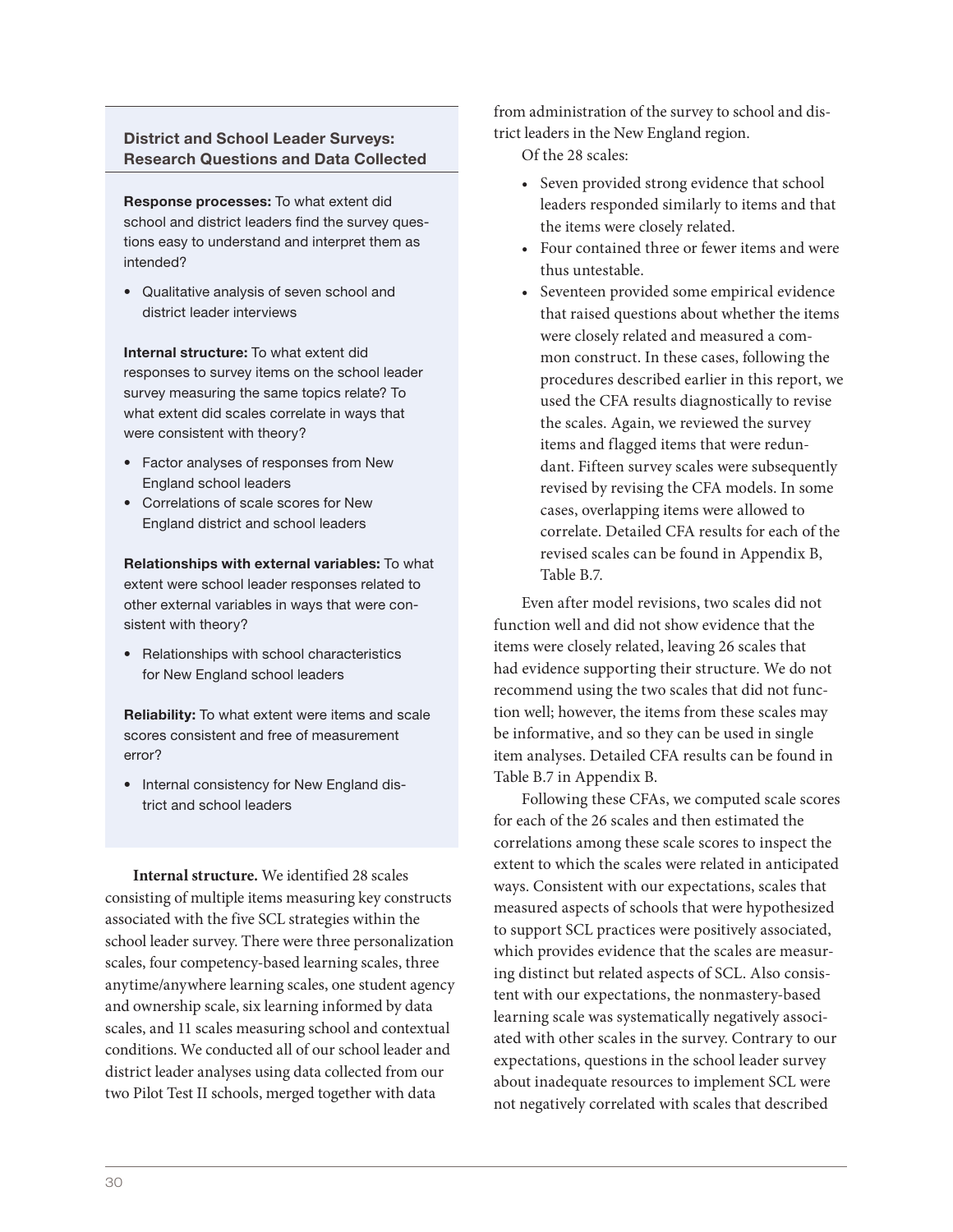District leaders' perceptions of SCL practices were strongly negatively associated with their perceptions of the extent to which there were inadequate resources available to support these practices.

SCL practices. Although we cannot be sure why this was the case, it is possible that school leaders, unlike instructional staff and district leaders, did not perceive these conditions as being barriers to SCL implementation.

We identified 20 scales in the district leader survey, including three personalization scales, two anytime/anywhere learning scales, one student agency and ownership scale, four learning informed by data scales, and ten scales measuring school and contextual conditions. Because of the limited sample size, we did not conduct CFA analyses on the district leader surveys; however, we did examine the scale correlations. These correlations showed that scales were related in anticipated ways. In particular, district leaders' perceptions of SCL practices were strongly negatively associated with their perceptions of the extent to which there were inadequate resources available to support these practices. Correlations are reported in Tables B.14 and B.15 in Appendix B.

**Reliability**. All but five of the 26 scales on the school leader survey had estimated reliability coefficients that were above 0.70, and three of the scales with low reliability had three or fewer items. On the district leader survey, all but two of the estimated reliability coefficients were above 0.70, and the scales with lower reliability had three or fewer items. Taken together, this suggests that there was strong internal consistency of items within the scales. Detailed internal consistency results can be found in Appendix B, Table B.3 and Table B.4.

**Relationships with external variables.** We used linear regressions to explore the association of the school leader survey scales and school characteristics (including Title I eligibility and the proportion of students that were identified as black or Hispanic). As noted, these analyses were not conducted for

the district sample given its small size. We did not explore associations between the school leader survey scales and student outcomes, because most of the participating schools did not have publicly available achievement data. For the school leader survey, we found very few statistically significant regression coefficients and no consistent findings suggesting that, based on reported practices from school leaders, Title I schools or schools serving higher proportions of black and Hispanic students had systematically different SCL practices than other schools. Although this result is not consistent with our a priori hypotheses, it is not possible to determine whether the null findings reflect the fact that there are no relationships, or the fact that our sample size was small and we might not have had adequate power to detect this subgroup's differences. Full regression results are presented in Table B.11 in Appendix B.

#### How Did We Revise the District and School Leader Surveys in Response to What We Learned?

Using our analysis of response processes, we made the following revisions to the surveys:

• We revised the introductory language in the school and district leader surveys to be consistent with revisions to the instructional staff survey. Those revisions were made to the instructional staff survey so it would feel less intimidating and evaluative. We reasoned that these changes could also make the school and district leader surveys less intimidating and encourage leaders to answer the surveys honestly. Specifically, we revised the introductory survey language to stress that leaders should not feel that they need to be familiar with all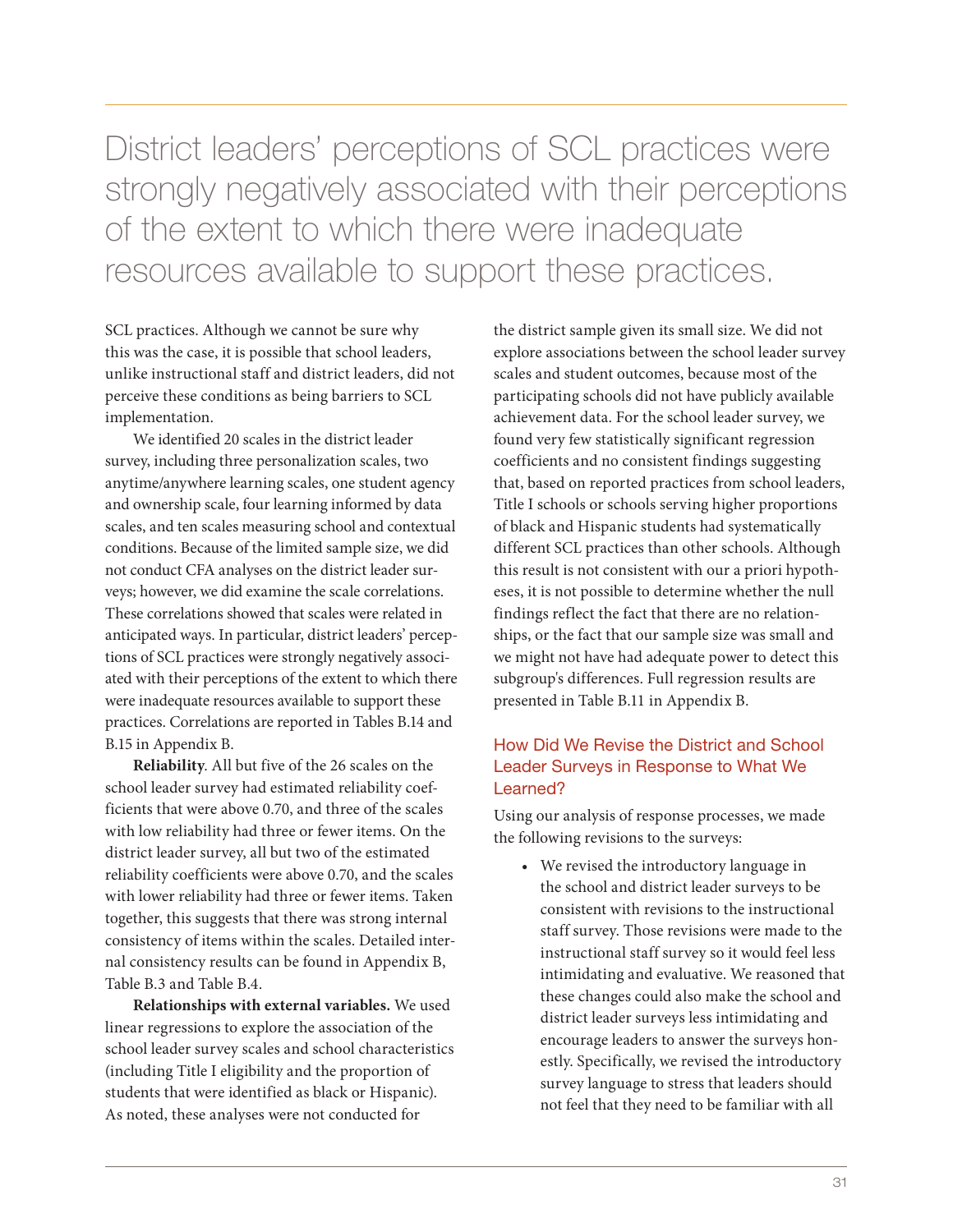of the practices in the survey and that the survey is not intended to be evaluative.

- We added a question to the end of some sections of the surveys asking respondents to provide a holistic rating of their agreement about the extent to which instruction at their school reflects that aspect of SCL, to make comparisons among the instructional staff, leader, and student surveys easier. For example, at the end of the section on personalization in the school leader survey, we asked school leaders about their agreement with the statement, "Instruction at my school is personalized," given how personalization was measured in that section of the survey. We added a similar item to the end of each applicable section of the district leader survey, and also to the instructional staff and student surveys, as described earlier. In some cases, we had only asked a small number of questions in the school or district leader survey—not enough to cover the full construct being measured in that section. In those instances, we did not include an end-of-section question, given that the respondent would not be able to give a holistic rating of that construct based on how it was measured in a particular section. For example, in the district leader survey, we asked only a few questions on competencybased learning, anytime/anywhere learning, and student agency. Thus, we did not include end-of-section questions on these aspects of SCL.
- Diagnostic evidence from the factor analyses suggested that some pairs of items were

correlated more strongly than could be explained by the fact that the items measured a single construct. In these cases, we reviewed the survey items and eliminated one of the redundant items. In other cases, we had evidence that the scales were not functioning as intended. In these cases, we left the items in the survey for individual item analysis.

#### Conclusions and Implications

This report presents evidence on the validity, reliability, and usability of the MISCL Toolkit, which is intended to enable high schools to assess, understand, and reflect on the extent of SCL and supports for SCL in high schools. The two main research questions explored in this report are as follows:

- To what extent did the MISCL instruments measure what they were intended to measure, drawing on evidence related to content, response processes, internal structure, relationships with external variables, and reliability?
- To what extent was the MISCL Toolkit usable and useful to those who undertook the Toolkit process?

We explored these questions through a variety of activities, including a literature review and collection of expert feedback, pilot tests of the Toolkit instruments in four different school contexts, administration of the survey instruments to supplementary samples of district or school leaders and teachers beyond those in the four school contexts,

Advisory Board feedback helped us revise the MISCL instruments and create a User Guide that describes SCL in clear, understandable terms that would make sense to schools with a variety of SCL experience.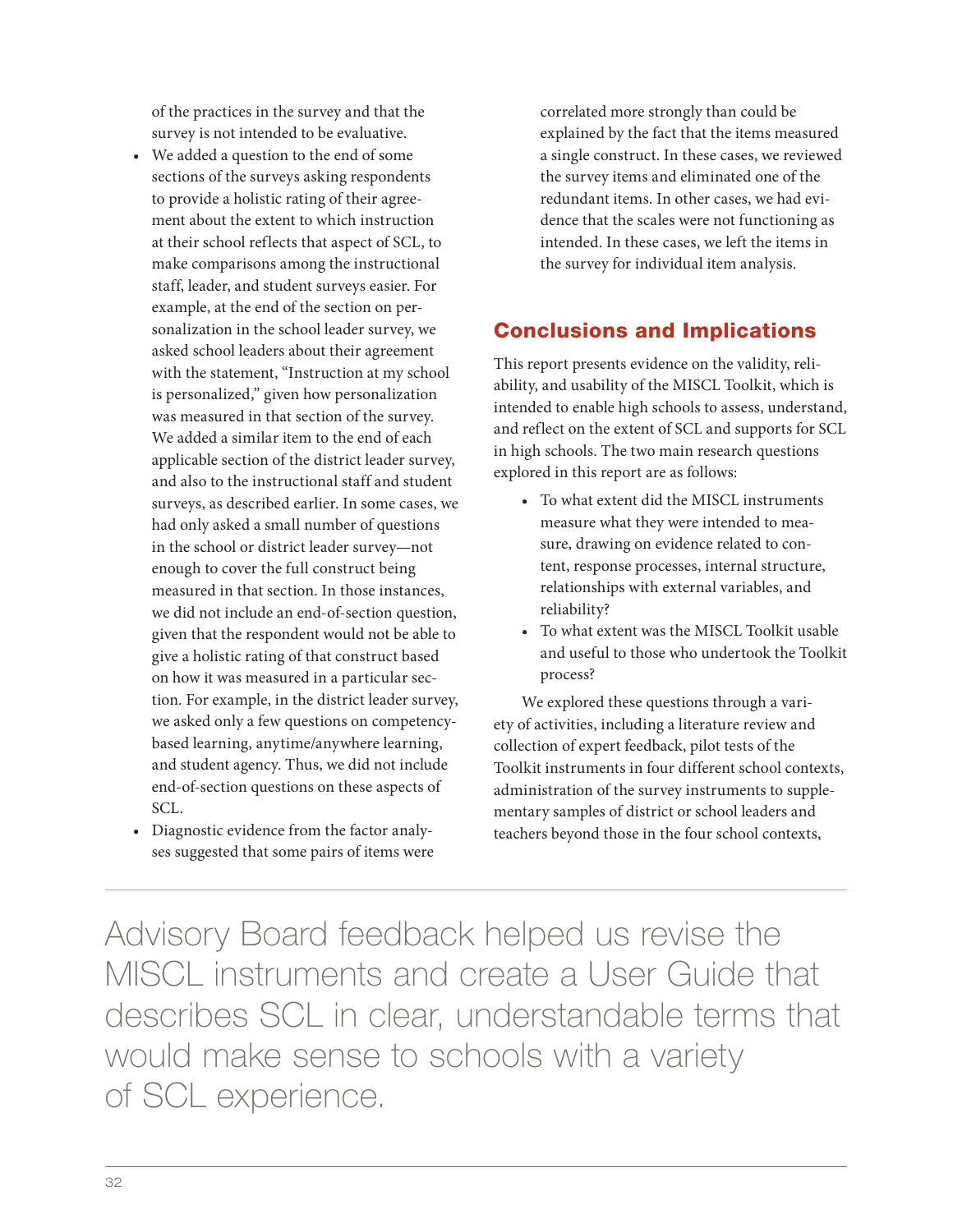and observations and interviews with those using the MISCL Toolkit in two school contexts.

#### Summary of Key Findings

To What Extent Did the MISCL Instruments Measure What They Were Intended to Measure?

Our work suggests the following main takeaways regarding the reliability and validity of the MISCL Toolkit instruments:

**Evidence suggested MISCL Toolkit instruments measured SCL constructs and school-level SCL.** Our literature review found evidence that specific SCL practices measured through our instruments could improve students' academic achievement and engagement in school. That said, research also emphasized that the implementation of SCL interventions can be highly variable, which likely will have an impact on student outcomes.

The members of our Advisory Board, which consisted of practitioners and researchers with expertise on measurement, SCL, and continuous improvement in schools, opined that our instruments appeared to measure the aspects of SCL we intended. Their feedback also helped us revise the MISCL instruments and create a User Guide that describes SCL in clear, understandable terms that would make sense to schools with a variety of SCL experience; emphasizes equity of SCL opportunities for students; and incorporates multiple stakeholder voices into the measurement and improvement process.

Evidence we gathered in regard to response processes—including cognitive interviews and focus groups with Pilot Test II school administrators, instructional staff, and students—indicated that survey respondents understood the items in our surveys and interpreted them in the way that we intended. Sometimes, respondents felt that a question would be easier to answer if we provided them with a different reference point (e.g., all of their courses instead of their first academic class of the day), which helped us revise our items to point to the clearest points of reference.

**Evidence based on internal structure suggested that some but not all items in scales were closely related, and instrument scales were generally** 

We did not find significant relationships between SCL and student achievement (as measured by the PSAT) in our Pilot Test II schools.

**reliable and internally consistent.** We developed scales of items from the surveys to help us understand whether our items were measuring the overall constructs that they were intended to measure. Altogether, we identified 27 scales in the student survey, 30 scales in the instructional staff survey, 28 scales in the school leader survey, and 20 scales in the district leader survey. We conducted CFA on scales from the student, instructional staff, and school leader surveys to assess whether items in scales were related. Because of limited sample size, we did not conduct CFA for the district leader survey. Because of the limited number of schools in our sample, all of our analyses were conducted on the individual level, and we do not make any claims about school-level phenomena based on our factor analyses.

In general, respondents provided similar responses to scale items, and there was adequate evidence that items within scales were closely related. In a few cases, diagnostic information from the CFA analyses allowed us to remove problematic items or to gather more evidence when pairs of items correlated more strongly than could be explained by a single factor. In these cases, we made model revisions to improve the integrity of the scales. However, these changes were small and do not compromise the claims that there is evidence that items in a scale measure a common construct. In only three cases was there evidence that, even after modifications, scales did not perform adequately. The items from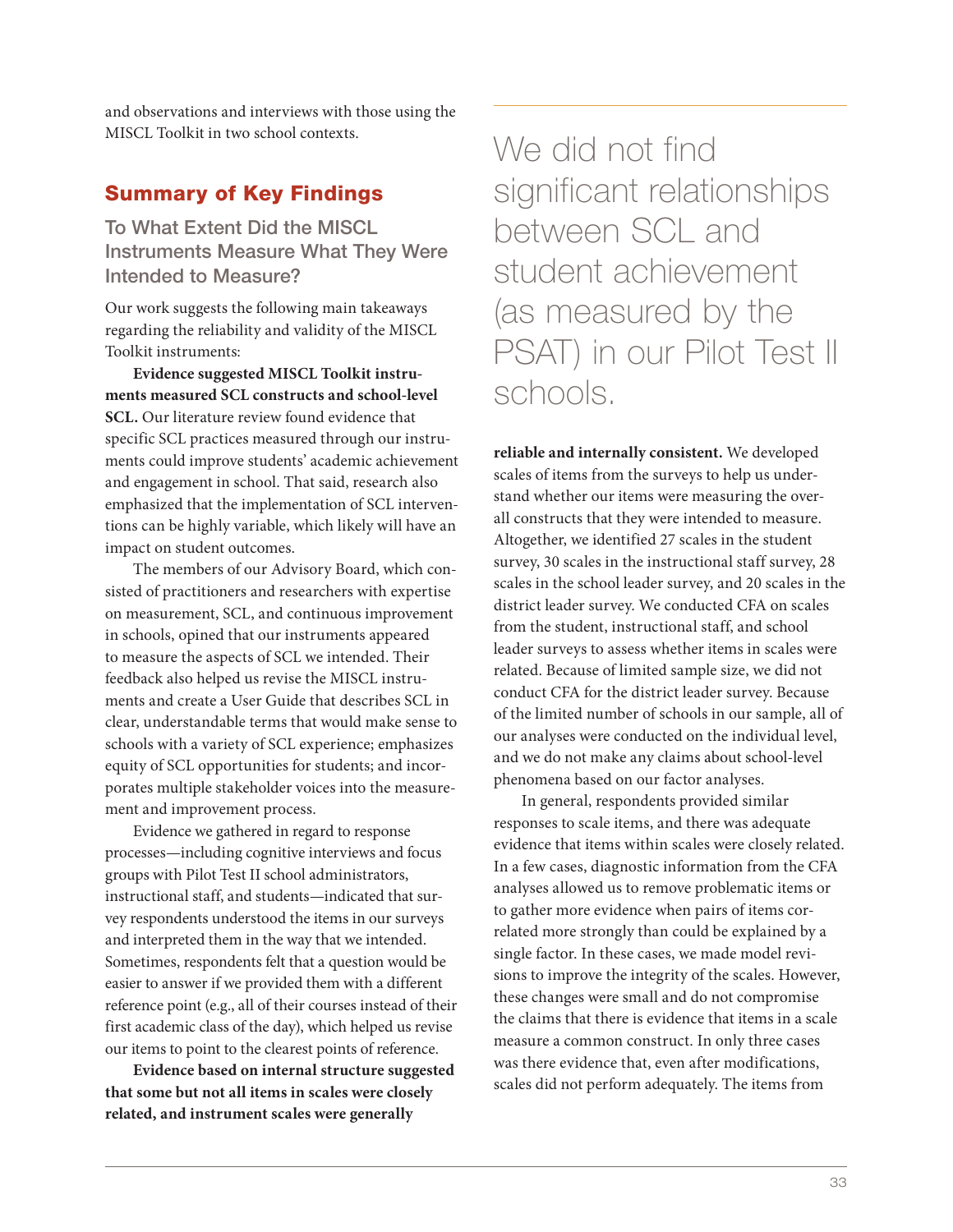Our analysis suggests that the MISCL Toolkit instruments may differentiate among levels of SCL in different schools.

those scales—all in the school leader survey—have been retained for individual item analyses.

We had evidence that, in general, the scales were internally consistent and could be used to distinguish among the responses of individual students, instructional staff, school leaders, and district leaders. In the few cases where reliability was low, the scales contained three or fewer items. Although including more items would make scales more reliable, it would also potentially increase respondent burden and jeopardize the quality of responses received. Importantly, the reported reliabilities here do not speak to whether schools can be distinguished based on the average responses of individuals associated with them. However, the inter-rater reliabilities estimated for the student survey offer some evidence that students share perceptions about school-level phenomena.

**Relationships of SCL with external variables were not always consistent with theory.** We used regressions to explore relationships between survey scales and outcomes that we hypothesized would be related, based on extant research. In the student survey, we examined whether responses to any of the 27 scales in the survey were associated with student outcomes and student and school characteristics. We hypothesized that more-extensive reports of SCL would be associated with higher student achievement and lower probability of suspension, and that higher-income and white students would report greater engagement in SCL than their lower-income and nonwhite counterparts. We distilled several key takeaways from this analysis:

- We did not find significant relationships between SCL and student achievement (as measured by the PSAT) in our Pilot Test II schools. We also did not find significant relationships between SCL and student background characteristics, including race/ethnicity and FRL eligibility. These results were not consistent with our expectations.
- Consistent with our expectations, students who reported higher SCL, according to some of our scales, were less likely to be suspended, although our sample size of suspended students was relatively small.
- Students in a school that described itself as experienced in SCL provided higher ratings of SCL than students in a school with less SCL experience, a result consistent with our expectations.

In the instructional staff survey, we examined whether responses to any of the 30 survey scales were associated with school characteristics. We specifically hypothesized that instructional staff who served more higher-income and white students (versus lower-income and nonwhite students) would report more-extensive use of SCL practices. Main findings from this analysis included the following:

- We found that instructional staff working in Title I schools (e.g., those receiving federal assistance because they serve high proportions of lower-income students) and instructional staff in schools with higher proportions of black and Hispanic students reported that they had inadequate resources to support SCL implementation.
- At the same time, we did not find any significant differences in instructional staff reports of SCL practices across the school-level characteristics that were available to us, including Title I schools and those serving more black and Hispanic students.
- Instructional staff at the Pilot Test II school that described itself as emphasizing SCL reported using SCL practices more extensively than instructional staff in the other school, where staff described themselves as newer to SCL.

In sum, the variety of evidence we collected suggested that the MISCL Toolkit measures aspects of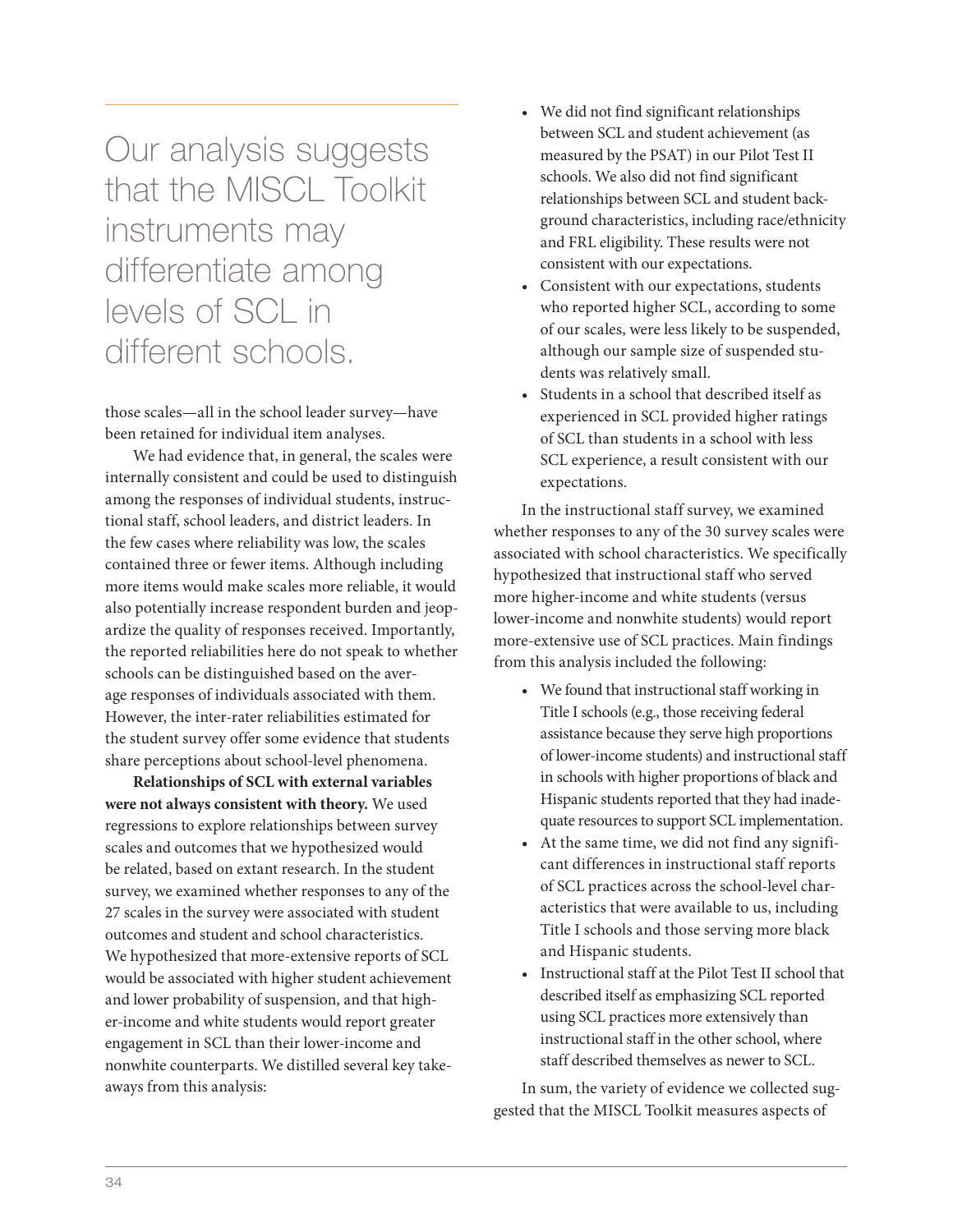The evidence we collected suggests that the MISCL Toolkit measures SCL as intended, including some aspects of SCL that prior research suggests are related to positive student outcomes.

SCL as intended, including some aspects of SCL that prior research suggests are related to positive student outcomes. In addition, our analysis suggests that the MISCL Toolkit instruments may differentiate among levels of SCL in different schools. Specifically, students and instructional staff at the Pilot Test II school that described itself as emphasizing SCL reported using SCL practices more extensively than instructional staff and students in the other school, where staff described themselves as newer to SCL. Given that this finding is based on a sample size of two schools, much more research is necessary to determine whether the MISCL Toolkit can truly differentiate among schools with different levels of SCL. Lastly, we did not find clear and robust associations between SCL and other variables hypothesized to be related to SCL in our limited sample, which suggests that more research is necessary to understand these relationships. In particular, our results raise questions about whether SCL should always be expected to support improvements to student achievement or may be meeting other goals beyond those associated with achievement. However, as we discuss in the "Limitations" section later in this report, our small sample and limited data likely prevented us from uncovering key relationships between SCL and other variables.

#### To What Extent Was the MISCL Toolkit Usable and Useful to Those Who Undertook the Toolkit Process?

Toolkit users appeared to find the MISCL Toolkit process understandable and useful, although user concerns

about the burden of Toolkit administration and perceptions of its evaluative nature led to revisions of some Toolkit content. Cognitive interviews and focus groups with Pilot Test II school leaders, instructional staff, and students who used the Toolkit suggested the following additional key takeaways regarding its usability:

- Although users found that the Toolkit process provided them with useful information, they also found the process burdensome and lengthy, which led us to reduce the complexity and length of our instruments and produce better summaries of our Toolkit process at the beginning of our User Guide.
- Some participants, including instructional staff and students, believed that the MISCL Toolkit was intended to be evaluative, which was not consistent with the intent to gather formative, constructive feedback. Therefore, we revised our User Guide and instruments to emphasize the need for clear communication about the purpose of the Toolkit and highlight that it should not be used for evaluation.
- Participants in the Toolkit process did not always appear to understand or fully engage in all aspects of MISCL Toolkit use. In particular, they did little to compare responses among different stakeholder groups (e.g., instructional staff and students) or compare subgroups within instructional staff or students, despite the Support Tools that were provided (i.e., planning worksheets, discussion guides, interactive data visualization and manipulation tool) in the MISCL Toolkit. This feedback led us to revise the User Guide to integrate a better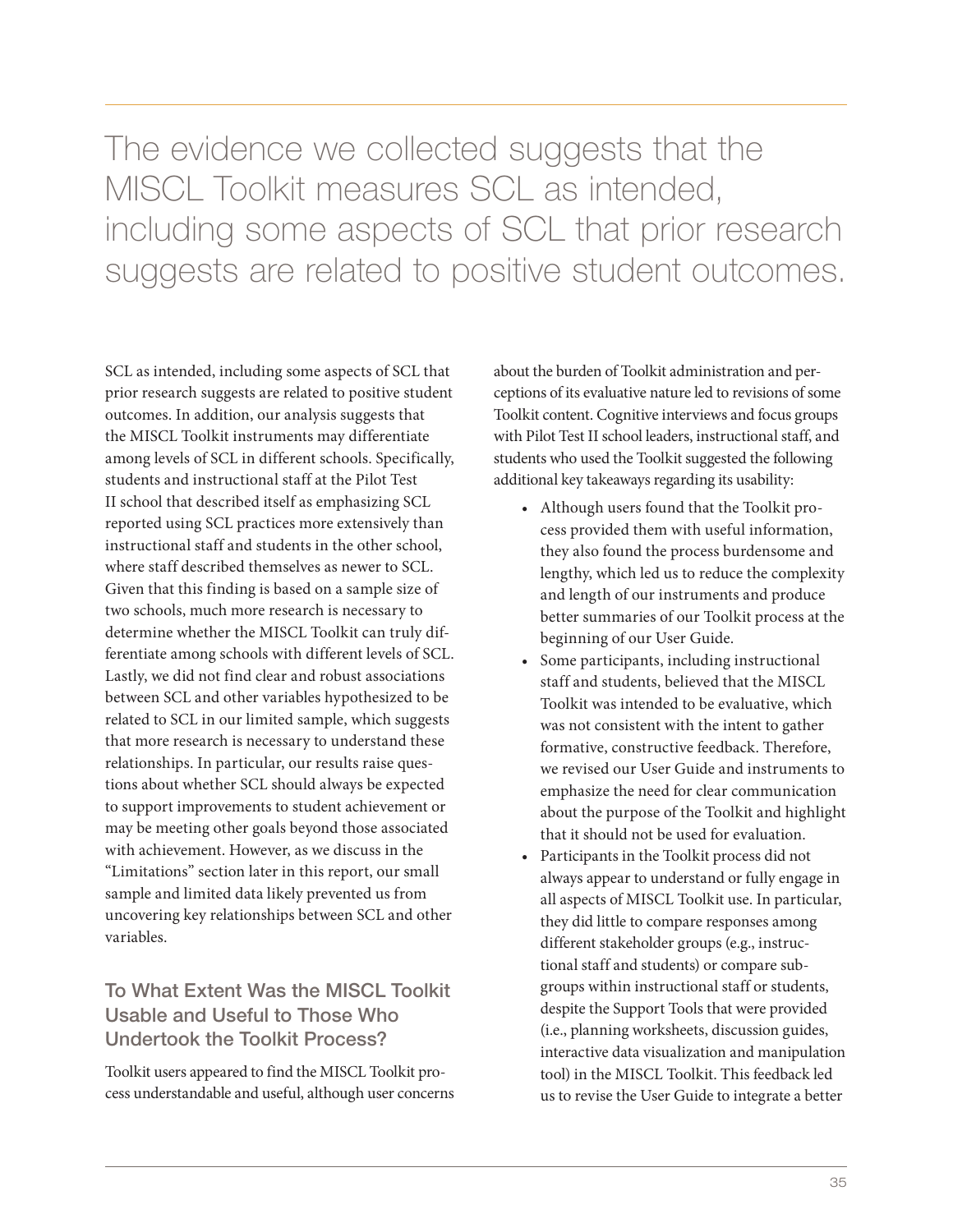When creating any tool designed to support school practitioners in collecting data to reflect on and improve aspects of teaching and learning, developers face the tension between developing precise measures—which risk being extensive and complex—and measures that are productive and useful for practitioner reflection and improvement.

overview of the Toolkit process and guidance on reflection conversations and the importance of comparisons. The feedback also led us to develop an easily accessible, inexpensive tool for schools to collect, analyze and visualize survey data.

#### Limitations

Our study has several limitations. In particular, we fielded the entire MISCL Toolkit and collected validity evidence related to its implementation in two Pilot Test II high schools, although we also piloted the Toolkit surveys in two additional school contexts. Therefore, we cannot make generalizations about whether the Toolkit and instruments will be perceived and used in the same way in other school contexts. Nonetheless, the schools where we did collect data were quite different from one another and provided at least some validity evidence consistent with our hypotheses.

The limited sample sizes for these analyses also have implications for the kinds of validity and reliability evidence we were able to collect, which bear on the survey uses. Specifically, for the student survey and the instructional staff survey, we gathered evidence about individual perceptions, but sample size limitations (in terms of the number of schools represented in our samples) constrained our ability to gather evidence about the validity of inferences regarding

school-level phenomena. For example, our data cannot tell us whether the typical SCL practices of schools were distinguishable based on the average responses of students or instructional staff. High internal consistency of instructional staff and student responses to items in scales intended to reflect particular SCL constructs does not automatically imply that schoollevel constructs are being measured precisely. The estimated regression relationships using the student survey suggest that its scales are limited in their capacity to describe school-level phenomena. These models employed school-fixed effects—therefore, we are unable to speak to the extent to which student perceptions, on average, are associated with schoollevel outcomes. Importantly, the fact that relationships exist within schools does not imply anything about the existence of relationships across schools. However, it is possible that these across-school relationships might differ in both magnitude and direction.

In addition, we caution that the MISCL Toolkit surveys, like any surveys, are subject to response biases. For example, students, instructional staff, or school and district leaders might have felt compelled to indicate that they were engaged in more SCL practices than they actually were using, given that their schools were focused on implementing SCL at some level. Alternatively, some respondents might have rated themselves as engaging in SCL at lower levels than they actually were using if they did not fully understand the survey item or were comparing themselves with peers or others who might be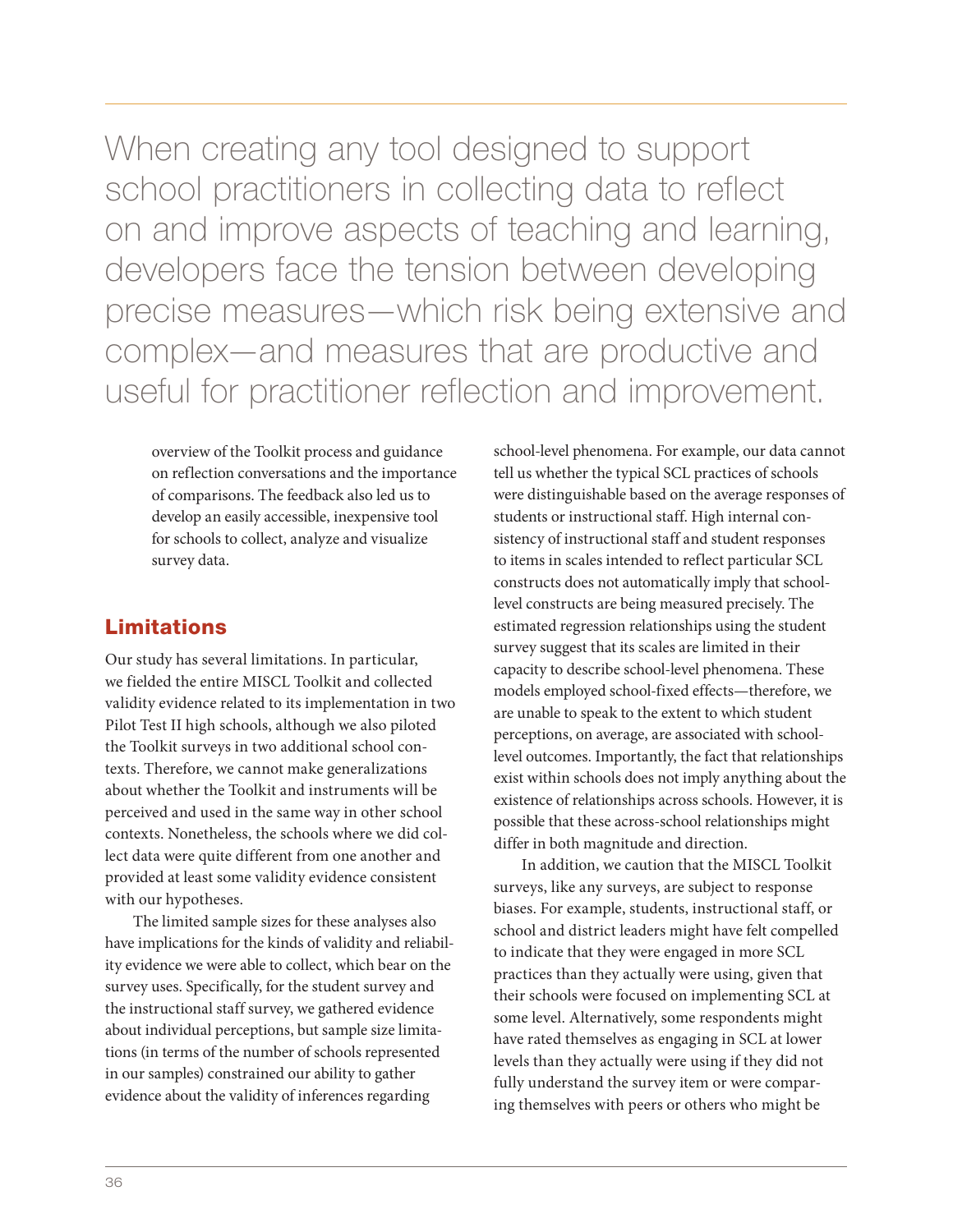providing SCL at higher levels. For these reasons, survey responses might not be the best way to assess the extent of SCL in high schools, although we hope that our cognitive interviews and other data we gathered in regard to response processes surfaced most of the issues related to response processes. Nonetheless, surveys were the main source of data for the SCL Toolkit because of the ease of fielding surveys over large populations and comparing results across students and respondents in different roles. To mitigate these inherent inaccuracies in survey data, we recommended that those using the MISCL Toolkit take advantage of the other instruments, including the classroom walkthrough and student focus group.

#### Implications for Development and Use of School-Based Tools for Measurement and School Improvement

Given the proliferation of tools and toolkits intended to help school systems and schools measure and improve their practices, we offer some lessons that may be relevant for practitioners using such tools and researchers developing similar tools. When creating any tool designed to support school practitioners in collecting data to reflect on and improve aspects of teaching and learning, developers face tension between developing precise measures—which risk being extensive and complex—and measures that are productive and useful for practitioner reflection and improvement. In addition, any set of measures or tools will have an optimal chance of being used productively if they are accompanied by simple and clear user materials that support the administration, analysis, and use of the data. Our experience developing the MISCL Toolkit, in conjunction with these considerations, led us to suggest five lessons for the development of tools intended to support schoolbased continuous improvement and the practitioners using those tools.

**Lesson 1. Developers of data collection tools intended to support school improvement should start with a short and simple set of measures and instruments.** We began by taking the results of our literature review—five SCL strategies and three contextual conditions—and breaking them down into multiple subcategories of specific instructional practices, which led to the creation of many items within our instruments. Eventually, we cut several items because they were redundant or closely related, and because—based on our pilot-testing—respondents found the instruments to be too long and burdensome. The result was a simpler set of measures and items. Therefore, toolkit developers might wish to start more simply and build in complexity as necessary, based on user feedback. This might also mean that those developing such toolkits might want to reduce the amount of ground and content they intend to cover through any single instrument given the burdens of using longer instruments.

**Lesson 2. Developers of continuous improvement tools should provide a clear description of the capacity required to use those tools.** As designed, the MISCL Toolkit requires a great deal of time and work to implement, particularly from the staff leading and facilitating the process. It involves arranging meetings to communicate the purpose of the Toolkit and describe the different activities, in addition to data collection from multiple sources. The MISCL Toolkit also requires time for analysis and, importantly, reflection on the data and what they suggest in terms of next steps for improvement. Without the will, commitment, and capacity to engage in these steps, schools might find the process challenging, unproductive, and even a waste of time for staff and students. Therefore, Toolkit developers should lay out the requirements from the outset to make clear what it will take for schools to use such tools and engage

Toolkit developers might wish to start more simply and build in complexity as necessary, based on user feedback.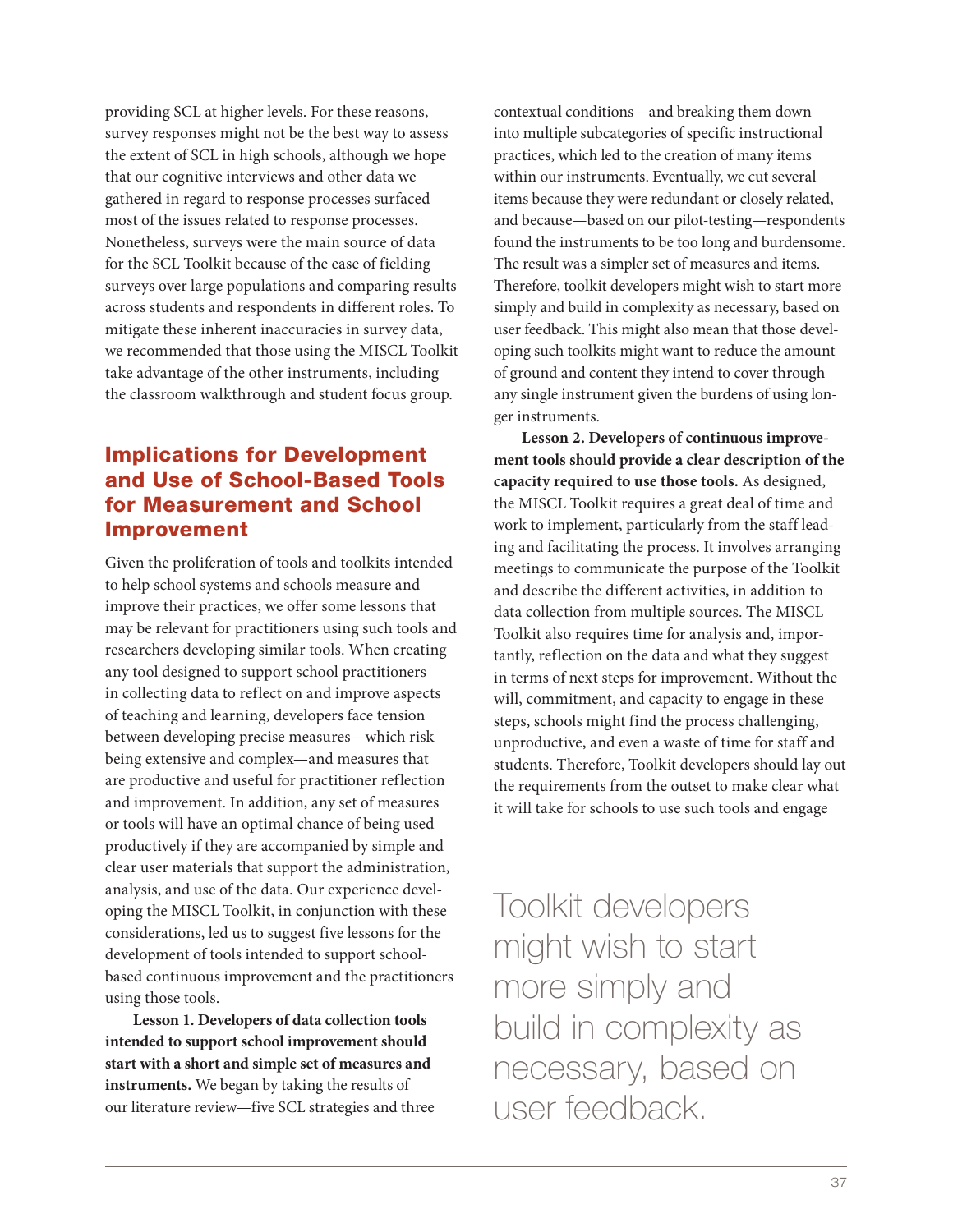Communication will ensure that those who are completing the instruments know why they are participating and feel confident that the data will be useful.

in an improvement process so schools can make an informed choice about whether to use them.

**Lesson 3. An emphasis on open communication and use of a nonevaluative tone—by both developers of continuous improvement tools and users—can support buy-in and use of continuous improvement tools.** We know from research that buy-in, trust, and engagement among all stakeholders—e.g., school leaders, instructional staff, students—is necessary for effective, sustained, and continuous improvement (Bryk and Schneider, 2002; Durlak and DuPre, 2008; Louis, 2007). Our MISCL Toolkit pilot tests suggest that buy-in, trust, and engagement were not necessarily secured when the district and school leaders facilitating Toolkit use were not explicit and frequent in their communication about the process. Therefore, we emphasized the need for such communication early in the User Guide and stressed clear communication about the goal and purpose of the MISCL Toolkit and instruments. We hope that communication will ensure that those who are completing the instruments know why they are participating and feel confident that the data will be useful. Those perceptions, in turn, can boost response rates to surveys and agreement to participate in other MISCL Toolkit activities, such as walkthroughs and reflection conversations.

Through our Toolkit pilots, we also learned that—even if facilitators do not intend for any data collected from teachers and students to be high stakes—participants may feel that they are being evaluated. Thus, we recommend that continuous

improvement tools include regular reminders that such a process will work best if facilitators emphasize the nonevaluative, constructive, and informationgathering nature of those tools. Those messages could further help with buy-in and encourage respondents to provide authentic and honest answers when responding to surveys and participating in other activities. For example, some concepts in the MISCL Toolkit and survey instruments might not be well understood by school staff or students (particularly if the practices are not used in the school or if the school is in the early stages of exploring SCL). If staff do not feel they understand the concepts in the instruments, this could create self-consciousness, negative feelings, and concerns among respondents that their instruction is not student-centered "enough," which could lead to less authentic responses and decreased buy-in.

**Lesson 4. Developers and users of continuous improvement tools should strive to create ample opportunities for participants to explore and compare data.** The MISCL Toolkit included some opportunities for users to gather together and discuss data. However, the instruments provide a great deal of data, from survey responses of instructional staff, students, and leaders to qualitative data from walkthroughs and focus groups. Not only should these responses be considered, but—to get the most-useful data on equitable provision of SCL—users should be able to easily compare responses from different groups of instructional staff (e.g., instructional staff at different grade levels) and students (e.g., those of different grade levels, ethnicities, and genders). Such comparisons—between instructional staff in different grades and students of different income levels or ethnicities—could reveal potential inequities. However, in our pilot testing, users of our Toolkit made few efforts to compare responses among subgroups (e.g., students of different ethnicities and genders) or make comparisons among responses of instructional staff, students, and subgroups. Furthermore, when users did try to make these comparisons, they were hindered or confused by slightly different wording across surveys or different response scales. Therefore, we tried to improve mechanisms for users to examine data trends as easily as possible and compare different groups of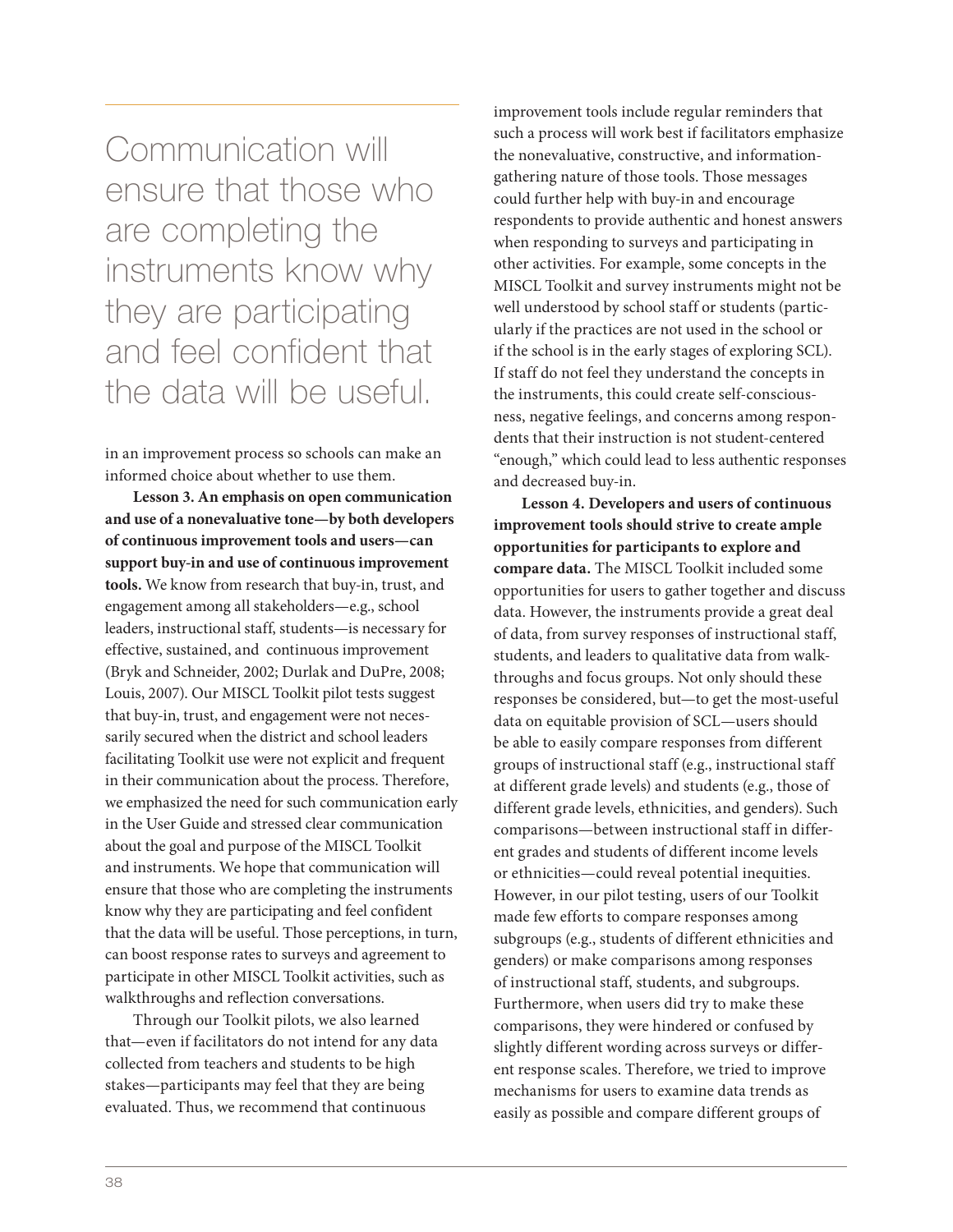respondents, through revisions to survey items and our User Guide. We recommend that developers of toolkits and instruments like these devise ways for users to explore aggregated data individually and compare responses of different groups. In particular, tool developers should consider how to automate data collection through an online platform that supports and helps users make necessary comparisons. In addition, users of such tools should make an effort to help participants make those comparisons (e.g., by sharing the data well in advance of reflection conversations and encouraging participants to bring their own questions to the discussion).

**Lesson 5. Developers and users of continuous improvement tools should involve students in continuous improvement efforts.** The student survey and focus group protocols in the MISCL Toolkit provide important information about the extent to which students experience SCL practices and supports. Including responses from students—particularly in

high school, where students could be expected to have well-developed opinions about their schools—is a key way to gauge the success of any set of practices or goals. In addition, the MISCL Toolkit suggests involving students in the reflections and discussions about data. According to our usability testing, students' perspectives are crucial to understanding the success of SCL implementation. Yet in testing our Toolkit, we observed less involvement of students than might be optimal. Of course, the extent of student involvement might depend somewhat on the age of students. That said, we recommend that developers of school-based continuous improvement tools think about how students can be involved in data collection, reflection conversations about the data, and plans for next steps. Furthermore, Toolkit facilitators and other adults should ideally solicit and encourage student feedback on a regular basis, because students might be hesitant to disagree and provide their valuable perspectives unless they are invited to do so.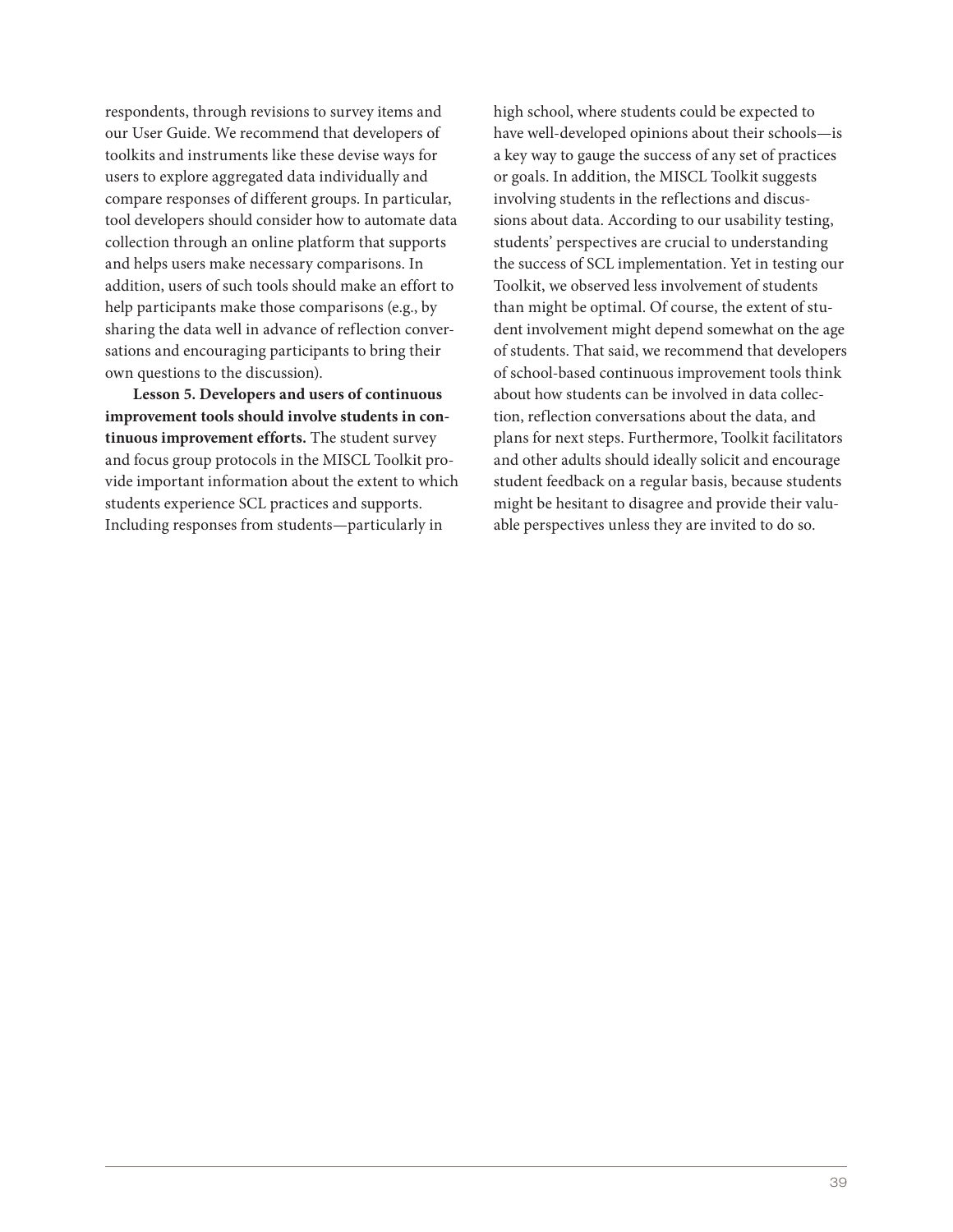#### Notes

<sup>1</sup> Appendix A is available online at [www.rand.org/t/rr3235.](http://www.rand.org/t/rr3235)

 $2$  The literature review is available online at

[studentsatthecenterhub.org/resource/measuring-scl-toolkit/](https://studentsatthecenterhub.org/resource/measuring-scl-toolkit/).

<sup>3</sup> Appendix B is available online at [www.rand.org/t/rr3235.](http://www.rand.org/t/rr3235)

<sup>4</sup> For more information on these formulas, see Hu and Bentler (1999).

<sup>5</sup> Attendance data were not available from both schools and therefore not investigated in these analyses.

 $^{\rm 6}~$  The literature review is available online at [studentsatthecenterhub.org/resource/measuring-scl-toolkit/.](https://studentsatthecenterhub.org/resource/measuring-scl-toolkit/)

 $7$  The other 69 studies were excluded based on varying criteria, including that they did not provide enough information about the SCL interventions under study or focused on aspects of teaching and learning not closely enough related to SCL.

<sup>8</sup> As noted in the introduction of the MISCL Toolkit, after we analyzed the data from this research, we decided to remove the teacher log from the Toolkit and recharacterize the Walkthrough Guide as an instrument. Therefore, the MISCL Toolkit now consists of six instruments, two Support Tools, and a User Guide.

#### References

Abakpa, Benjamin O., and Clement O. Iji, "Effect of Mastery Learning Approach on Senior Secondary School Students' Achievement in Geometry," *Journal of the Science Teachers' Association of Nigeria*, Vol. 46, No. 1, 2011.

American Educational Research Association, American Psychological Association, and National Council on Measurement in Education, *Standards for Educational and Psychological Testing*, Washington, D.C.: American Educational Research Association, 2014.

Austin, G. R., "Exemplary Schools and the Search for Effectiveness," *Educational Leadership*, Vol. 37, No. 1, 1979.

Awofala, Adeneye Olarewaju, "Effect of Personalisation of Instruction on Students' Motivation to Learn Mathematics Word Problems in Nigeria," *Turkish Journal of Computer and Mathematics Education*, Vol. 7, No. 3, 2016.

Billig, Shelley H., "Research on K-12 School-Based Service Learning: The Evidence Builds," *Phi Delta Kappan*, Vol. 81, No. 9, 2000, pp. 658–664.

———, "Does Quality Really Matter: Testing the New K–12 Service Learning Standards for Quality Practice," Barbara E. Moely, Shelley H. Billig, and Barbara A. Holland, eds., in *Advances in Service-Learning Research, Vol. 9: Creating Our Identities in Service-Learning and Community Engagement*, Greenwich, Conn.: Information Age Publishing, 2009, pp. 131–158.

Boulware-Gooden, Regina, Suzanne Carreker, Ann Thornhill, and R. Malatesha Joshi, "Instruction of Metacognitive Strategies Enhances Reading Comprehension and Vocabulary Achievement of Third-Grade Students," *The Reading Teacher*, Vol. 61, No. 1, 2007, pp. 70–77.

Brennan, Robert L., *Generalizability Theory*, New York: Springer, 2001.

Bryk, Anthony, and Barbara Schneider, *Trust in Schools: A Core Resource for Improvement*, New York: Russell Sage Foundation, 2002.

Cardelle-Elawar, Maria, "Effects of Teaching Metacognitive Skills to Students with Low Mathematics Ability," *Teaching and Teacher Education*, Vol. 8, No. 2, 1992.

Cavanaugh, Cathy, Kathy Jo Gillan, Jeff Kromrey, Melinda Hess, and Robert Blomeyer, *The Effects of Distance Education on K–12 Student Outcomes: A Meta-Analysis*, Naperville, Ill.: Learning Point Associates/North Central Regional Educational Laboratory (NCREL), October 2004.

Celio, Christine, Joseph Durlak, and Allison Dymnicki, "A Meta-Analysis of the Impact of Service-Learning on Students," *Journal of Experiential Education*, Vol. 34, No. 2, 2011.

Cole, Rachel, James J. Kemple, and Micha D. Segeritz, *Assessing the Early Impact of School of One: Evidence from Three School-Wide Pilots*, New York: New York University, Steinhardt School of Culture, Education, and Human Development, June 2012.

Conway, James M., Elise L. Amel, and Daniel P. Gerwien, "Teaching and Learning in the Social Context: A Meta-Analysis of Service Learning's Effects on Academic, Personal, Social, and Citizenship Outcomes," *Teaching of Psychology*, Vol. 36, 2009.

Cross, David R., and Scott G. Paris, "Developmental and Instructional Analyses of Children's Metacognition and Reading Comprehension," *Journal of Educational Psychology*, Vol. 80, No. 2, 1988.

Doyle, W., "Classroom Management Techniques," in O. Moles, ed., *Student Discipline Strategies: Research and Practice*, New York: State University of New York at Albany Press, 1990.

Dumas, J. S., and J. C. Redish, *A Practical Guide to Usability Testing*, Norwood, N.J.: Ablex Publishing Corporation, 1993.

Durlak, Joseph A., and Emily P. DuPre, "Implementation Matters: A Review of Research on the Influence of Implementation on Program Outcomes and the Factors Affecting Implementation," *American Journal of Community Psychology*, Vol. 41, No. 3–4, 2008, pp. 327–350.

Friedlaender, Diane, Dion Burns, Heather Lewis-Charp, Channa Mae Cook-Harvey, and Linda Darling-Hammond, *Student-Centered Schools: Closing the Opportunity Gap*, Stanford, Calif.: Stanford Center for Opportunity Policy in Education, June 2014.

Furco, Andrew, "Is Service-Learning Really Better Than Community Service? A Study of High School Service Program Outcomes," *Service Learning, General*, paper 154, 1996. As of January 30, 2020:

<https://digitalcommons.unomaha.edu/slceslgen/154>

Gould, J. D., and C. Lewis, "Designing for Usability: Key Principles and What Designers Think," in R. Baecker, J. Grudin, W. Buxton, and S. Greenberg, eds., *Readings in Human-Computer Interaction, Toward the Year 2000*, New York: Morgan Kaufman, 1985, pp. 528–547.

Gross, Betheny, and Michael DeArmond, *Personalized Learning at a Crossroads: Early Lessons from the Next Generation Systems Initiative and the Regional Funds for Breakthrough Schools Initiative*, Seattle: Center on Reinventing Public Education, 2018.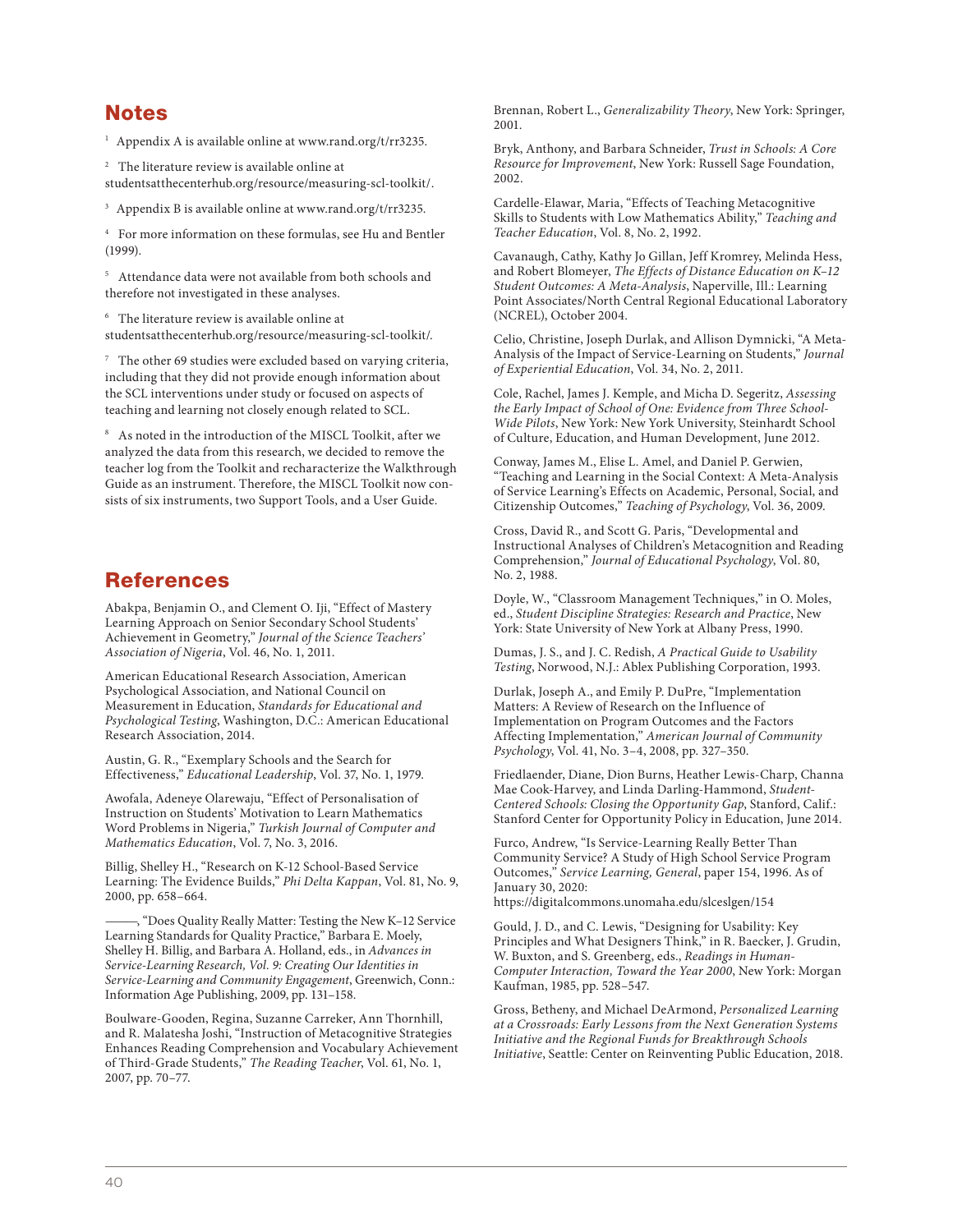Hu, L. T., and P. M. Bentler, "Cutoff Criteria for Fit Indexes in Covariance Structure Analysis: Conventional Criteria Versus New Alternatives," *Structural Equation Modeling: A Multidisciplinary Journal*, Vol. 6, No. 1, 1999.

Kane, M., "The Errors of Our Ways," *Journal of Educational Measurement*, Vol. 48, No. 1, 2011.

Kaufman, Julia Heath, Rachana Seelam, Michelle W. Woodbridge, Lisa Sontag-Padilla, Karen Chan Osilla, and Bradley D. Stein, *Student Mental Health in California's K–12 Schools: School Principal Reports of Common Problems and Activities to Address Them*, Santa Monica, Calif.: RAND Corporation,

RR-1129-CMHSA, 2015. As of January 30, 2020: [https://www.rand.org/pubs/research\\_reports/RR1129.html](https://www.rand.org/pubs/research_reports/RR1129.html)

Kenny, D. A., B. Kaniskan, and D. B. McCoach, "The Performance of RMSEA in Models with Small Degrees of Freedom," *Sociological Methods & Research*, Vol. 44, No. 3, 2015.

Ku, Heng-Yu, and Howard J. Sullivan, "Student Performance and Attitudes Using Personalized Mathematics Instruction," *Educational Technology Research and Development*, Vol. 50, No. 1, March 2002.

Kulik, Chen-Lin C., James A. Kulik, and Robert L. Bangert-Drowns, "Effectiveness of Mastery Learning Programs: A Meta-Analysis," *Review of Educational Research*, Vol. 60, No. 2, 1990.

Kulik, James A., Chen-Lin C. Kulik, and Peter A. Cohen, "A Meta-Analysis of Outcome Studies of Keller's Personalized System of Instruction," *American Psychologist*, Vol. 34, No. 4, 1979.

LaBanca, Frank, Youn Joo Oh, Mhora Lorentson, Yueming Jia, Bernadette Sibuma, and Margot Snellback, *Blended Instruction: Measuring the Impact of Technology-Enhanced SCL on Academic Engagement, Skills Acquisition and Achievement of Underserved Students*, Quincy, Mass.: Nellie Mae Education Foundation, 2015.

Lewis, Matthew W., Rick Eden, Chandra Garber, Mollie Rudnick, Lucrecia Santibanez, and Tiffany Tsai, *Equity in Competency Education: Realizing the Potential, Overcoming the Obstacles, Competency Education Research Series*, Boston: Jobs for the Future, 2014.

López, Cecilia L., and Howard J. Sullivan, "Effect of Personalization of Instruction Context on the Achievement and Attitudes of Hispanic Students," *Education Technology Research and Development*, Vol. 40, No. 4, December 1992.

Louis, Karen Seashore, "Trust and Improvement in Schools," *Journal of Educational Change*, Vol. 8, No. 1, 2007.

Nunnally, Jum C., *Psychometric Theory*, 2nd ed., New York: McGraw-Hill, 1978.

Oakes, Jeannie, Tor Ormseth, Robert Bell, and Patricia Camp, *Multiplying Inequalities: The Effects of Race, Social Class, and Tracking on Opportunities to Learn Mathematics and Science*, Santa Monica, Calif.: RAND Corporation, R-3928-NSF, 1990. As of January 14, 2020:

<https://www.rand.org/pubs/reports/R3928.html>

Pane, John F., Elizabeth D. Steiner, Matthew D. Baird, and Laura S. Hamilton, *Continued Progress: Promising Evidence on Personalized Learning*, Santa Monica, Calif.: RAND Corporation, RR-1365-BMGF, 2015. As of January 30, 2020: [https://www.rand.org/pubs/research\\_reports/RR1365.html](https://www.rand.org/pubs/research_reports/RR1365.html)

Pane, John F., Elizabeth D. Steiner, Matthew D. Baird, Laura S. Hamilton, and Joseph D. Pane, *Informing Progress: Insights on Personalized Learning Implementation and Effects*, Santa Monica, Calif.: RAND Corporation, RR-2042-BMGF, 2017. As of January 30, 2020:

[https://www.rand.org/pubs/research\\_reports/RR2042.html](https://www.rand.org/pubs/research_reports/RR2042.html)

Patrick, Susan, Maria Worthen, Dale Frost, and Susan Gentz, *Promising State Policies for Personalized Learning*, Vienna, Va.: International Association for K-12 Online Learning, 2016.

Steele, Jennifer L., Matthew W. Lewis, Lucrecia Santibañez, Susannah Faxon-Mills, Mollie Rudnick, Brian M. Stecher, and Laura S. Hamilton, *Competency-Based Education in Three Pilot Programs: Examining Implementation and Outcomes*, Santa Monica, Calif.: RAND Corporation, RR-732-BMGF, 2014. As of January 30, 2020:

[https://www.rand.org/pubs/research\\_reports/RR732.html](https://www.rand.org/pubs/research_reports/RR732.html)

Steiger, J. H., "Structural Model Evaluation and Modification: An Interval Estimation Approach," *Multivariate Behavioral Research*, Vol. 25, No. 2, 1990.

Steiner, Elizabeth D., Laura S. Hamilton, Laura Stelitano, and Mollie Rudnick, *Designing Innovative High Schools: Implementation of the Opportunity by Design Initiative After Two Years*, Santa Monica, Calif.: RAND Corporation, RR-2005-CCNY, 2017. As of January 30, 2020: [https://www.rand.org/pubs/research\\_reports/RR2005.html](https://www.rand.org/pubs/research_reports/RR2005.html)

Steiner, Elizabeth D., Julia H. Kaufman, Elaine Wang, Karen Christianson, Laura S. Hamilton, and A. Ramos, "Measuring Student-Centered Learning Toolkit: Literature and Tool Review," Nellie Mae Education Foundation, undated.

Vandenberg, R. J., and C. E. Lance, "A Review and Synthesis of the Measurement Invariance Literature: Suggestions, Practices, and Recommendations for Organizational Research," *Organizational Research Methods*, Vol. 3, No. 1, 2000.

Walkington, Candace A., "Using Adaptive Learning Technologies to Personalize Instruction to Student Interests: The Impact of Relevant Contexts on Performance and Learning Outcomes," *Journal of Educational Psychology*, Vol. 105, No. 4, 2013.